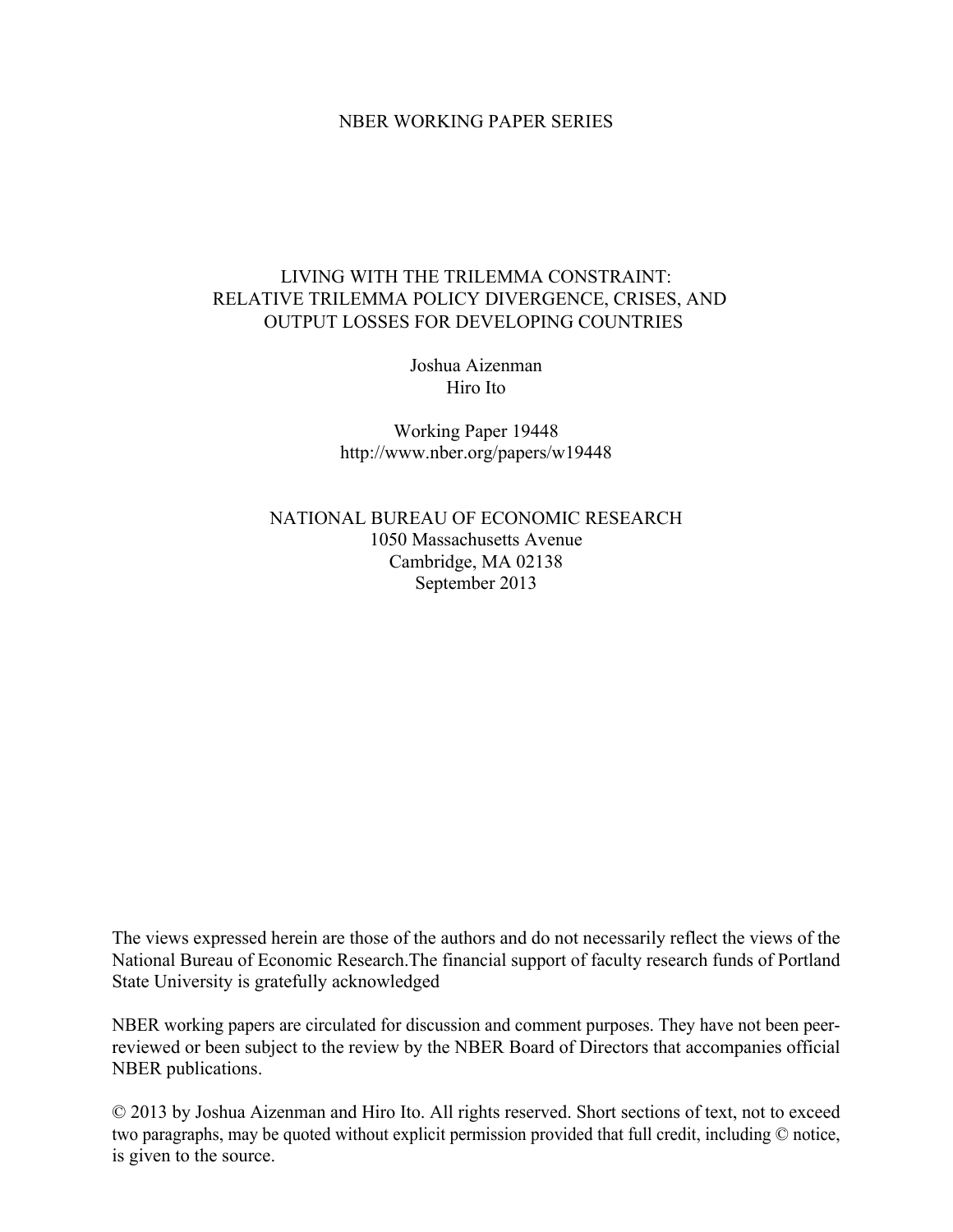Living with the Trilemma Constraint: Relative Trilemma Policy Divergence, Crises, and Output Losses for Developing Countries Joshua Aizenman and Hiro Ito NBER Working Paper No. 19448 September 2013 JEL No. F31,F36,F41,O24

## **ABSTRACT**

This paper investigates the potential impacts of the degree of divergence in open macroeconomic policies in the context of the trilemma hypothesis. Using an index that measures the relative policy divergence among the three trilemma policy choices, namely monetary independence, exchange rate stability, and financial openness, we find that emerging market countries have adopted trilemma policy combinations with the least degree of relative policy divergence in the last fifteen years. We also find that a developing or emerging market country with a higher degree of relative policy divergence is more likely to experience a currency or debt crisis. However, a developing or emerging market country with a higher degree of relative policy divergence tends to experience smaller output losses when it experiences a currency or banking crisis. Latin American crisis countries tended to reduce their financial integration in the aftermath of a crisis, while this is not the case for the Asian crisis countries. The Asian crisis countries tended to reduce the degree of relative policy divergence in the aftermath of the crisis, probably aiming at macroeconomic policies that are less prone to crises. The degree of relative policy divergence is affected by past crisis experiences – countries that experienced currency crisis or a currency-banking twin crisis tend to adopt a policy combination with a smaller degree of policy divergence.

Joshua Aizenman Economics and SIR USC University Park Los Angeles, CA 90089-0043 and NBER aizenman@usc.edu

Hiro Ito Portland State University 1721 SW Broadway, Suite 241 Portland, Oregon 97201 ito@pdx.edu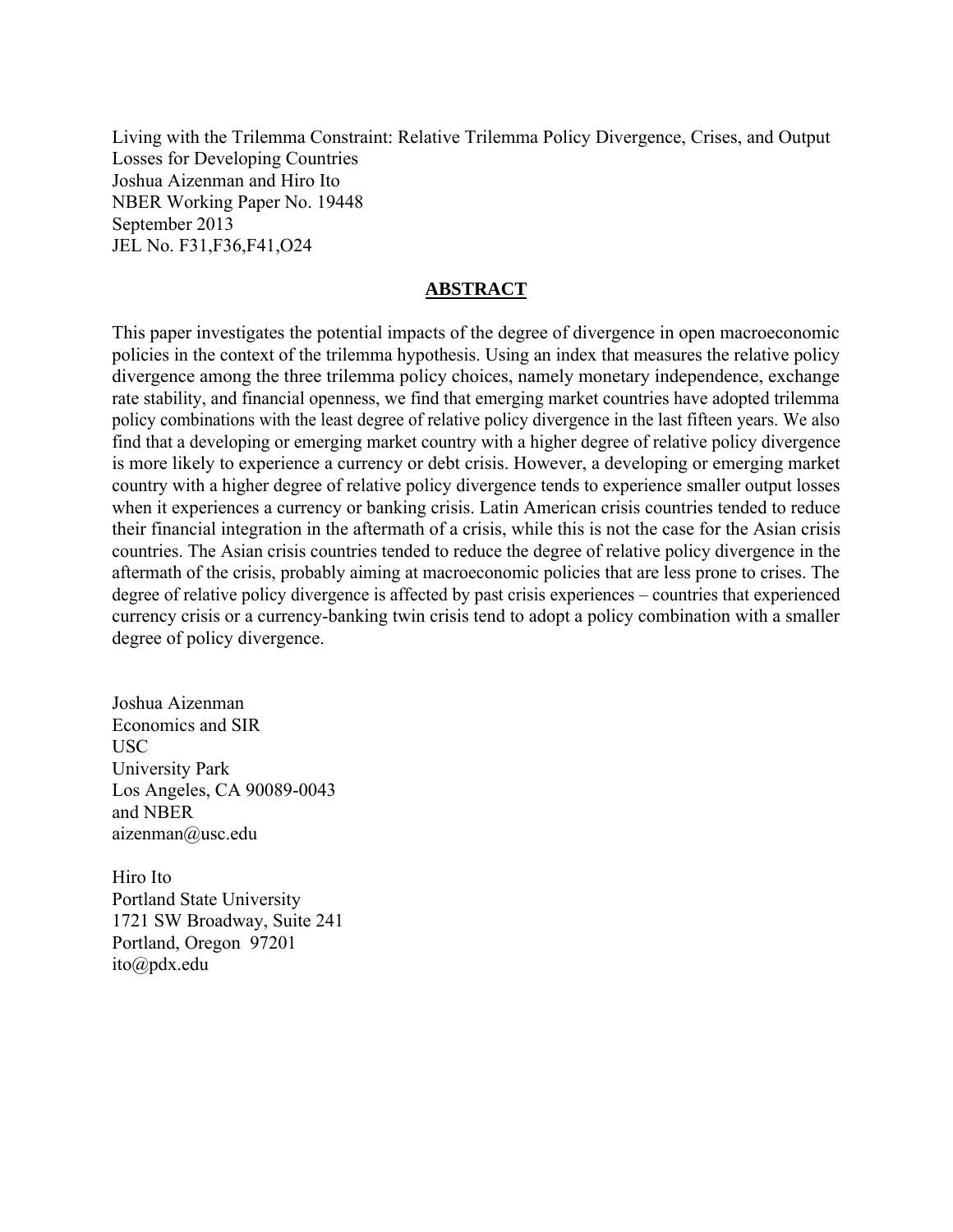## **1. Introduction**

Managing policies in an economic turbulence is a challenging task, especially when the world economy is highly integrated and markets are intertwined with each other. History is full of episodes where monetary regimes ends abruptly, as we have witnessed in the collapse of the Bretton Woods system in the early 1970s or in the financial crises many emerging market economies experienced in the 1980s and 1990s. These abrupt endings of regimes often involve crises or some sort of financial turbulence. No matter what forms of international monetary systems or regimes replace the old ones, countries end up adopting a combination of three policy goals: monetary independence, exchange rate stability, and financial openness, with different degrees of attainment in each. That is, a powerful hypothesis called the "impossible trinity," or the "trilemma" dictates open macro policy management. Countries may choose any two, but not all, of the three policy goals to their full extent, or adopt a combination of intermediate degrees of all of the three policy goals.

Theory and empirical evidence tell us that each one of the three trilemma policy choices can be a double-edged sword as recognized by a significant amount of recent literature.<sup>1</sup> To make the matter more complicated, the effect of each policy choice can differ depending on what other policy choice it is paired with. For example, exchange rate stability can be destabilizing when paired with financial openness, yet be stabilizing if paired with greater monetary autonomy.

Furthermore, countries rarely face the stark polarized binary choices as often envisioned by policy makers and researchers. In Mundell's (1963) textbook trilemma triangle, portrayed in Figure 1, each of the three sides represents the full implementation of each of the three policy goals. We can locate the Euro system or the gold standard at the corner that represents the full attainment of financial openness and exchange rate stability while the Bretton Woods system can be placed at the corner of full exchange rate stability and full monetary independence. When a country adopts a policy combination of intermediate levels for all the three policy choices, such a policy combination would be located somewhere inside the trilemma triangle. Intriguingly, measuring empirically the three policy trilemma choices, their weighted sum adds up, statistically, to a constant [see Aizenman, et al. (2012) and Ito and Kawai (2012)]. Thus, achieving a higher trilemma policy goal is traded off by a drop in the weighted sum of the other two trilemma policies. Obviously, different combinations of the three policies have different macroeconomic effects. A key question is, how can the location of a country's policy combination in the trilemma triangle affect its macroeconomic performance, especially in terms of avoiding traumatic economic turbulence such as financial crises?

Against this backdrop, we first construct a metric that measures the degree of divergence among the three trilemma policies relative to the global trend. With this index, we evaluate the patterns of divergence of trilemma policy combinations in the last four decades. In Section 3, we

<sup>&</sup>lt;sup>1</sup> As for monetary independence, refer to Obstfeld, et al. (2005), Shambaugh (2004), and Frankel et al. (2004). On the impact of the exchange rate regime, refer to Ghosh et al. (1997), Levy-Yeyati and Sturzenegger (2003), and Eichengreen and Leblang (2003). The empirical literature on the effect of financial liberalization is surveyed by Henry (2006), Kose et al. (2006), Prasad et al. (2003), and Prasad and Rajan (2008).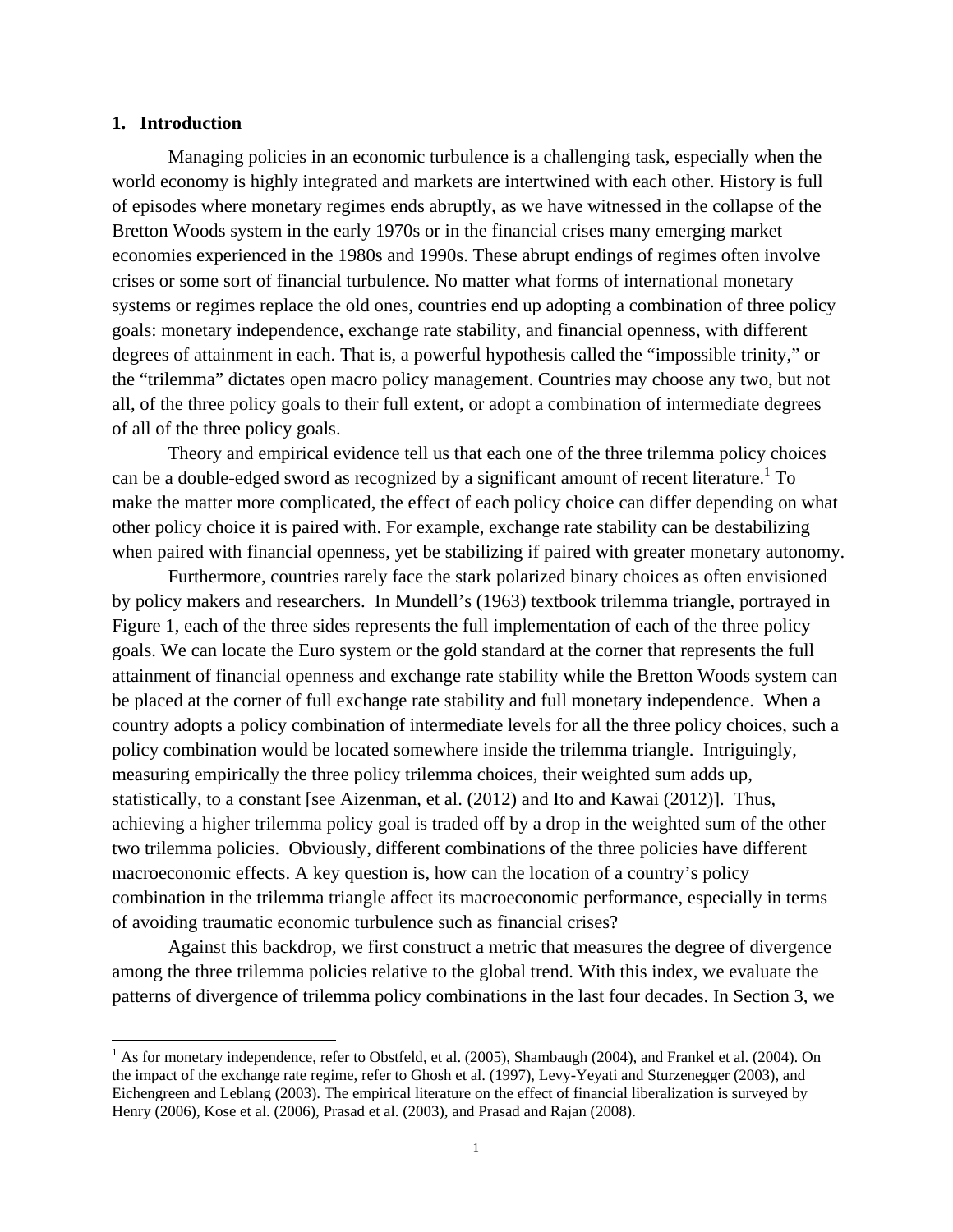implement a series of empirical exercises to examine the impact of the degree of trilemma relative policy divergence on macroeconomic performance, namely the probability of the onset of a currency, banking, and debt crisis, and also the output losses from these different types of crises. We also compare the degree of relative policy divergence and trilemma policy arrangements in the Latin American crisis countries during 1980s and in the Asian crisis countries during the 1990s and identify commonalties and differences between these crisis periods. In Section 4, we focus on the endogenous nature of the degree of relative policy divergence and how it can be affected by past crisis experiences. In Section 5, we summarize the main findings of the paper.

#### **2. Divergence of the Trilemma Policy Choices**

#### **2.1 Why Does the Extent of Relative Policy Divergence Matter?**

While there are only three kinds of polarized policy combinations among the three trilemma policies, i.e., the three vertexes in the triangle in Figure 1, once intermediate levels for each policy are allowed, there can exist an infinite number of open macro policy combinations. Until recently, researchers have tended to focus on debating the merits and demerits of polarized monetary regimes. Fischer (2001) argued the unstable nature of intermediate exchange rate regimes, pointing out that such regimes are more prone to experience a crisis in a financially globalized world. Frankel (1999), while admitting that regimes with "corner solutions" can be simple and transparent in showing government commitment to maintaining a regime, argued that avoiding intermediate regimes is not always the best solution for countries, especially developing ones. Willett (2003) argued that the issue is not so much about whether polarized or intermediate regimes are more or less stable. Rather, that the issue of whether macroeconomic conditions of an economy are consistent with its monetary regime is more important. The crises that occurred among emerging market countries in the 1980s and 1990s, and the Global Financial Crisis of 2008-09 to a similar extent, have raised questions about the global trend of financial liberalization, leading researchers to debate the merits and demerits of greater financial openness.

Despite the debate, regimes with corner solutions are more of a rarity. In other words, most countries often operate "somewhere inside the triangle." For example, some countries implement partial financial integration while trying to retain control over exchange rate movement as well as monetary policy autonomy. This sort of clustering of the three policies inside the trilemma triangle, or the "middle-ground convergence," has been a characteristic of emerging market countries (EMG) in recent decades as Aizenman, Chinn, and Ito (2012) have shown. Aizenman, et al. have also found that in recent years such middle-ground convergence has been more evident among Asian EMGs.

By adopting such converged policy combinations, these countries may have been trying to dampen the negative effects that may arise from adopting polarized policy regimes. Interestingly, the period when EMG's middle convergence started becoming more evident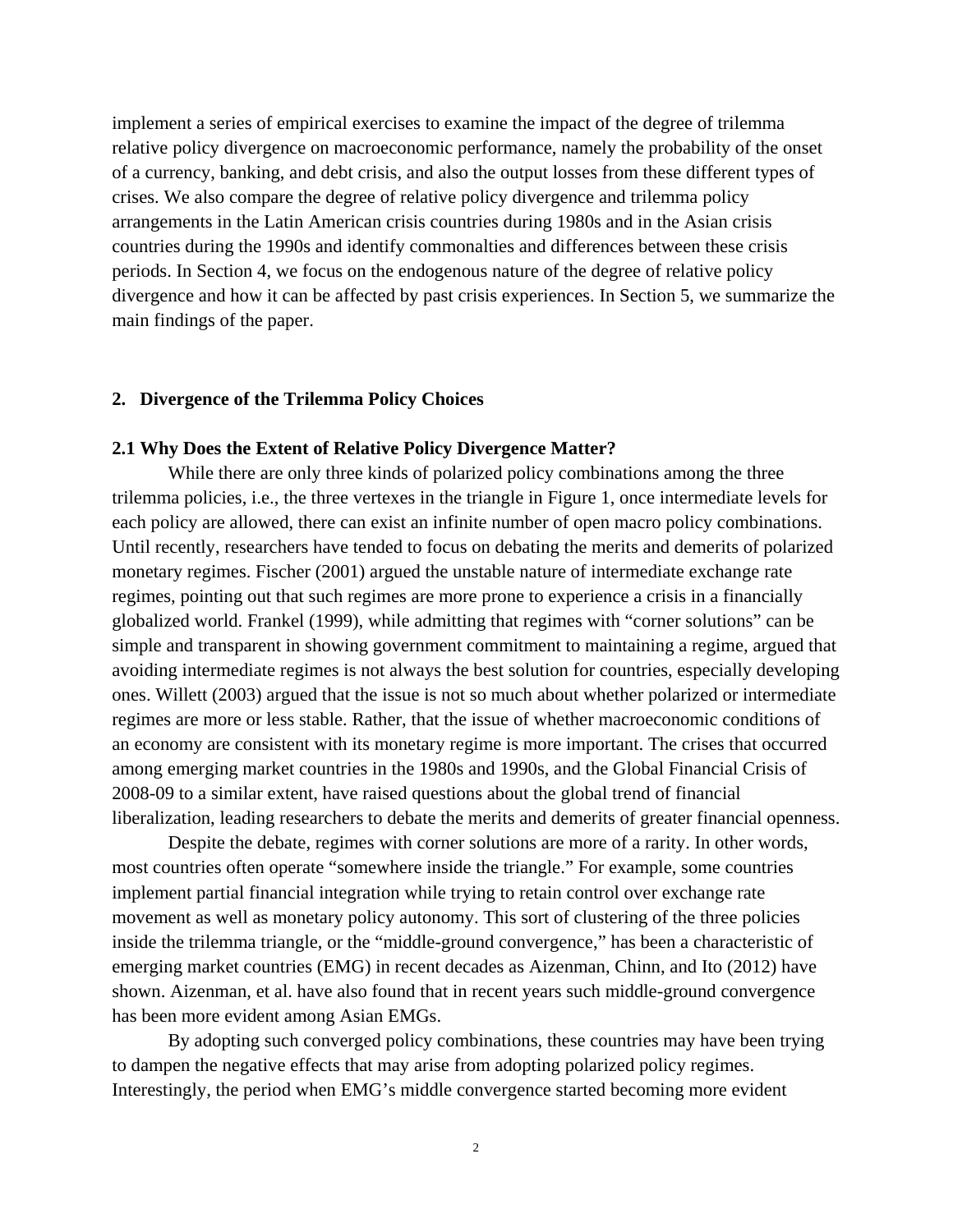coincides with the time when some of these economies began accumulating sizable international reserves (IR), probably trying to buffer the trade-off arising from the trilemma, again a more evident trend among Asian EMGs.<sup>2</sup>

A key question is how the location within the trilemma triangle affects macroeconomic performance, especially when we focus on the risk of experiencing a financial crisis. Before exploring this question, however, we need to raise another important issue. That is, even if certain open macro policy combinations were found to affect the likelihood of a country experiencing a crisis and its output cost, such correlations may not be merely a function of the country's own macroeconomic policies.

A country's open macro policies need to be evaluated in a greater context, compared with policies adopted by other countries. For example, a fixed exchange rate regime must have different effects on the economy depending on whether or not most other countries also adopt fixed exchange rate regimes as they did during the Bretton Woods period. As another example, the consequence of liberalizing the financial market by a country differ between the 1960s, when most countries had closed financial markets, and recent years when many countries have been moving toward full financial liberalization.

Anecdotally, countries tended to adopt monetary regimes prevalent in other countries, making the types of monetary regimes across countries correlated with each other. Such correlated behavior can be sometimes global as was the case of the Gold Standard during the pre-WWII era or the Bretton Woods system, other times regional such as the Euro system, or clustered around similar income levels such as the middle-ground convergence observed among emerging market economies in recent years. When many countries tend to adopt similar monetary regimes, such a herding behavior tends to create externalities, lowering the cost of a country following such a global or regional trend, or the "mean behavior." Conversely, herding behavior in arranging monetary regimes may also raise the opportunity cost of deviating from it, unless the country that deviates from the "mean behavior" is well-equipped with healthy fundamentals or solid institutions including well-functioning financial markets. In this sense, one could argue that the pursuit of forming a monetary union by some European countries is more sustainable only if these countries are equipped with appropriate levels of institutional development and good fundamentals.<sup>3</sup> Hence, it is important to evaluate the combinations of open macro policies in a global context or in comparison to other countries.

In this paper, we will focus particularly on the impact of a triad policy combination on the likelihood of a financial crisis as well as on the output losses once a financial crisis arises. By financial crisis, we mean three kinds of financial crises, namely currency, banking, and debt crises. While it may not be difficult to consider the relationship between the degrees of relative policy divergence and their impact on currency crisis, the link between them and their impact on

 $2$  Aizenman, et al. (2010) empirically show that pursuing greater exchange stability can be increasing output volatility for developing economies, but that can be mitigated by holding a larger amount of international reserves than the threshold of about 20% of GDP.

 $3$  Furthermore, it means the current crisis situation faced by some of the Euro countries can be explained by their weak fundamentals and institutional development.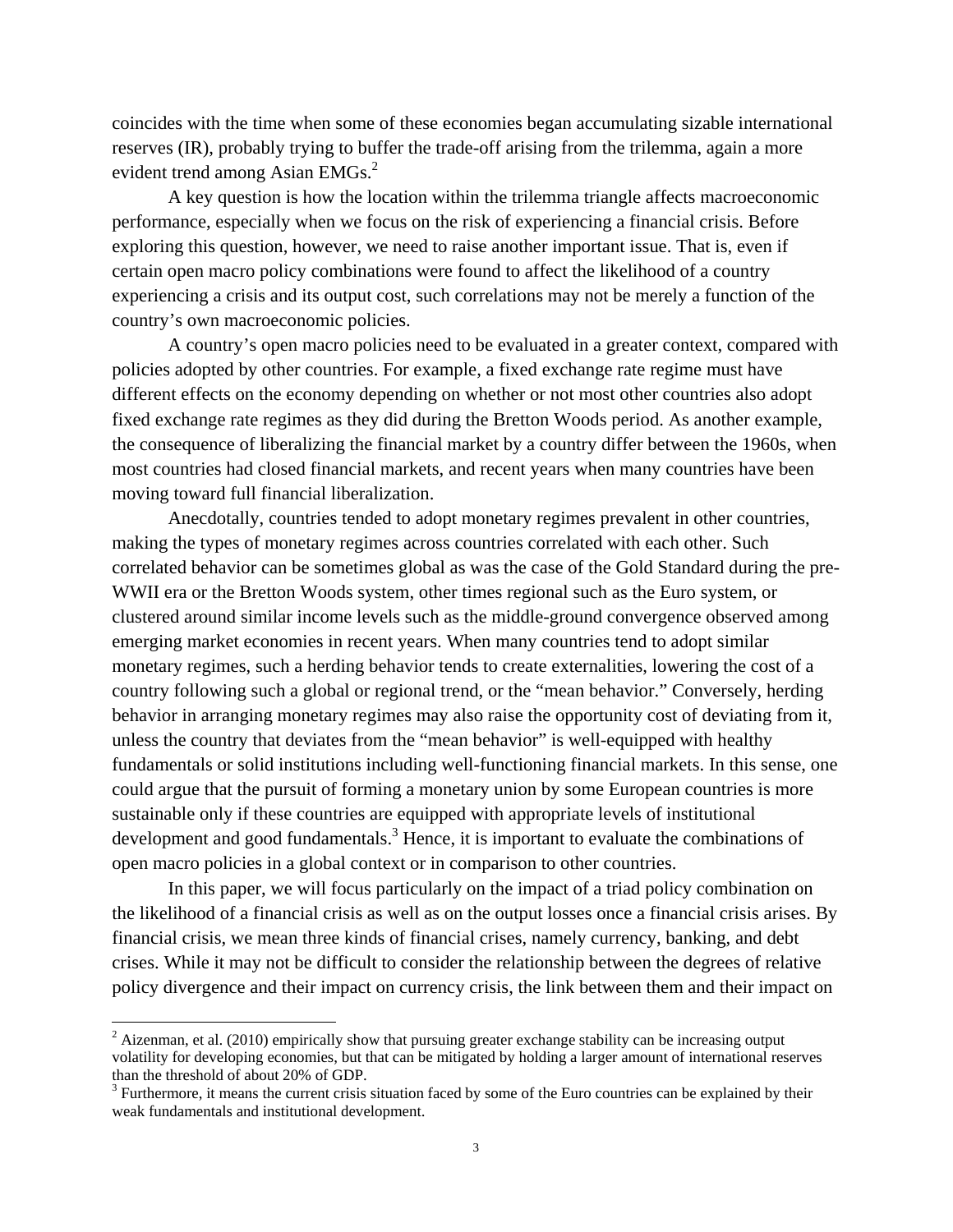banking or debt crises may not sound straightforward. However, both the probability of occurrence and the output losses of banking or debt crises can be direct functions of the triad policy coordination.

As for a banking crisis, the recent European experience makes it clear that a choice of a monetary regime can affect the likelihood and the cost of experiencing a banking crisis. In the case of the Euro crisis, participating in the monetary union had made it easier for certain countries such as Ireland, Spain, and Cyprus to experience a surge in capital flows in an unsustainable fashion. Such capital influx ended by sowing the seeds for the ongoing banking and debt crises in these countries. The situation could have been different and less costly if these countries had not participated in the fixed exchange rate arrangement, as it rids countries with highly open financial markets of monetary independence.

The debt crisis in emerging market economies during the 1980s and 1990s and in Southern Europe, including Greece, can be explained in the context of the trilemma. For emerging market economies, the predominant global trend for financial liberalization had converted the trilemma into the dilemma between pursuing greater monetary autonomy (with more flexible exchange rates) and greater exchange rate stability (with less monetary autonomy). Facing the "original sin" (Eichengreen and Hausmann, 1999), many emerging market economies had chosen the path of greater exchange rate stability while the inevitably weaker monetary independence made these economies more vulnerable to external shocks.

Thus, not only for currency crises, but also for banking and debt crises, how the three trilemma policies are coordinated by individual countries and where they stand in the global context can be an important factor.

#### **2.2 Measure of relative policy divergence and Its Patterns**

In order to gage how much convergence or divergence is taking place among the three trilemma policy choices in a global context, we construct the "measure of divergence" in the triad policies. For that, we use the "trilemma indexes" introduced by Aizenman, Chinn, and Ito (2010, 2012).

The trilemma indexes measure the degree of achievement in each of the three policy choices for more than 170 economies from 1970 through  $2010<sup>4</sup>$  The monetary independence index (MI) is based on the correlation of a country's interest rates with the base country's interest rate. The index for exchange rate stability (ERS) is an invert of exchange rate volatility, i.e., standard deviations of the monthly rate of depreciation, using the exchange rate between the home and base economies. The degree of financial integration is measured by the Chinn-Ito  $(2006, 2008)$  capital controls index (KAOPEN).<sup>5</sup>

Using these indexes, we define the "measure of relative policy divergence" as below:

$$
d_{it} = \sqrt{(M L r_{it} - 1)^2 + (ERS_{it} - 1)^2 + (KAOPEN_{it} - 1)^2} \tag{1}
$$

<sup>&</sup>lt;sup>4</sup> The indexes are available at  $\frac{http://web.pdf.x.edu/~ito/trilemma_indexes.htm}{http://web.pdf.x.edu/~ito/trilemma_indexes.htm}$ 

 $<sup>5</sup>$  Refer to Aizenman, et al. (2012), and the Trilemma website for the details of construction of the indexes.</sup>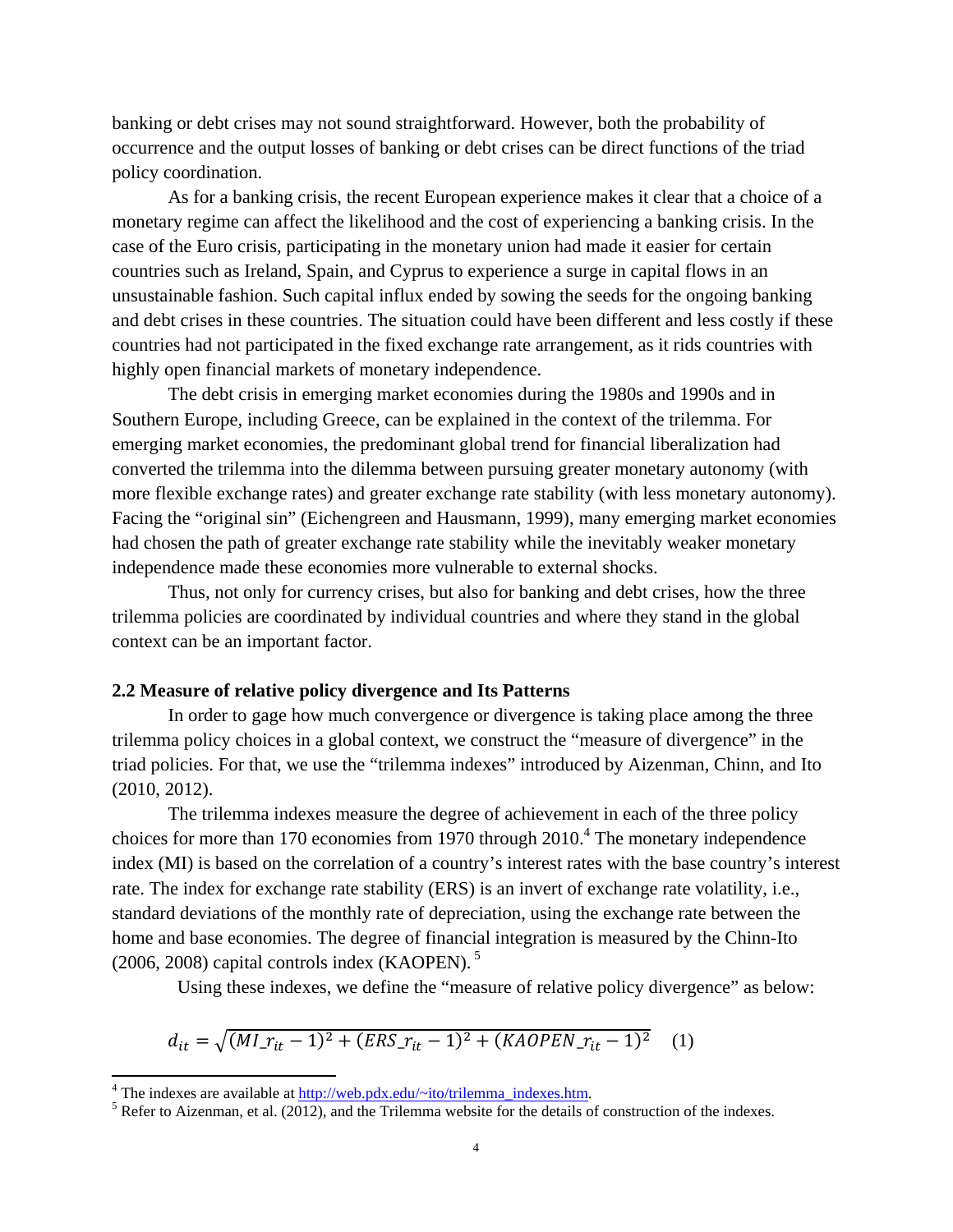where  $X_{\text{-}} r_{it} = \frac{X_{it}}{X_t}$  for  $X = MI$ , *ERS*, and *KAOPEN*, and  $\overline{X_t}$  is cross-country average of *X* in year  $t^{6,7}$  By definition,  $d_{it}$  is a geometric mean of three dimensions of the Trilemma variable of country *i* at time *t* from the prevailing average choices, reflecting the *relative* divergence of the country's policies from the vector  $\langle \overline{M I_t}, \overline{ERS_t}, \overline{KAOPEN_t} \rangle$ 

## *Long-run Trends*

Figure 2 illustrates the average of  $d_{it}$  for different subgroups of countries based on income levels. We can make several interesting observations based on this figure. For the last two decades, advanced economies tended to have two combinations of distinctive policies. The Euro country group has the highest degree of relative policy divergence among the country groups (opting for high degrees of exchange rate stability and financial integration), followed by the group of non-Euro advanced economies (opting for high degrees of monetary independence and financial integration). Higher income countries may be able to afford to have divergent policy combinations.

The group of emerging market economies has had the lowest degree of policy divergence in the last two decades. Since the beginning of the 1980s, developing economies, whether or not emerging markets, have had relatively stable movement in the degree of policy convergence except for the mid-1990s when both subgroups of developing economies experienced a drop in the degree of policy divergence. During the crisis years of 1982 (the debt crisis), 1997-98 (the Asian financial crisis), and 2008-09 (the global financial crisis), the policy convergence measure tends to rise around the times of the crises. $8<sup>8</sup>$ 

It would be interesting to see if there are any regional characteristics in the formation of triad open macro policies. As we have discussed, externality can play a role in concerting policy decision makings among neighboring countries in a region, while possibly increasing the cost of shying away from regional policy coordination. Furthermore, there can be a regional economic integration such as in the case of the East Asian supply chain network or a monetary policy arrangement as in the case of the Gulf Cooperation Council (GCC). Hence, a comparison among geographical groups of countries should shed light on the differences in the characteristics of

*t*

<sup>&</sup>lt;sup>6</sup> The cross country average ( $\overline{X}_t$ ) is the sample average of X including both industrialized and developing countries for year *t*.

 $\sigma$  One could argue that if the extent of the three trilemma policy choices are linearly related as theoretically predicted, the above formula for *d* does not have to contain all the three indexes – it would need only any two of the three trilemma indexes. However, we do not assume the linearity too strictly, i.e., the linearity does not have to hold every single year. In other words, we assume that there is some room for policy choices to deviate from the trilemma constraint. In fact, policy makers sometimes intentionally or unintentionally challenge the constraint of the trilemma by implementing a policy combination that is not consistent with the trilemma hypothesis. Before aborting the fixed exchange rate arrangement for the Thai baht, Thai policy makers attempted to challenge the trilemma by pursuing both greater monetary independence and exchange rate stability without imposing capital controls. Also, holding a massive amount of IR may allow countries to deviate from the constraint of the trilemma in the short run.  $8$  To see what is driving the trajectories in Figure 2, looking at the group mean of the ratios of each of the three indexes to its cross-country mean (i.e., *it X*  $X_{i}/$  with *X* for monetary policy independence (*MI*), exchange rate stability

<sup>(</sup>*ERS*), and financial openness (*KAOPEN*)) is helpful. For that, refer to Aizenman and Ito (2012).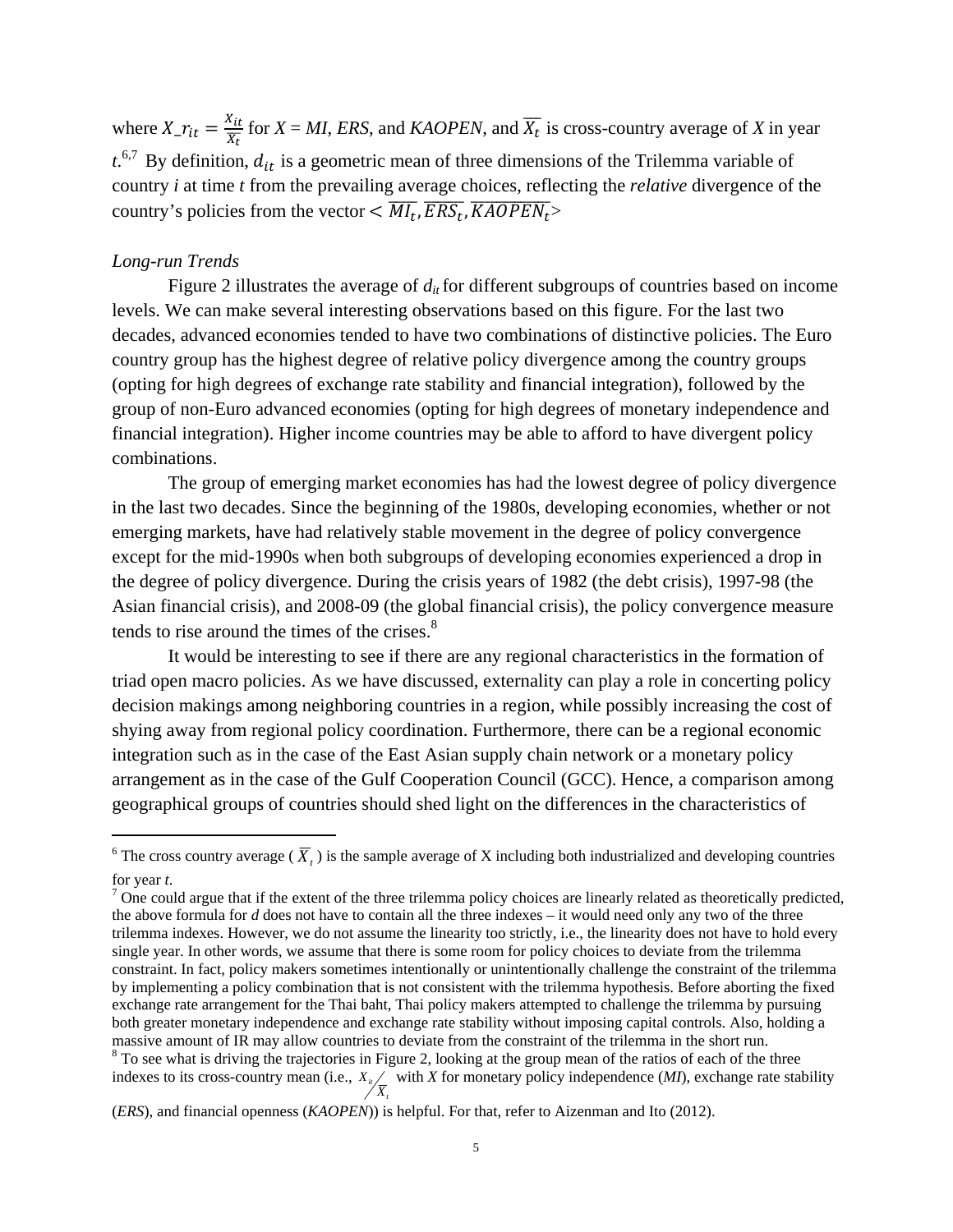triad open macro policies among countries. Figure 3 illustrates the averages of the policy dispersion measure  $(d_{ii})$  for different regional country groups, focusing on Latin American and Asian economies.

Interestingly, since the late 1990s, a period coinciding with the Asian Crisis period, the degree of relative policy divergence has been persistently small among all regional groups.<sup>9</sup> This policy convergence among developing economies may reflect the great moderation, but the convergence seems to be still in place in the last few years of the sample, coinciding with the years of the global financial crisis. Additionally, despite their high levels of relative policy divergence in the 1980s, emerging market economies in Asia have been experiencing lowest levels of relative policy divergence in the last decade.<sup>10</sup>

## *Behavior of d around the Time of a Crisis*

Let us observe the behavior of the measure of policy dispersion around the time of a financial crisis. Figures 4-6 show the development of the cross-country average of the degree of relative policy divergence (*d*) for different subsamples of countries for currency, banking, and debt crises, respectively.<sup>11</sup> The average of the relative policy divergence measure across countries that experiences a particular type of crisis is illustrated over the period from three years before the first year of the crisis through three years after it (i.e.,  $[t_0 - 3, t_0 + 3]$ ). In each figure, Panel (a) shows the development of the subsample averages of *d* for IDC, LDC, and EMG.<sup>12</sup> Panel (b) shows the development of the averages of *d* for the crisis countries that experienced positive output losses as a result of a crisis (top), and those which experienced *output gains* (i.e., output losses  $<$  0) (bottom).<sup>13</sup> Panel (c) compares the development of the *d* for the crisis countries with "high" IR holdings with those with "low" IR holdings, while "high" IR holdings means that the level of IR holdings (as a share of GDP) is higher than the annual cross-country median (of all the countries in the entire sample, including crisis and non-crisis economies) as of the year before the crisis occurrence  $(t_0 - 1)$ .

In all three kinds of crises, there is a hump shape of development for *d* around the first year of the crisis, while the peak occurs at the first year for currency crisis  $(t_0)$ ; a year after the onset of a banking crisis  $(t_0+1)$ ; and a year before the onset of a debt crisis  $(t_0+1)$ . In the cases of

 $9$  This is also true for the group of middle-eastern or North African countries (not reported).

<sup>&</sup>lt;sup>10</sup> Asian emerging market economies (and countries in the middle-east, though not reported) experienced high levels of relative policy divergence from the beginning of the 1980s through the early 1990s. This is partly because Latin American countries, many of which went through debt crises, retrenched financial openness around the same period, dragging down the average and making the financial liberalization efforts by Asian emerging market countries especially distinctive.

 $11$ <sup>11</sup>. The methods for identifying the three types of crises are explained in Appendix 1.

<sup>&</sup>lt;sup>12</sup> The emerging market countries (EMGs) are defined as the countries classified as either emerging or frontier during the period of 1980-1997 by the International Financial Corporation plus Hong Kong and Singapore.

<sup>&</sup>lt;sup>13</sup> As we explain later, output losses are defined as the cumulative sum of the differences between actual and trend real GDP over the four-year period (i.e.,  $[t_0, t_0+3]$ . The trend real GDP is based on HP-filtered real GDP series over the twenty-year-long pre-crisis period  $[t_0 - 20, t_0 - 1]$ . Based on whether the cumulative sum is positive or negative, a crisis is defined to involve output losses or gains. In a sense, the existence of output losses is based on "output losses in ex post," not strictly as of the first year of the crisis.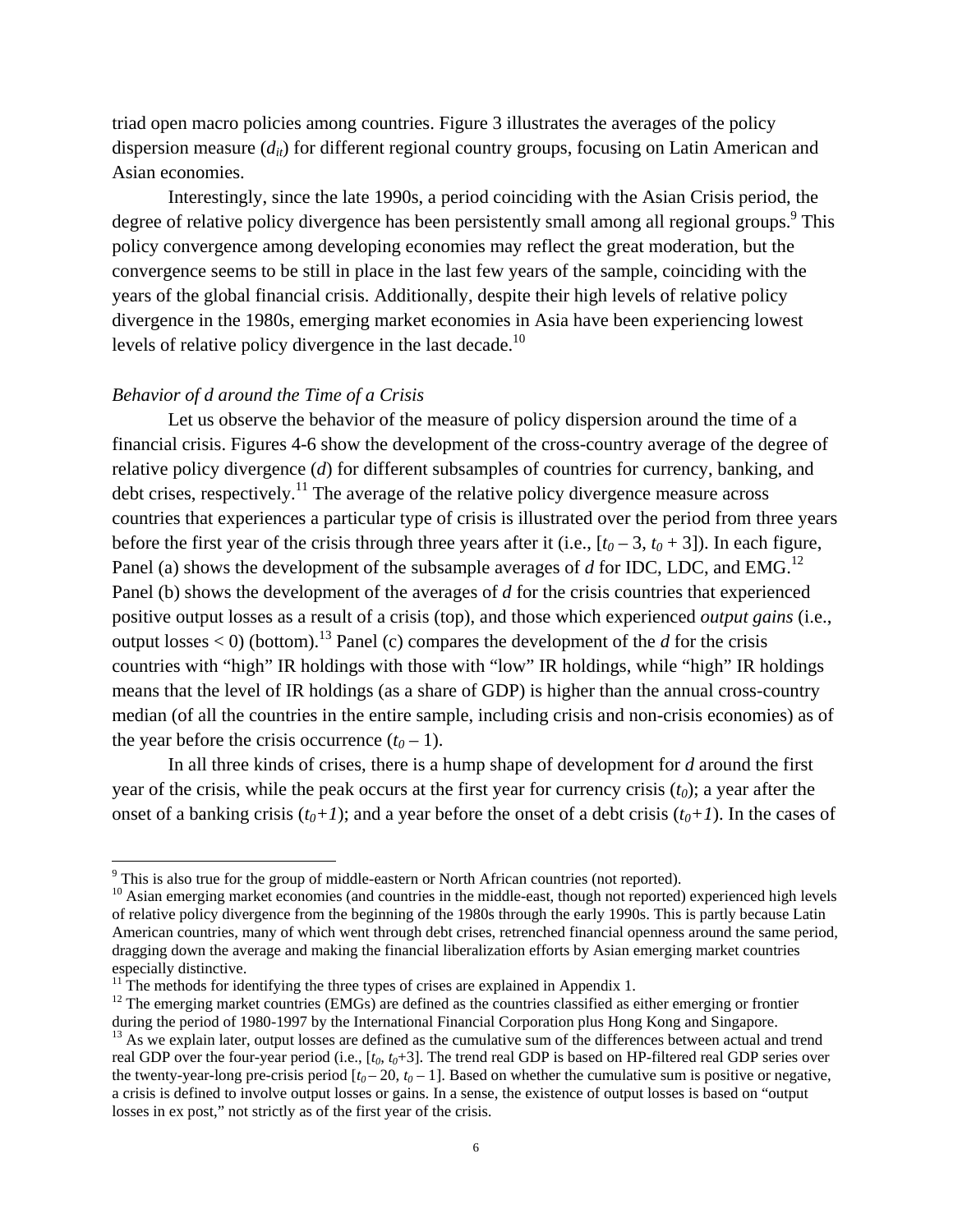currency and banking crises, if the crisis involves output losses, the measure of relative policy divergence tends to stay at high levels during the first and second years of the crisis. In the case of the debt crisis, countries that did not experience output losses, experience a peak in *d* in the year before the onset of the crisis. This may imply that these countries could avoid output losses by preemptively implementing stabilization measures that end up raising the degree of policy divergence.

For the currency or banking crisis countries, if they hold low levels of IR, there is a distinct rise in *d* at the onset of the crisis and a distinct fall afterwards. If these countries are high IR holders, the peak occurs in the second year of the crisis. This generalization is more apparent for the high IR holding countries with output losses (not reported). These findings may suggest that if a country experiences a currency or banking crisis without holding high levels of IR, the country needs to implement policies that raise *d*, whereas *d* would rise more slowly for high IR holders.

It is harder to generalize the movement of *d* for debt crisis countries. Panel (c) shows that holding higher levels of IR seems to allow a crisis country to raise *d* prior to the onset of a crisis. However, those debt crisis countries that experience a peak in *d* prior to the onset of a crisis tend to be the ones that experience output losses, which tend to be contrary to the case of currency or banking crises countries. Those with high IR holdings tend to lower the level of *d* around the time of the crisis, unlike among currency or banking crisis countries.

There is a limit to what one can infer from observing unconditional means of the measure of relative policy divergence around the time of a crisis. Furthermore, while *d* can be a policy variable, it can be also endogenously affected by the development of general economic conditions. These issues are important especially when one looks into the relationship between *d* and the crisis. In order to deal with these issues, we continue with an econometric evaluation of the degree of relative policy divergence. Specifically, we examine the effect of policy divergence, *d*, on the probability of crisis onsets, and whether and to what extent policy divergence influences the size of output losses that arise with the crises.

## **3. Empirical Analysis**

## **3.1 Probability of Crisis Occurrence**

We first estimate the probability of different types of crises to examine whether and to what extent the degree of relative policy divergence affects the likelihood of a crisis occurrence. The crises we examine are: currency, banking, and debt crisis. The identification methods for each of the crises are explained in Appendix 1.

For each type of the crisis, we assign the value of one to a binary variable  $y_t$  when country *i* experiences the onset of a crisis in year *t*, and zero, otherwise.<sup>14</sup> We hypothesize the probability that a crisis will occur,  $Pr(y_t = 1)$  is a function of a vector of characteristics associated with observations in year *t*, or  $X_t$ , and the parameter vector  $\beta$ , with the control variables in X

<sup>&</sup>lt;sup>14</sup> We only focus on the *onset* of a crisis, that is, the first year of the crisis. This means that we do not investigate the persistence of a crisis situation if it lasts longer than one year.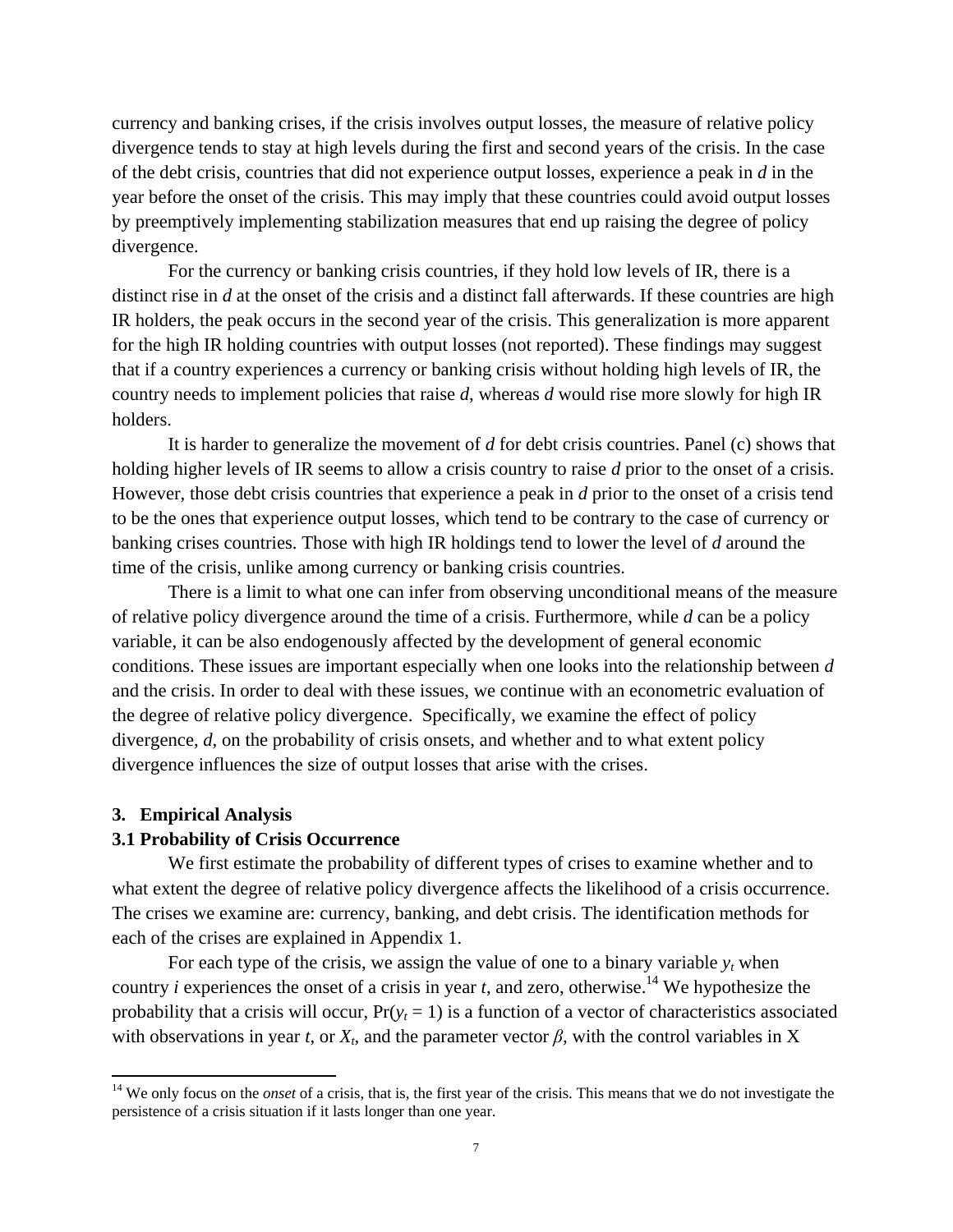lagged one year to avoid endogeneity issues. Using the panel data composed of more than 100 countries for the period 1970 – 2010, the log of the following function is maximized with respect to the unknown parameters through non-linear maximum likelihood.

$$
\ln L(\beta) = \sum_{i=1}^{m} [y_i \ln F(\beta' X_t) + (1 - y_i) \ln(1 - F(\beta' X_t))]
$$
\n(2)

where *m* indicates the number of countries times the number of observations for each country and the function F(.) is the standardized normal distribution.

The following variables are included in the characteristics vector  $X_t$ . The choice of the variables is based on the past literature, except for the ones related to the degree of trilemma policy convergence.

## Variables included in the estimation:

*Relative income to the U.S.* – Countries' per capita income levels from the Penn World Table (PWT) are normalized as a ratio to the U.S. per capita income level.

*International reserves (IR) holding* – IR excluding gold as a ratio to GDP .

*Per capita Output growth* – The growth rate of GDP per capita (in local currency).

*Private credit growth* – The change (first-difference) in the ratio of private credit creation to GDP.

*Net Debt inflows* – The ratio of (external debt liabilities– external debt assets) to GDP. The original data are from Lane and Milesi-Ferretti (2007 and updates).

*Gross external financial exposure* – The ratio of (total external assets + total external liabilities) to GDP, included as deviations from the five-year average of the ratios. After the global financial crisis, in addition to net capital flows or investment positions, gross capital flows have been pointed as potential destabilizing factors.<sup>15</sup> The data are based on Lane and Milesi-Ferretti (2007) and updates).

*Real exchange rate overvaluation* – It is defined as deviations from a fitted trend in the real exchange rate. The real exchange rate is calculated using the exchange rate between country *i* and its base country (in the sense of Aizenman, et al., 2011), and the CPI of the two countries. Higher values of this variable indicate the real exchange rate value is lower, i.e., *appreciated*, than its time trend.

*Exchange rate stability* (*ERS*) and *Financial openness* (*KAOPEN*) – Both are from the trilemma indexes of Aizenman, Chinn, and Ito (2012).

<sup>&</sup>lt;sup>15</sup> See Borio and Disyatat (2011), Obstfeld (2012a, b), Bruno and Shin (2012) for the argument on how gross external financial exposure matters for financial and economic stability. However, it must be noted that gross external financial exposure may also mean a higher level of ability to diversify risk, which may work as a stabilizing fact.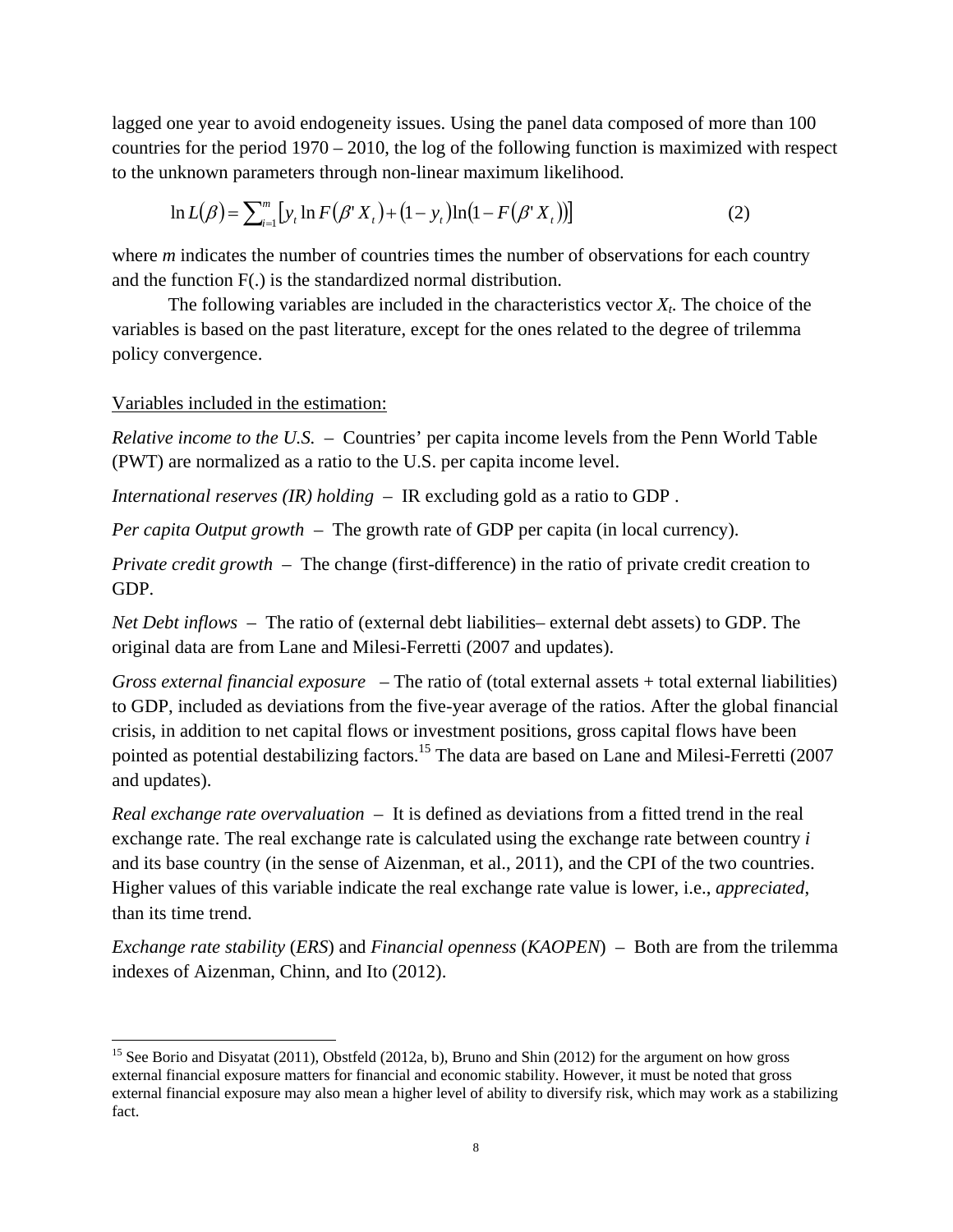*Triad Relative policy divergence Measure* – The aforementioned measure of triad relative policy divergence  $d_{it}$  is included.

*Standard deviations of the Triad Relative policy divergence Measure* – The standard deviations of the above  $d_{it}$  over five years from t–5 through  $t-1$  are included to examine the impact of the stability level of the trilemma policy combinations.

*Other crises* – The dummies for the other types of crises that occur either concurrently (*t*) or in the previous year (*t*–1) are also included.

*Contagion* – To see the impact of other crises in the same geographical region, we also include a variable that represents the effect of regional contagion. The variable to be included is defined as:

$$
Contagion_{i,t}^{n} = \sum_{\substack{j=1 \ j \neq i}}^{P_K} \omega_{j_K} \cdot CD_{i,t}^{n}
$$
 (3).

 $CD^{n}$ <sub>*i,t*</sub> is a crisis dummy for type *n* crisis (i.e., currency, banking, or debt).  $\omega_{j_{k}}$  is the weight based on GDP in PPP for country  $j$  ( $j \neq i$ ) in region *K*. Hence, the variable *Contagion*<sup>n</sup> is the weighted sum of the dummy variables for the countries in the region country *i* belongs to, excluding the weighted dummy of country  $i$  itself.<sup>16</sup> The basic assumptions are that the more countries in the same geographical region experience crises, the more likely it is for country *i* to experience a crisis, and that the contagious effect is larger for bigger economies.

We apply the above probit estimation model to the full sample that includes both industrialized and developing countries, the sample of industrialized countries (IDC), the sample of developing countries (LDC), and a subsample of emerging market countries (EMG). The baseline estimation results are reported in Table 1, which reports the marginal effects of the explanatory variables assuming variables take mean values (except for the dummy variables).<sup>17,18</sup>

## **3.2 Estimation Results – The Determinants of Crisis Occurrences**

We make observations of the estimations mainly for the samples of developing and emerging market economies.

<sup>&</sup>lt;sup>16</sup> The regions we consider are: West hemisphere (i.e., North and South Americans), East and Southeast Asia and the Pacific, South Asia, Europe (including both Western, Eastern, and Central Europe), and Sub-Saharan Africa, Middle East and North Africa.

 $17$  The variables that are persistently insignificant and therefore dropped from the estimation include: trade openness measured by the sum of export and import values as a ratio to GDP; the dummy for countries' engagement in both internal and external armed conflicts; the dummies for commodity exporters and manufacturing exporters; the degree of fiscal procyclicality, which is measured by the correlation between HP-detrended output and government expenditure; the dummy for the existence of the deposit insurance; volatility of the TOT income shocks*;* and the

 $^{18}$  In the estimation for debt crisis, the estimation results for the full or IDC sample are not reported because there is no debt crisis data for industrialized countries in our sample period (that ends in 2010).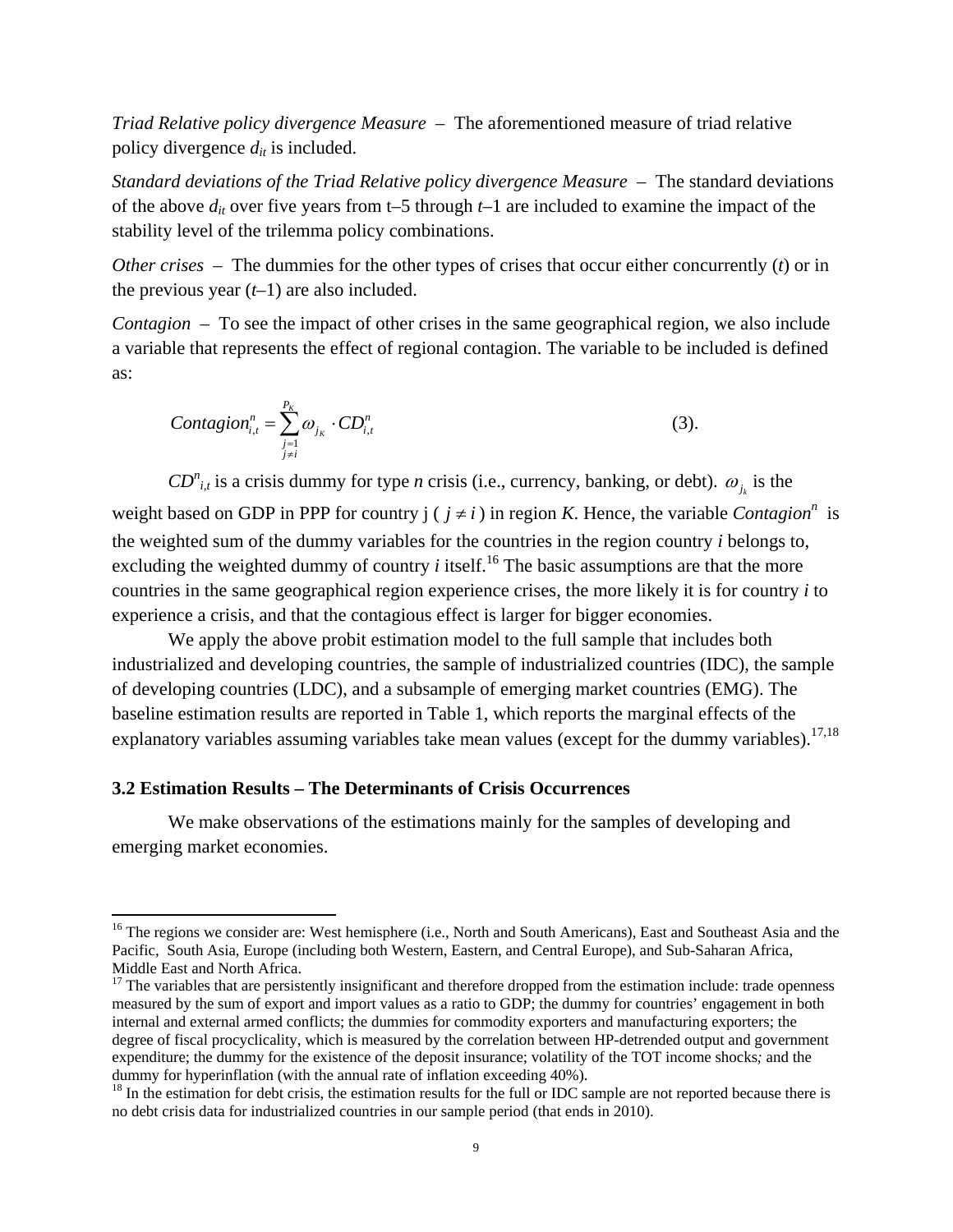## *Currency crisis:*

Most of the explanatory variables turn out to be qualitatively consistent with the findings in the literature (such as Kaminsky and Reinhart, 1999; Kaminsky et al., 1998; Glick and Hutchison, 2001; and Kaminsky, 2003) though statistical significance varies by the sample group. Countries with real appreciation (compared to its time trend) tend to experience a currency crisis, though significantly only for the group of industrialized countries. Rapid growth in private credit creation (as a ratio to GDP) leads to a currency crisis especially for emerging market countries. Not surprisingly, externally indebted countries tend to experience a currency crisis. However, despite the prevalent strong belief, IR holding does not affect the probability of the onset of a currency crisis.

Among developing countries, a country experiencing a banking crisis concurrently or in the previous year tends to experience a twin crisis with currency crisis; banking crisis increases the probability of a currency crisis by 10-12 percentage points. Debt crisis, however, does not seem to lead to a twin crisis with currency crisis.

Regional contagion is also found to affect the probability of a currency crisis. The more countries experience either a currency or banking crisis in the same region, the more likely it is for a country to experience a currency crisis, although debt crisis does not have such a contagion effect.

Among the variables of our focus, interestingly, developing or emerging market countries that pursue more divergent triad policies from the global trend (as of a year prior to the crisis) are more likely to experience a currency crisis although the opposite impact is found for industrialized countries while the degree of triad policy stability does not matter for any of the subsamples. The positive impact of a greater relative policy divergence on the likelihood of a currency crisis occurring among developing countries may mean that it involves some opportunity cost for these economies to adopt a combination of open macro policies that deviates from the global trend, which may explain why many developing economies have tended in recent years to either adopt triad policies with middle-ground convergence, or hold a massive amount of international reserves, or both. Contrarily, for industrialized countries, a combination of diverse policies might help countries avoid experiencing a currency crisis, though its effect is only marginally significant. This may suggest that industrialized countries can afford to pursue a higher degree of relative policy divergence with their established policy credibility.

#### *Banking crisis:*

Generally, the banking crisis estimations also yield results qualitatively consistent with other studies on the same subject (such as Aizenman and Noy, 2012; Demirgüç-Kunt and Detragiache, 1998); von Hagen and Ho, 2007; Joyce, 2011; and Duttagupta and Cashin, 2011), though with varying levels of statistical significance.

Unlike in the currency crisis estimation, IR holding now lowers the probability of a banking crisis occurrence among developing and emerging market countries. Developing or emerging market countries with faster credit growth tend to experience banking crisis, though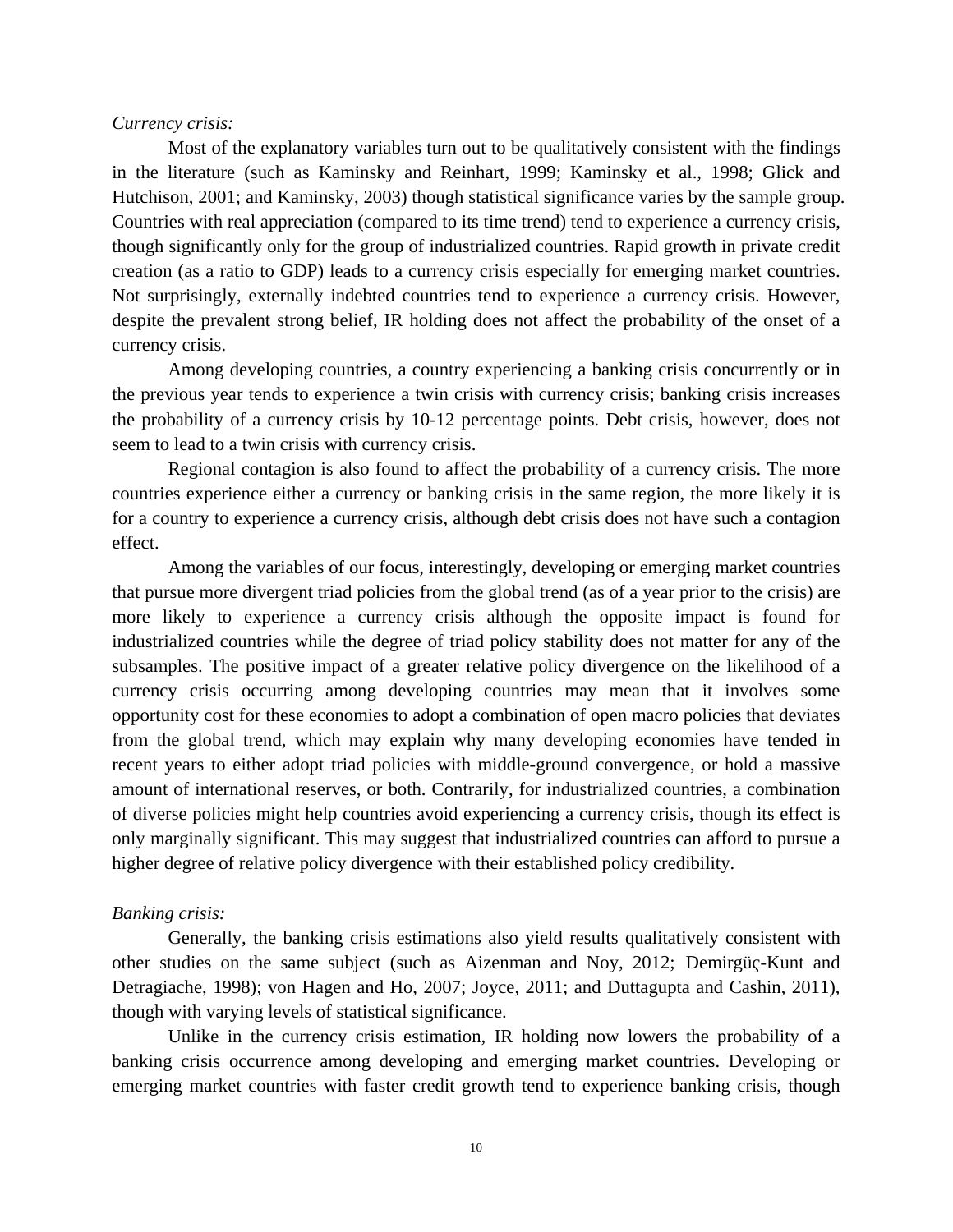that is not the case for industrialized countries. While the extent of real exchange rate overvaluation does not matter, the degree of exchange rate stability marginally increases the probability of the onset of a banking crisis for emerging market economies. Greater external financial exposure does increase the probability of a banking crisis for developing countries.

Banking crisis is also found to be contagious. For the group of developing or emerging market economies, if other economies in the same region experience a banking crisis, that could cause a banking crisis in the home country. Also, we again have evidence for the twin crisis of currency and banking.

Neither the degree of triad relative policy divergence nor the degree of *in*stability of the triad policies affects the probability of bank crisis occurrence for any of the subsamples.

#### *Debt crisis:*

Not surprisingly, the more indebted externally a country is, the more likely it is to experience a debt crisis. While greater external financial exposure does not contribute to the probability of a debt crisis, a country pursuing greater exchange rate stability tends to experience a debt crisis. This result may suggest that countries with fixed exchange rate regimes experience moral hazard in their debt financing; a fixed exchange rate policy may induce over-borrowing in hard currency. It may also be possible that a country with a fixed exchange rate tends to procrastinate its policy adjustments even when macroeconomic conditions require an adjustment (usually devaluation) of its currency, letting the peg duration increase the political cost of devaluation. These findings are consistent with the negative impact of IR holding on the probability of a debt crisis occurrence.

Currency crisis in the same region could also lead to an occurrence of a debt crisis. The significantly negative sign on the debt crisis contagion variable is somewhat puzzling. However, that may mean that once a country in the same geographical proximity, especially an economically larger one, experiences a debt crisis and goes through some form of rescheduling, that may calm down the sovereignty bond market for other countries with similar income levels in the region.

Again, a higher degree of triad relative policy divergence tends to lead to debt crisis. The stress that may arise from implementing divergent policy combinations may force countries to experience a debt crisis. The *in*stability of the triad policy combination also matters but only with marginal statistical significance.

## *Impact of IR holding*

We now investigate if the impact of the degree of triad policy convergence on the probability of crisis occurrence can be conditional on another factor, IR holding. In Aizenman and Ito (2012), we provided evidence that having a large amount of international reserves can help lessen the output-volatility-increasing effect of a higher degree of policy divergence.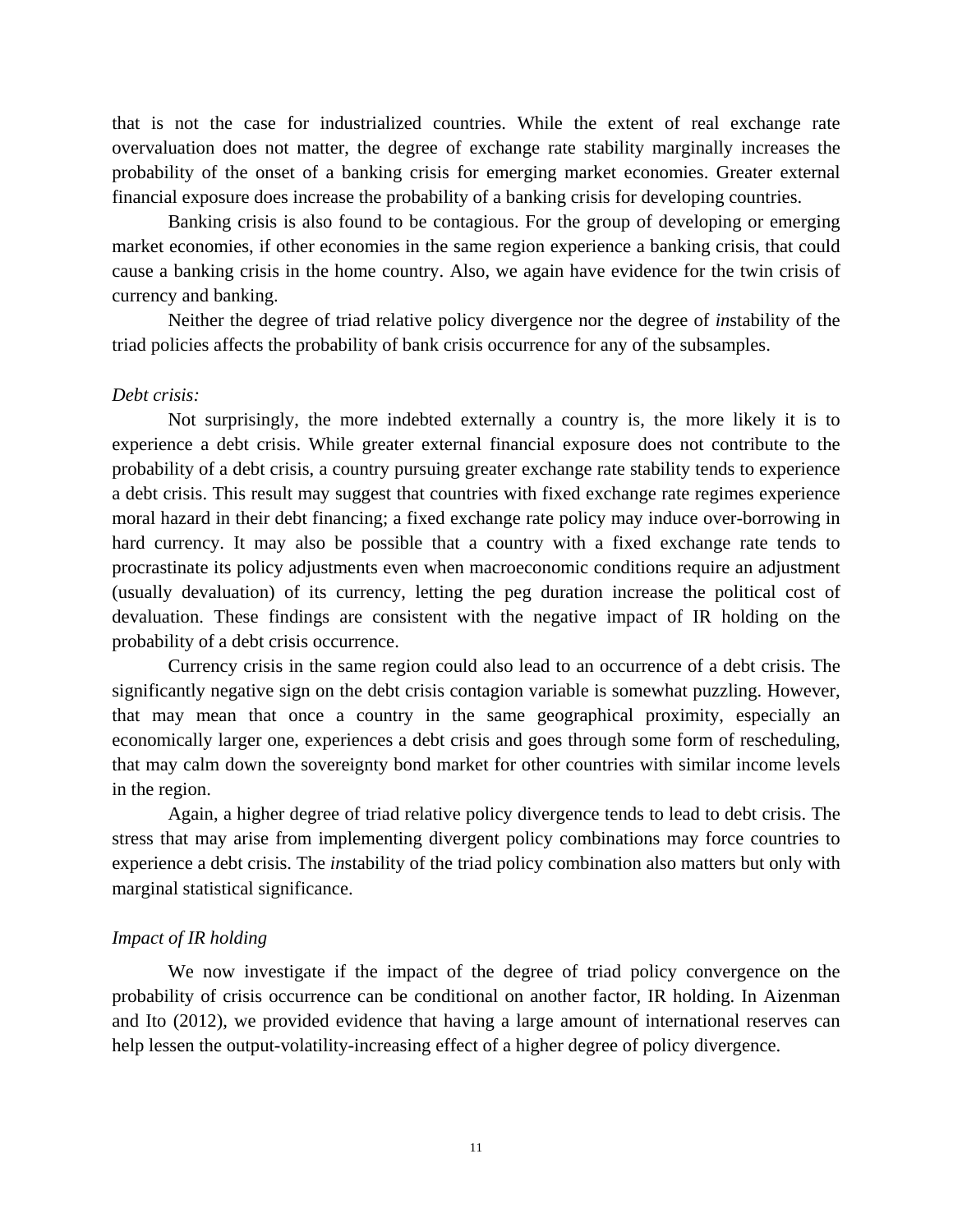We reestimate the probit model while dividing the sample into two groups: one composed of country-year's with IR holding higher than the annual median (as of *t-1*) and the other of IR holding lower than the median.

In the estimation results (not reported), the coefficient on the relative policy divergence variable becomes insignificant for the high IR holding sample across all samples, but it continues to be significant for the low IR holding regime for the currency crisis estimation for both developing and emerging market groups. Furthermore, the magnitude of the marginal effect becomes larger for the low IR holding regime compared to the full sample case shown in Table 1. Thus, as we find in Aizenman and Ito (2012), a higher amount of IR holding does help lessen the effect of trilemma relative policy divergence on the probability of experiencing a currency crisis.

#### **3.3 The Determinants of Output Losses from Crises**

Now that we know that developing countries with greater relative policy divergence are more exposed to the risk of experiencing either currency or debt crisis, we examine whether and to what extent the degree of relative policy divergence affects output losses that arise once a crisis does break out.

#### *How to Measure Output Losses*

First, we need to clarify how to measure output losses accompanying a crisis. As Angkinand (2008) and Kapp and Vega (2012) show, there is no 'perfect' method of estimating the size of output losses associated with economic crises. Each method has its own strengths and weaknesses. Hence, we use the widely used method of measuring the size of crisis-driven output losses based on the oft-cited series of papers by Laeven and Valencia (2008, 2010, 2012).

In this method, output losses refer to the cumulative sum of the differences between actual and trend real GDP over the four-year period that starts in the first year of a crisis period  $(i.e., [t<sub>0</sub>, t<sub>0</sub>+3])$ . The trend real GDP for the output loss estimation is a counterfactual path of real GDP, which we obtain by applying an HP filter to the real GDP series (in natural log) over the twenty-year-long pre-crisis period  $[t_0 - 20, t_0 - 1]$ .<sup>19</sup> Using the pre-crisis trend growth rate, we extrapolate the trend after the first year of the crisis period. One merit of this method is that there is no need to identify the "recovery period," which can be controversial, and therefore that the duration over which the differences between actual and trend real GDP are summed is fixed as four years  $[t_0, t_0+3]$  for all the countries. Fixing the duration of the period for which the size of output losses is measured makes the output losses comparable across different crisis episodes, although ignoring the timing of real recovery could also be a drawback of this methodology.

In Laeven and Valencia's papers, negative values for the output losses (i.e., output "gains" associated with financial crises) are replaced with zeros. However, we do not make such conversions because it is not uncommon for a crisis economy to experience output gains,

 $19$  When the trend growth over the 20-year period is found to be negative, which happens to some chronically crisisprone countries or former Soviet-satellite states (due to their short data series and crisis experiences around the time of independence from the Soviet rule), we use the HP-filter trend for the entire sample period.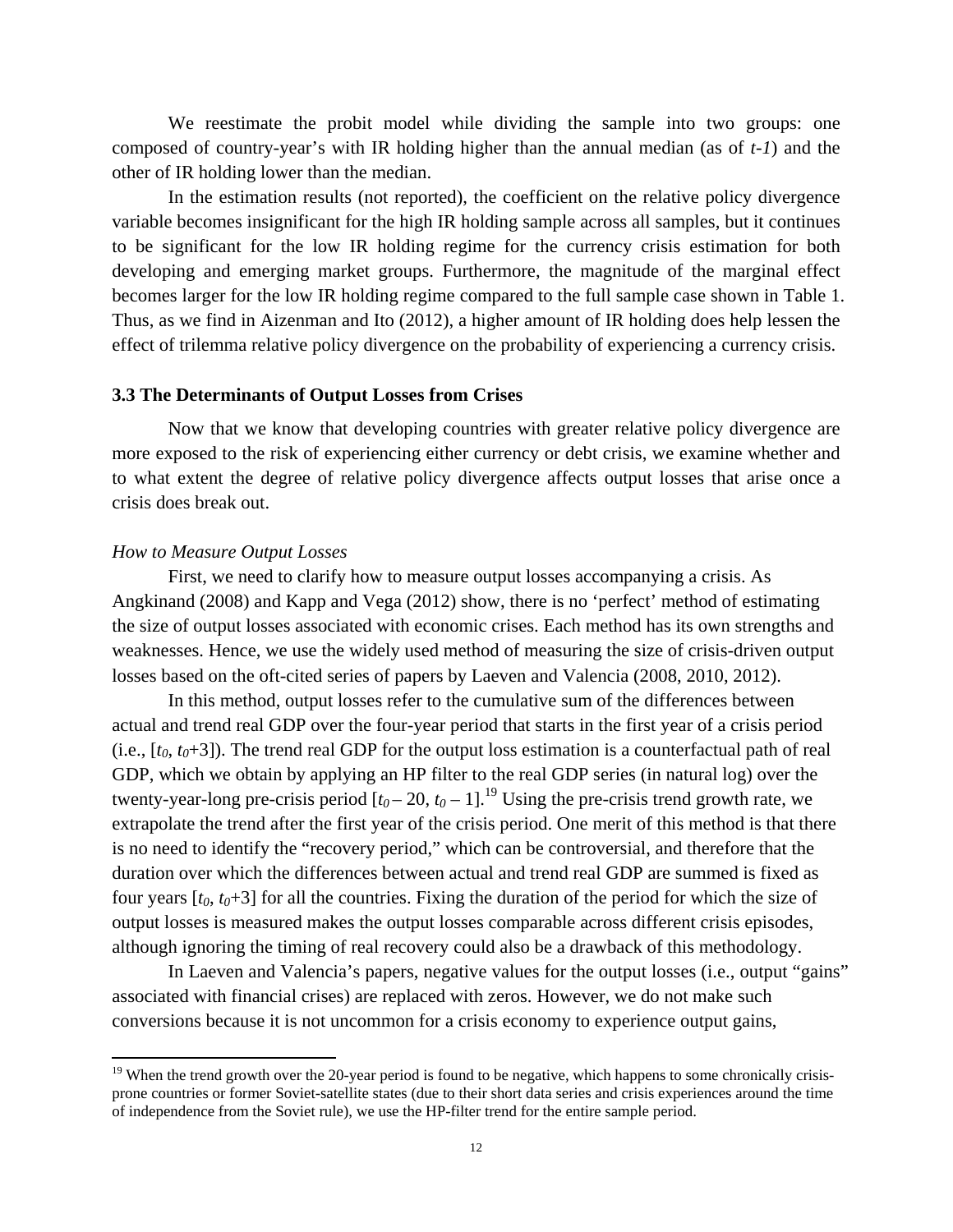especially when it experiences a currency crisis (that usually involves large-scale currency depreciation).

Appendix 2 presents the summary statistics of the output loss measures for different types of crises including twin crises.<sup>20</sup> It must be noted that higher values of the variables indicate higher levels of output losses.

As the tables in Appendix 2 show, the size of output losses that accompany crises varies widely across crises. Not only does the size of crisis-driven output costs vary, but also a crisis may not necessarily lead to output losses; it could lead to output *gains.* As Aziz, et al. (2000) and Gupta, et al. (2000) show, currency crises do not necessary cause a contractionary effect on the economy through negative balance sheet effects, because currency depreciation could improve trade competitiveness. A banking crisis could end up having expansionary effects on the economy if the stability of the financial system is swiftly restored by government authorities' recapitalization efforts. A debt crisis could leave an expansionary effect if sovereignty debt is smoothly rescheduled or the crisis country receives some forms of rescue funds or internationally coordinated 'haircuts' from IMF or other international organizations. Hence, it is worthwhile investigating what factors would lead a crisis country to experience different degrees of output losses.

Now, we estimate the determinants of output losses while focusing on the impact of the degree of trilemma policy divergence. We continue to use most of the candidate explanatory variables we used for the probit analysis, but sample the observations differently.<sup>21</sup> Instead of running estimations on annual, panel data, we run event-study estimations for a sample of crisis episodes. That will reduce the number of observations significantly.

The right-hand-side variables such as relative income, per capita GDP growth rate, IR/GDP holding, real exchange rate overvaluation, exchange rate stability (*ERS*), financial openness (*KAOPEN*), and credit growth are, again, included as of *t0-1*, i.e., a year before the onset of a crisis, unless mentioned otherwise. We also include the dummy for the existence of the deposit insurance system as of  $t_0$ -1.<sup>22</sup>

We focus on the variable for trilemma relative policy divergence (*d*) and also include it as of the year before the onset of a crisis  $(t_0 - I)$ . To examine the impact of twin crises, we also include the dummies for the two other types crises in the estimation. $^{23}$ 

Tables 2 reports the estimation results for different samples: the full sample, and the LDC and EMG subsamples. Due to the small sample size and resultant weakness in the estimation results, we do not report or discuss the estimation results for the subsample of industrialized countries.

 $20$  A twin crisis is identified when one type of crisis occurs while another type occurs in the immediate previous year  $(t_0-1)$ , the same year  $(t_0)$ , or the immediate following year  $(t_0+1)$ .<br><sup>21</sup> We do not include the dummies for contagion of crises due to the lack of theoretical rationale.<br><sup>22</sup> For the deposit insurance dummy, we use t

also update the data and expand the scope of country coverage by using the information from the website of the International Association of Deposit Insurers (IADI) and other national governmental agencies in charge of deposit insurance.

<sup>&</sup>lt;sup>23</sup> The dummies for the other types of crises take the value of one when they occur in  $t_0$ -1,  $t_0$ , or  $t_0+1$ .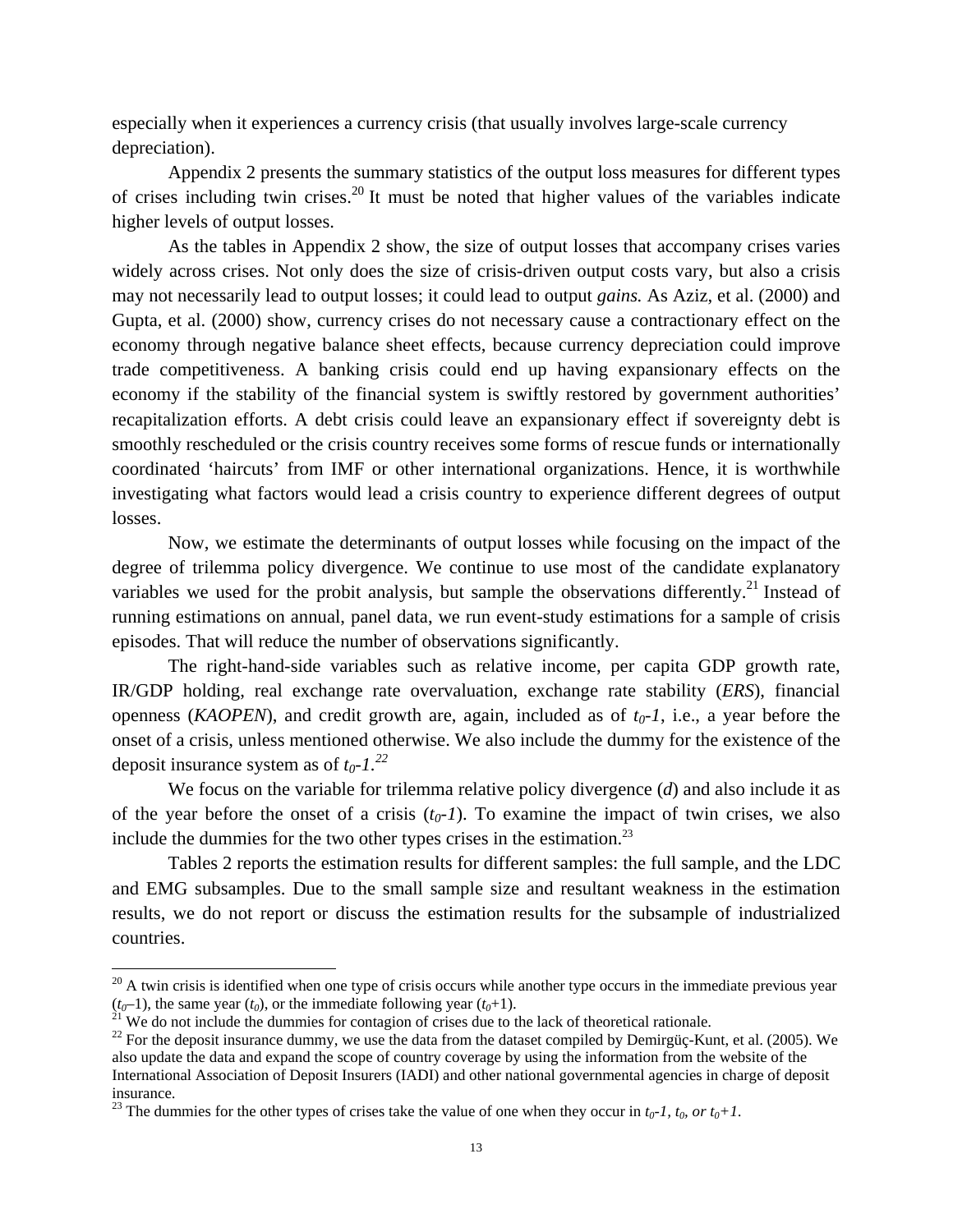## *Estimation Results:*

Again, most of the findings are qualitatively consistent with other studies though there are a few exceptions. The variable for IR holding has the negative sign, but it is only significant for industrialized countries (not reported), which is somewhat odd considering their better accessibility to international financial markets. A country that enters a currency or debt crisis with real exchange rate appreciation tends to experience larger output losses. The more externally indebted it is, the larger output losses an emerging market economy would face once it experiences a currency or banking crisis. Interestingly, (de jure) financial openness seems to contribute to larger output losses especially for an emerging market economy that experiences a currency crisis. This finding is consistent with the oft-argued belief that financial liberalization can be harmful for developing, especially middle-income, countries (such as Kaminsky and Schmukler, 2002). Only the twin crisis with the combination of currency and banking crises involves larger output losses than solo crises. Deposit insurance systems are helpful in reducing the size of output losses for both banking and debt crises.<sup>24</sup>

 As for trilemma policy divergence, its level per se (*d* as of a year before the occurrence of a crisis) does *reduce* the output losses arising from currency or banking crisis for developing and emerging market countries, though its impact is insignificant for the banking crisis estimations. This finding can be somewhat contradictory to the previous probit estimation results that a higher value of *d* increases the probability of an onset of currency crisis (and debt crisis). Now, we find that once a crisis occurs, a higher *d* can help reduce the size of accompanying output losses. How do we reconcile these ostensibly contradictory results, in the case of currency crisis?

Figures 8 and 9 may help us solve the "puzzle" regarding the role of the trilemma policy divergence. These figures show that the averages of deviations from the world mean of *MI*, *ERS*, and *KAOPEN*, i.e.,  $r = Ml/\sqrt{MI}$ ,  $ERS_r = ERS$  $\sqrt{\frac{FRS}{ERS}}$ , and  $KAO_r = KAO/\sqrt{KAO}}$  for the countries that experience either currency or banking crisis. These deviations are used to calculate the degree of triad relative policy divergence (i.e.,

 $d_{it} = \sqrt{(M I_{\cdot} r_{it} - 1)^2 + (ERS_{\cdot} r_{it} - 1)^2 + (KAOPEN_{\cdot} r_{it} - 1)^2}).$ 

With these figures, we can observe the behavior of each of the three trilemma policies around the time of a crisis. We also comparable figures for the subsamples of crises which entail output losses and those which do not.

We can make several interesting observations from these figures.

- Not surprisingly, currency crisis makes countries reduce the level of exchange rate stability. But those crisis countries with higher levels of exchange rate stability tend to experience larger output losses.
- Countries "fight" currency crisis by retaining greater monetary independence.

<sup>&</sup>lt;sup>24</sup> Trade openness is found to be persistently insignificant, and therefore, is dropped from the estimation. The dummies for commodity exporters (i.e., countries that are either or both of major food and fuel exporters) and manufacturing exporters are also found insignificant. The dummies for the debt crisis of 1982, the Asian financial crisis of 1997-98, and the global financial crisis of 2008-10 are also included, but not reported.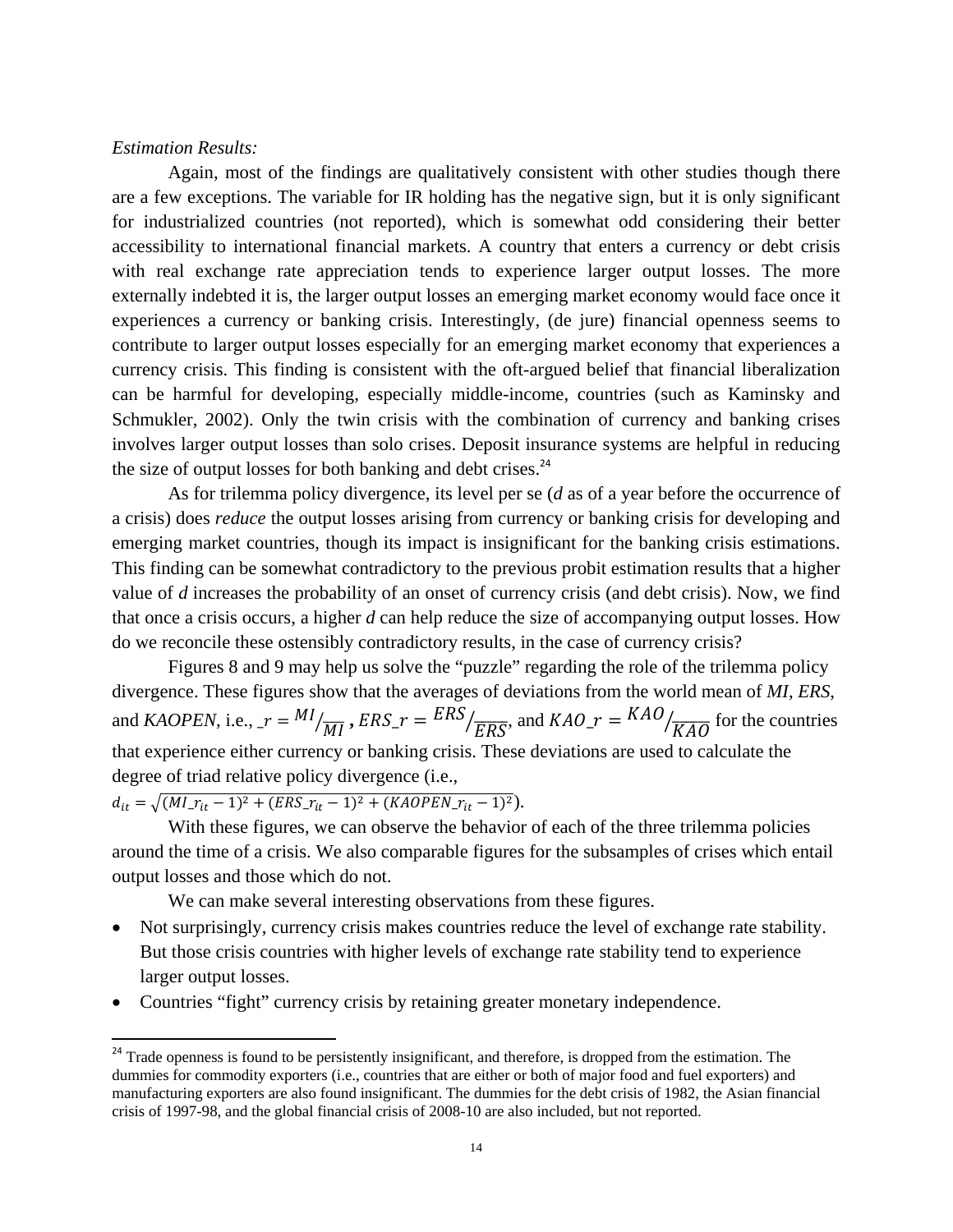- Currency crisis does not affect financial openness, though countries with more open financial accounts tend to experience larger output losses.
- Those currency crisis countries which do not experience output losses are the ones that actively intervened with greater monetary independence in the year before the onset of a crisis. That is true especially for emerging market countries.
- Some emerging market countries may implement capital controls in the years leading to the onset of a crisis, which may allow the countries to retain greater monetary independence while maintaining the level of exchange rate stability.
- In the case of banking crisis, the characteristics of monetary independence between crisis countries with and without output losses are opposite to the case of currency crisis. Those countries that actively raise the level of monetary independence end up experiencing output losses. This may indicate that active interventions by the monetary authorities may have ended up creating moral hazard among financial institutions. In such an environment, once a banking crisis occurs, a sudden contraction of credit could lead to a severe contraction of output. Conversely, those countries which avoid experiencing output losses exercise monetary independence once the crisis occurs (i.e.,  $t_0 + 1$  and  $t_0 + 2$ ), mitigating credit constraint and thereby avoiding contraction of output.
- The behavior of exchange rate stability among banking crisis countries is similar to the case of currency crisis.
- As was the case with currency crisis, more financially open countries tend to experience output losses. And once they do, emerging market countries tend to lower the level of financial openness.

So, what do these all mean? First, when developing countries face a situation with pressure for market corrections, they often try to fight the amounting pressure by retaining greater monetary independence. They do so while trying to both retain stability in the exchange rate movement and maintain the level of financial openness. However, such an effort forces the economy to face even greater pressure because the attempts to preemptively stabilize the economy without changing the other open macro policies could challenge the constraint of the trilemma. Hence, the action of fighting the pressure for market corrections itself would lead the country to experience a currency crisis, which is essentially a self-fulfilling prophecy.

Second, although the action of fighting market pressure with greater monetary independence itself causes the country to experience a crisis, it could also help reduce the level of output losses once the crisis occurs. By trying to achieve a higher "latitude" in the level of monetary independence, once a currency crisis occurs, the crisis country's monetary independence falls rapidly, but the higher "latitude" its monetary independence falls from, the smaller degree of currency devaluation is needed – see the panels for MI and ERS in the middle row of Figure 9. Hence, a country that lowers the level of monetary independence from a higher "latitude," tends to experience a smaller degree of disruption in its exchange rate stability (as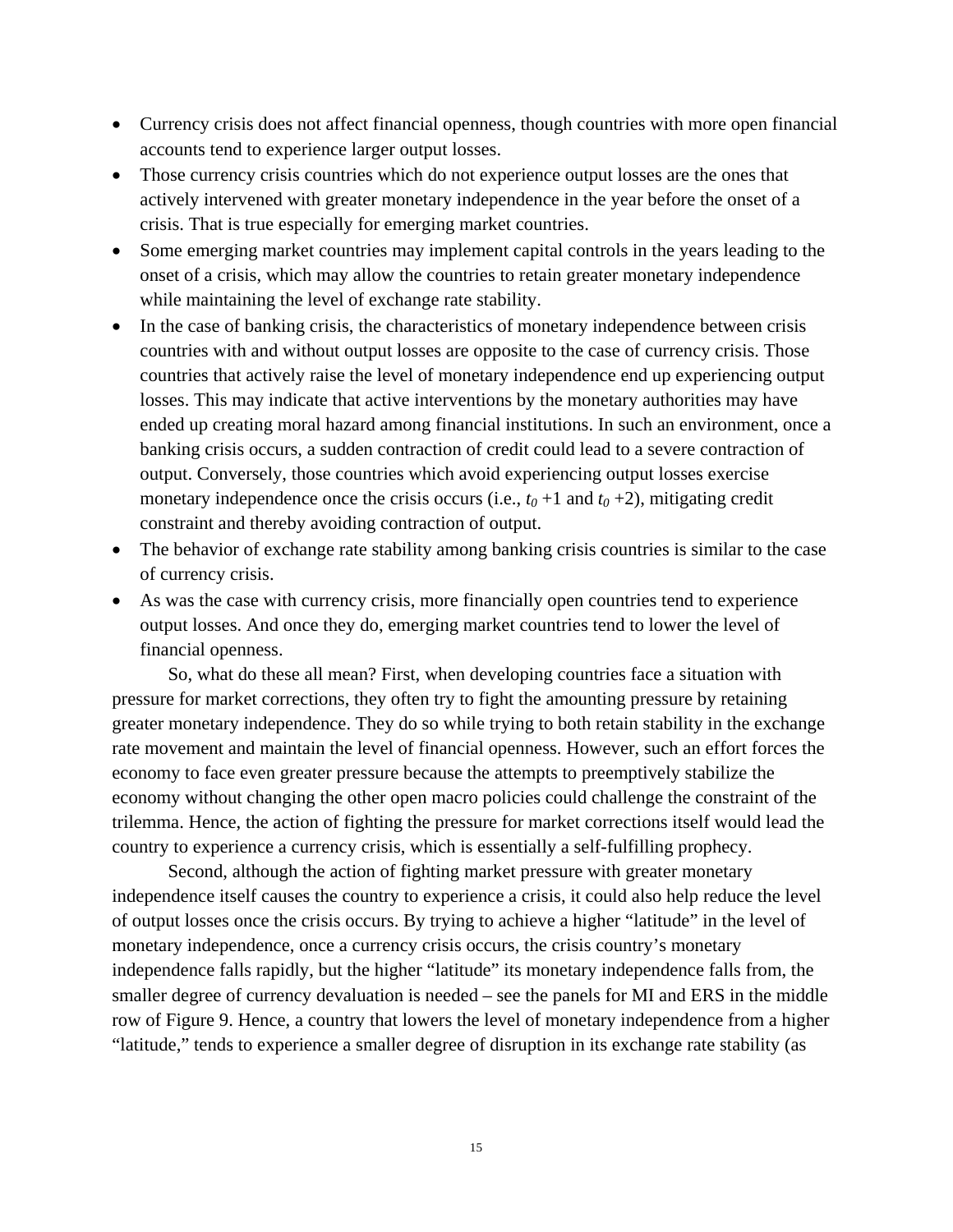seen in the bottom row in Figure 9), making the disturbance in the financial sector smaller and thereby the output cost smaller. $^{25}$ 

 In the case of banking crisis, the extent of triad relative policy divergence does not affect the probability of the crisis. But the size of crisis-driven output losses can be smaller if the crisis country enters the crisis with higher level of *d*, which is essentially again a reflection of a higher level of monetary independence.

What do we learn from these findings?

 First, there is no question that pursuing a policy combination that yields lower *d* would be better because it reduces the probability of experiencing a crisis (especially for currency and debt crises). Second, if there is a rational country that is aware that pursuing a policy combination that involves a higher *d* could lead to a crisis, it could still implement such a policy combination, if it is necessary, so that it could end up experiencing smaller output losses even once a crisis does occur. In other words, by "causing" a crisis, the country may be able to "defuse" the negative impact of a crisis so that it could experience a crisis with smaller output losses.

#### *Asymmetry between Crises with Output Losses and Those with Output 'Gains':*

 As the summary statistics of output losses in Appendix 2 show, a financial crisis does not necessarily lead to output losses; it can lead to output 'gains.' We wonder if there is any asymmetry between the case where a crisis involves output losses and the case where a crisis leads to output gains.

 To examine the asymmetry, we modify our estimation exercise on the determinants of output losses. Instead of having the dependent variable of output losses as a variable that can take both positive and negative values, we will have the dependent variable that shows either only output losses or output gains. That is, when we focus on the determinants of only output losses, we assign zeros to the dependent variable if a crisis episode involves negative values for output losses (i.e., output gains). For the estimation on the determinants of output 'gains,' we assign zeros to the dependent variable if a crisis episode involves positive values for output losses (i.e., output losses). In either case, because the dependent variable is bounded by zero, we will use the Tobit regression model. With the two sets of regression results, we will compare the estimated coefficients between the output loss estimations and the output gain estimations to see if there is any asymmetry between the two.

 The regression results (not reported) show some asymmetrical effects on output losses and gains.

 The first variable to note is the one for international reserves holding. While it is found to increase output gains across the three types of crises, it does not have any (negative or lossreducing) effect on output losses. Larger external debt would increase output losses arising from currency crisis, but it would not affect output gains. Credit growth would help increase output losses for currency or banking crisis, but it does not have any impact on output gains.

 $25$  This explanation is applicable especially when the country does not alter the extent of financial openness in the midst of a financial crisis as we observe in Figure 9.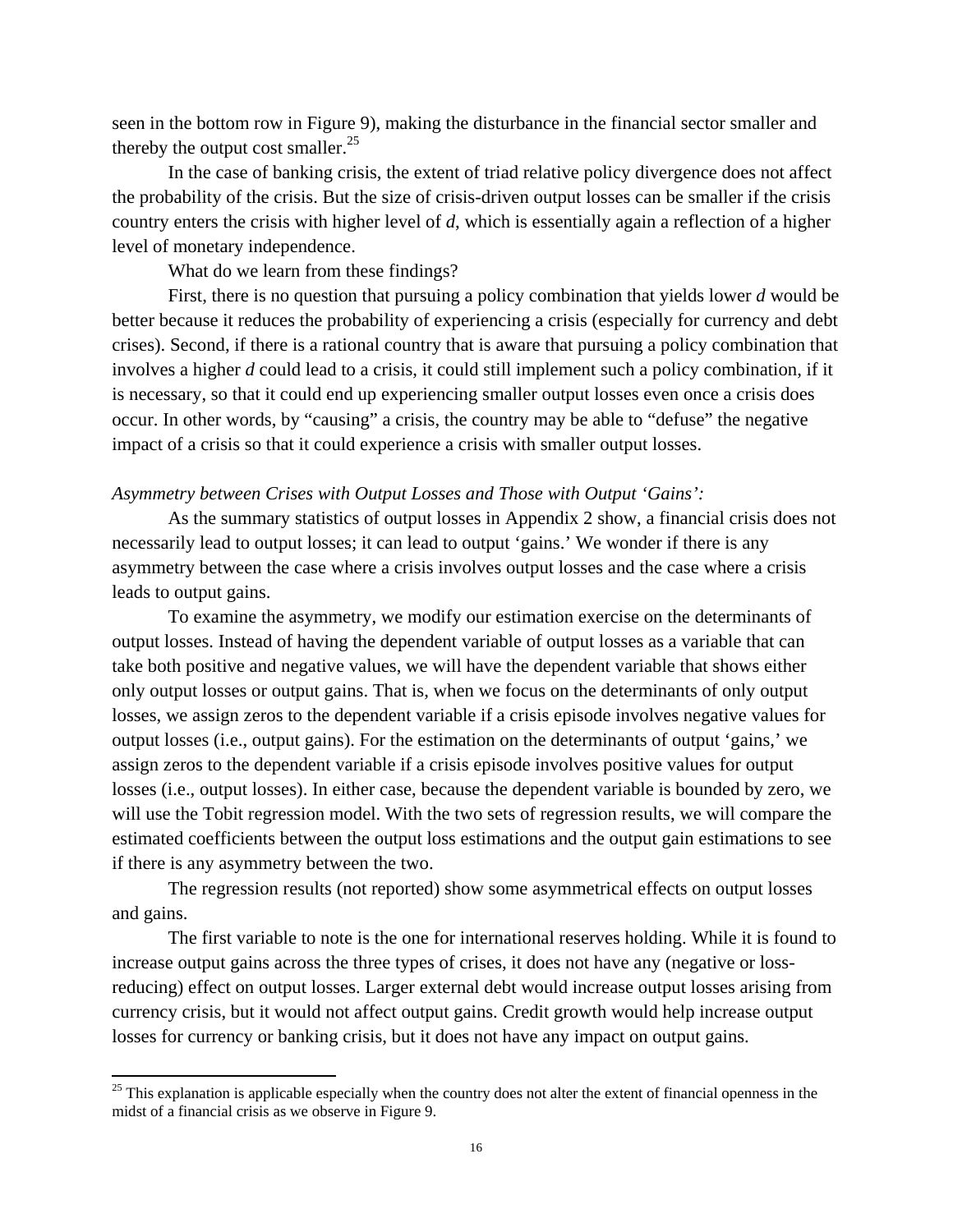Interestingly, the degree of relative policy divergence is found to contribute negatively to output losses in both currency and banking crises while it does not affect output gains. Hence, the degree of triad relative policy divergence is especially important when a country is experiencing output losses that accompany a currency or banking crisis. The loss reducing effect we find in this exercise is consistent with what we discussed with Figure 9.

## **3.4 Discussions – What Do the Estimation Results Tell Us about the Experiences in Latin America and Asia?**

Now, we examine what we can learn from the estimation results as well as the actual crisis experiences. For that, we take a look at the two big crisis episodes in the 1980s and 1990s, namely the Latin American debt crisis in the early 1980s and the Asian crisis of 1997-1998.

Figure 11 shows the averages of *d* around the crisis period for the groups of Latin American and Asian countries.<sup>26</sup> The year of a crisis onset (year 0 in the graph) differs between the sample groups, and also among the countries within the Latin American group. For each of the Latin American countries, "Year 0" indicates the year when the crisis is the most severe among the years: 1981, 1982, and 1983.<sup>27</sup> For the Asian countries, "Year 0" is always 1997. The figure illustrates the sample average of *d* over the period from five years before  $(t_0 - 5)$  through five years after the crisis year  $(t_0 + 5)$ .

From the figure, we can see that Latin American countries tend to have higher *d* in the period prior to the crisis compared to the Asian counterpart. Second, for this group of crisis countries, the relative policy divergence variable increases over the post-crisis period. Third, for the Asian group, *d* rises rapidly when the crisis breaks out, making it look more like countries are increasing the level of relative policy divergence in response to the occurrence of a crisis. Fourth, unlike the Latin American counterparts, *d* drops in the second year after the crisis and remains at relatively low levels afterwards.

The fact that *d* remains at relatively lower levels in the post-crisis period may suggest that Asian countries have possibly adopted policy combinations that would help reduce the likelihood of repeating a crisis. As far as the post-crisis period is concerned, Asian crisis countries appear more crisis-proof than Latin American countries in the 1980s.

As the previous empirical exercise shows that the positive correlation between the degree of policy dispersion and the likelihood of a currency crisis can become weaker if a country holds a large amount of IR. In other words, by increasing the amount of IR holding, Asian countries have more room for more diverse policy combinations without facing the risk of greater output volatility.

<sup>&</sup>lt;sup>26</sup> The "Latin America" crisis countries include: Argentina, Bolivia, Brazil, Chile, Columbia, Costa Rica, Ecuador, El Salvador, Honduras, Mexico, Peru, Uruguay, and Venezuela. The "Asian" crisis countries include: Indonesia, Korea, Malaysia, the Philippines, and Thailand.

 $27$  The year with the "most severe crisis" is identified when one of the years 1981, 1982, and 1983 is the starting year for different types of crises that occur in consecutive years, or the year when a twin or triple crisis occurs.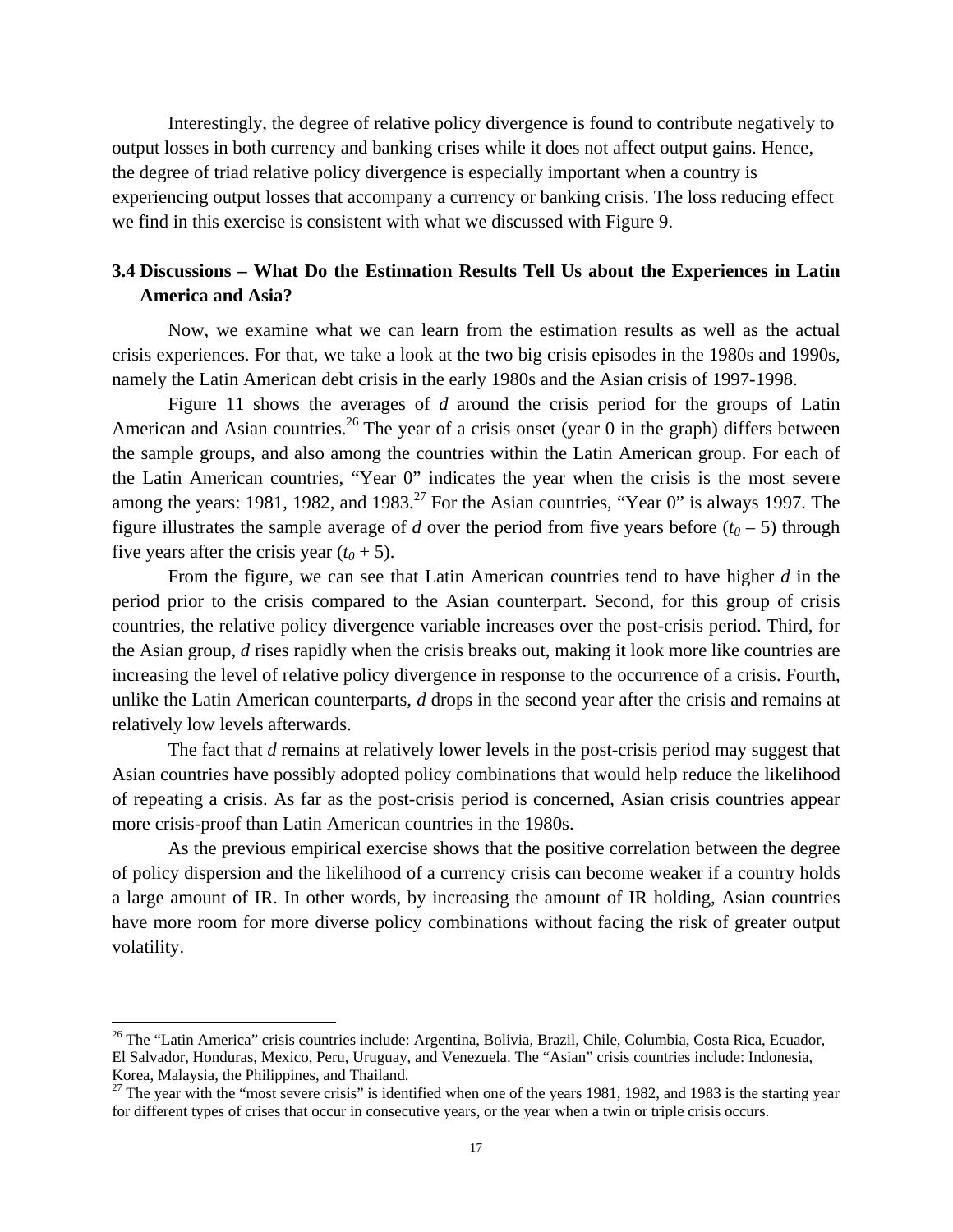Figure 12 shows the sample averages of mean deviations for each of the three trilemma policy indexes, i.e., :  $MI_r = \frac{MI}{\overline{MI}}$ ,  $ERS_r = \frac{ERS}{ERS}$ , and  $KAO_r = \frac{KAO}{KAO}$  for both groups. This figure allows us to see how the movement in the three trilemma indexes is driving the results we saw in Figure 11.

According to Figure 12, while both Latin American and Asian countries experienced the crisis with relatively high levels of financial openness, Latin American countries significantly reduced the level of financial openness in the post-crisis period. Asian crisis countries also did reduce the level of financial openness, but only by a lesser degree to the level comparable to the world average. Both groups experienced a fall in the level of exchange rate stability, but the extent of the fall is greater for Asian countries. Asian crisis countries have maintained stable levels of monetary independence throughout the pre- and post-crisis period while Latin American counterparts moderately increase the level of monetary independence a year before the crisis year through the post-crisis period.

Due to the way the variable *d* is constructed, if any of the three indexes is far from the value of one, that would tend to raise the value of *d*. Given that, we can observe that Asian crisis countries have maintained relatively low levels of *d* because they tend to be "conformists" to the world trend in terms of monetary independence and financial openness. Despite the oft-discussed anecdote, Asian crisis countries have maintained relatively low levels of exchange rate stability, that allowed these countries to have more conformist trilemma policy combinations.

Latin American countries in the post-crisis period in the 1980s tended to have combinations of three distinct policies. They retained high (i.e., more-than-average) levels of monetary independence with lower exchange rate stability. Most importantly, these countries decided to seclude themselves from international financial markets. Such policy response, ironically, may have left the economies exposed to a crisis-prone state – though there are surely other factors that contributed to keeping the economies prone for crisis.

Given these findings, what makes Asia different the most is that, despite the turbulent experience of the Asian crisis, Asian countries have decided not to move away from the global trend of financial liberalization. As Aizenman, et al. (2011) show, these economies seem to have decided to learn how to surf on the waves of financial globalization rather than run away from them.

#### **4. Endogeneity and the Determinants of the Degree of Trilemma Policy Divergence**

The hump shape of the measure of relative policy divergence we have observed in the previous figures as well as its policy reactions to crisis situations suggest that the measure of relative policy divergence itself can be endogenously affected by the experience of crises.

The tendency of avoiding "corner solutions" in open macro policy coordination may well be a result of past crisis experiences, as exemplified by emerging market countries that have reduced the level of relative policy divergence in recent decades, especially in the aftermath of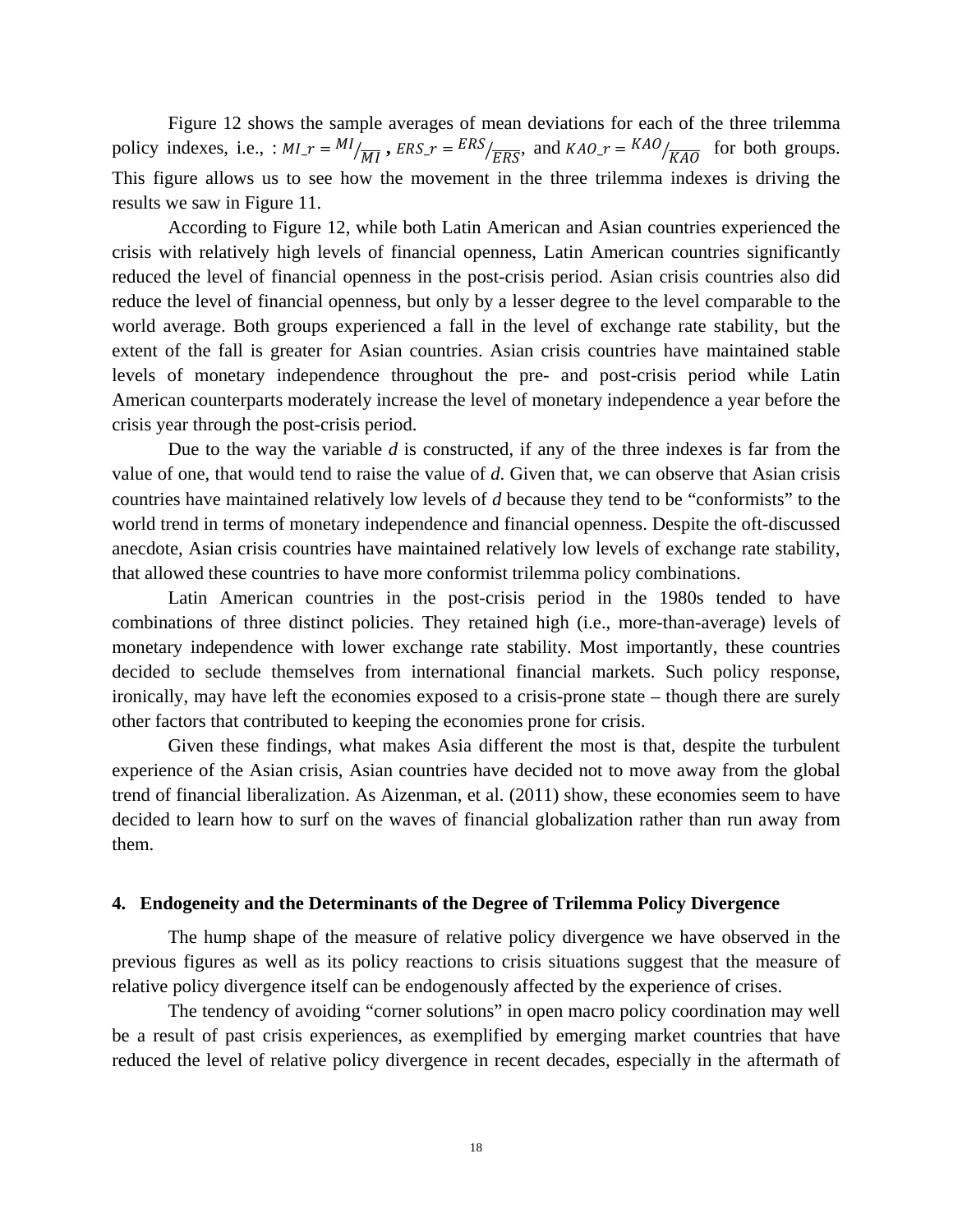the Asian crisis. These countries may have decided to take policy options that lead to smaller *d*'s as a response to their own crisis experiences.

Here, we test the hypothesis that experiencing more crises would make countries tend to adopt more converged combinations of trilemma policies. For that, we implement the following estimation:

$$
d_{it} = \gamma_0 + \gamma_1 d_{it-1} + Z_{it} \cdot \Gamma + \phi CRISIS_{i(t-5|t-1)} + \zeta_{it}
$$
 (3)

where  $d_{it}$  is the measure of relative policy divergence and  $Z_{it}$  is a vector of control variables, that include relative income as of *t*, IR holding as of *t -1*, trade openness (the sum of exports and imports as a share of GDP) as of *t*, the share of *i*'s economy in the world (based on current U.S. dollars) as of *t*, and the dummies for manufacturing exporters and the countries in the European Monetary Union (EMU).<sup>28</sup> *CRISIS<sub>i(t-5/t-1)*</sub> is a vector of the numbers of crisis occurrences indicating how many times each of the three types of crises, i.e., currency, banking, and debt crises, occurred in the five pre-crisis years (i.e., from *t-5* through *t-1*). We are interested in the coefficient  $\phi$  to examine whether the frequency of crises in the (relatively immediate) past would affect the degree of relative policy divergence (*d*). If our hypothesis is held, the estimated coefficient  $\hat{\phi}$  should be significantly negative, suggesting that countries with frequent crisis experiences tend to reduce the degree of trilemma policy divergence.

Table 3 reports the estimation results for the full sample and the subsamples of industrialized, developing and emerging market countries. It turns out that the estimated coefficient on the dummy for past currency crisis occurrences is persistently, significantly negative. The more times a country experiences a currency crisis in the past five years, the more likely it is to reduce the extent of triad policy convergence, which supports our hypothesis, though the correlation is not found for banking or debt crisis.

When we extend the model by including the number of crisis occurrences in the times *t*– 10 through *t*–6, in addition to those for the times *t*–5 through *t*–1, the results are still found to be robust while none of those crisis occurrences from *t*–10 through *t*–6 turned out to be significant contributors (not reported).

Now that we find that the extent of triad relative policy divergence can be affected by the existence of past crisis experience, we take a closer look at this issue. By using the following estimation model, we examine the autoregressive effect of past crisis experiences.

$$
d_{it} = \gamma_0 + \gamma_1 d_{it-1} + Z_{it}^{\top} \Gamma
$$
  
+  $\sum_{i=n}^{10} \beta_{C,t-n} \cdot (\omega_{t-n} \cdot CRISIS_{i,t-n}) + \sum_{i=n}^{10} \beta_{TC,t-n} \cdot (\omega_{t-n} \cdot TWCRISIS_{i,t-n}) + V_{it}^{(4)}$ 

<sup>&</sup>lt;sup>28</sup> The dummy for ERM countries is assigned for the countries and years that corresponds to participation in the ERM (i.e., Belgium, Germany, France, Ireland, Italy, and Luxembourg from 1979 on; Spain from 1989; U.K. only for 1990-91; Portugal from 1992; Austria from 1995; Finland from 1996; and Denmark and Greece from 1999) or ERM II (Estonia, Lithuania, and Slovenia from 2004; and Cyprus, Latvia, Malta, and Slovak Rep. from 2005).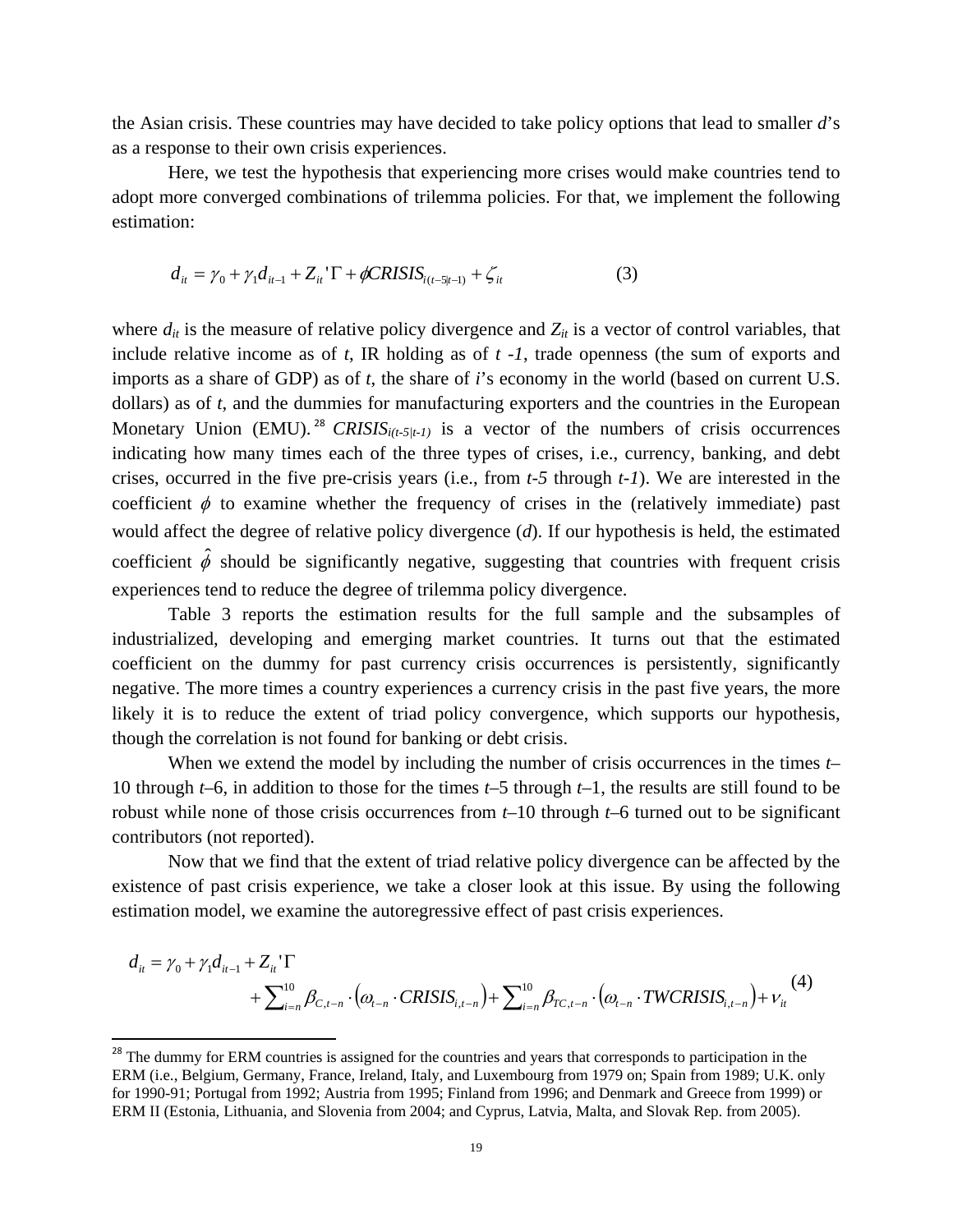where  $CRISIS<sub>i,t-n</sub>$  is a vector of the dummies for the onsets of the three different types of crises from *t*–1 through *t*–10. We also assume that policy makers would put more weight on recent crisis episodes when making policy decisions.  $\omega_{t-n}$  indicates the weight policy makers would place on the crisis episode in year *t–n* while we assume that the weight diminishes by 5% every year, i.e., that the memory of a crisis among policy makers "depreciates" at the annual rate of 5%.<sup>29</sup> *TWCRISISi,t-n* is a comparable vector of the dummies for the three types of twin crises: *TWCRISIS<sup>CB</sup>* (currency and banking crisis), *TWCRISIS<sup>CD</sup>* (currency and debt), and *TWCRISIS*<sup>BD</sup> (banking and debt). We run the estimation model of equation (4) first without *TWCRISIS* and then with *TWCRISIS*. We focus on the autoregressive estimates,  $\beta_c$  and  $\beta_{TC}$ .

 The upper half of Table 4 reports only significant autoregressive estimates (with the regressive weights) for the crisis dummies, i.e.,  $\hat{\beta}_c$ . It must be noted that the estimation model does not include the twin crisis dummies.

From the table, we can confirm that the degree of triad relative policy divergence can be affected by past crisis experiences. Developing countries on average tend to reduce the extent of relative policy divergence two years after experiencing (the onset of) a currency crisis. Considering that the average duration of a currency crisis for developing countries is about 2 years (see A-Table 1 in Appendix 2), we can infer that countries tend to reduce *d* once the currency crisis ends. Emerging market countries tend to reduce *d* five years after experiencing a banking crisis, that is two years after the average duration of a banking crisis of three years. They also tend to reduce *d* eight years after experiencing a debt crisis, that is three and a half years after the average duration of a banking crisis of 4.5 years.

What about the impact of twin crisis? The bottom half of Table 4 displays estimates only the estimated coefficients of the (weighted) autoregressive dummies for twin crises that are included in the estimation model along with the (weighted) autoregressive singular crisis variables though the estimates for the latter are not reported. Given the inclusion of the autoregressive singular crisis dummies, the estimates on the twin crisis dummies should be regarded as representing the *marginal* effect of past twin crises.

 From the table, we can see that if a developing country experiences a currency-banking twin crisis, it tends to reduce its degree of relative policy divergence three years later (while the average duration of the currency-banking crisis is about three years). If it experiences a currencydebt twin crisis, the country tends to lower its degree of relative policy divergence four years after the crisis occurrence, but raise it again in the seventh year.<sup>30</sup> If it experiences a bankingdebt twin crisis, the country tends to *raise* its degree of relative policy divergence nine years after the crisis occurrence.

<sup>&</sup>lt;sup>29</sup> Hence,  $\omega_{t-n}$  takes the value of one for the immediate previous year (i.e., *t*–1), then  $\omega_{t-2} = 0.95$  for *t*–2,  $\omega_{t-2} = 0.90$  for *t*–3, and so forth.

 $30$  The average duration of a currency-debt crisis is 3.16 for LDCs and 3.77 for EMGs.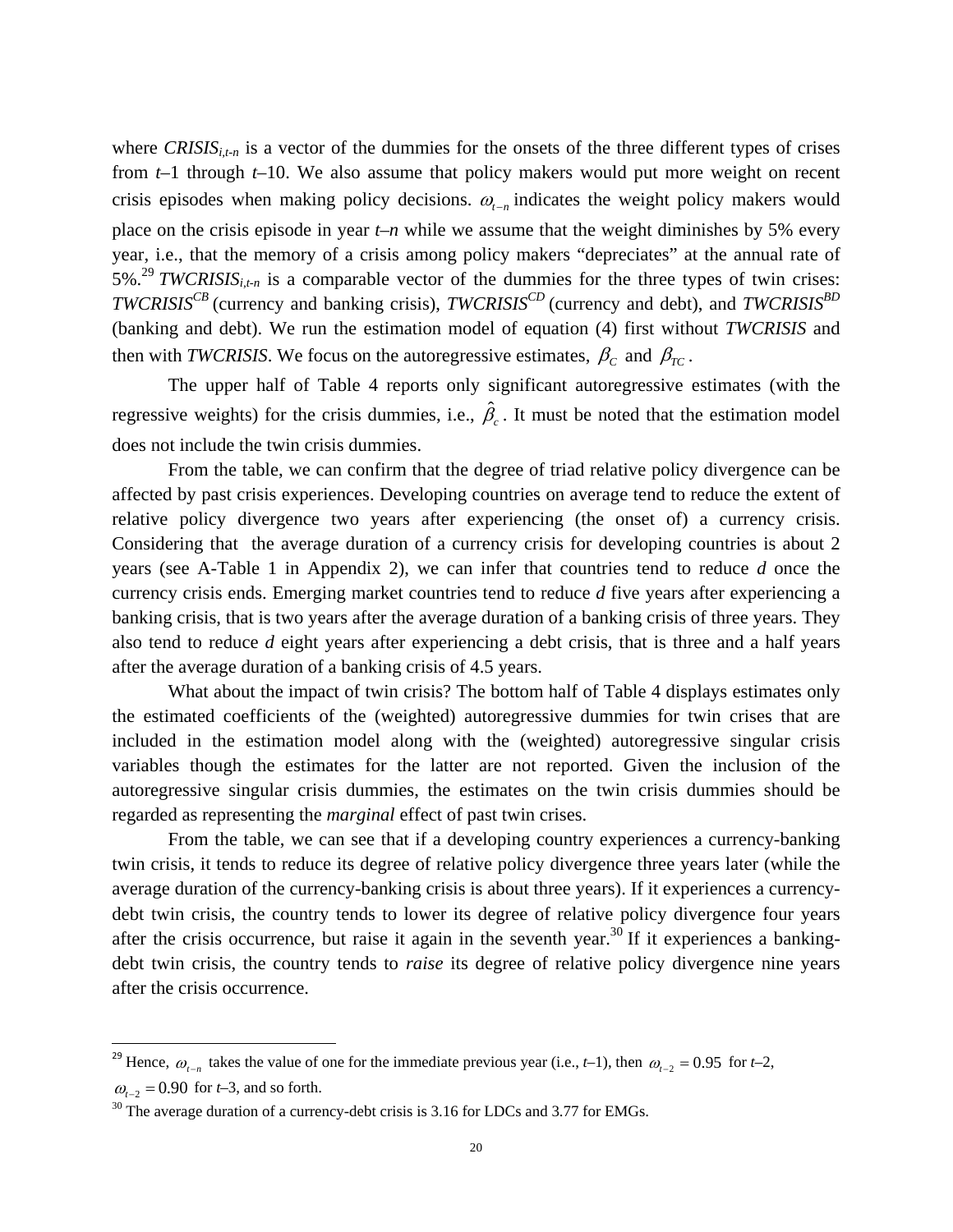As we have discussed several times, an occurrence of a crisis does not necessarily mean that the crisis would involve output losses. Policy makers may end up taking no action if the crisis does not leave any damage or output losses to their economy.

Hence, we modify the estimation model as follows. Instead of looking at the (regressive) impacts of past crises, we examine the impacts only for the crises that accompany output losses. Now, the estimation equation becomes:

$$
d_{it} = \gamma_0 + \gamma_1 d_{it-1} + Z_{it} \cdot \Gamma + \sum_{i=n}^{10} \beta_{COL, t-n} \cdot \omega_{t-n} (CRISIS_{i, t-n} \cdot OL_{i, t-n}) + \sum_{i=n}^{10} \beta_{TWOL, t-n} \cdot \omega_{t-n} (TWCRISIS_{i, t-n} \cdot TWOL_{i, t-n}) + \eta_{it}.
$$
 (5)

The *CRISIS<sub>i,t-n</sub>* dummy is interacted with the dummy for *positive* output losses  $(OL_{i,t-n})$ . That is, if the accumulated output losses (we used in the previous section) are positive, we assign the value of one for *OL*. In tranquil years or crisis times with no ex post output losses, the term  $(CRISIS_{i,t-n} \cdot OL_{i,t-n})$  takes the value of zero. The term  $(TWCRISIS_{i,t-n} \cdot TWOL_{i,t-n})$  can be interpreted similarly with *TWOLi,t-n* denoting the dummy for positive output losses that accompany a twin crisis.

Again, the upper half of Table 5 reports the impact of an onset of a crisis accompanying output losses in ex post on the degree of triad relative policy divergence when we estimate equation (5) without the dummies for twin crises with output losses. The lower half of the table reports the 'marginal' impacts of twin crises with output losses.

 Developing countries would *raise* its degree of relative policy divergence in the year immediately after an onset of a currency crisis that would lead to output losses, but it is followed by reductions in *d* in the second and fifth years. The immediate rise in *d* may reflect stabilization efforts taken by the currency crisis country as we have discussed previously. Compared to the previous case with just the dummies for crises (the upper half of Table 4), the absolute magnitude of the estimated coefficients on the currency crisis from  $t-2$  is larger and  $d$  gets reduced twice instead of just once, indicating that countries may reduce the level of *d* when they experience a currency crisis and output losses.

 The results for the marginal effects of twin crises with output losses are reported in the bottom half of Table 5 and cast interesting contrasts with the comparable part of Table 4. Developing countries would respond to an onset of a currency-banking crisis faster (in the second and third years instead of just the third year) when a crisis takes place in a way that involves output losses. Emerging market countries would reduce the *d* more significantly when they experience a currency-banking crisis with output losses. The negative response to a currency-debt crisis is greater when they experience output losses as well. Overall, the currencybanking crisis seems to lead to a largest fall in *d* among developing and emerging market countries if the crisis involves output losses, and the size of fall is larger for the group of emerging market countries.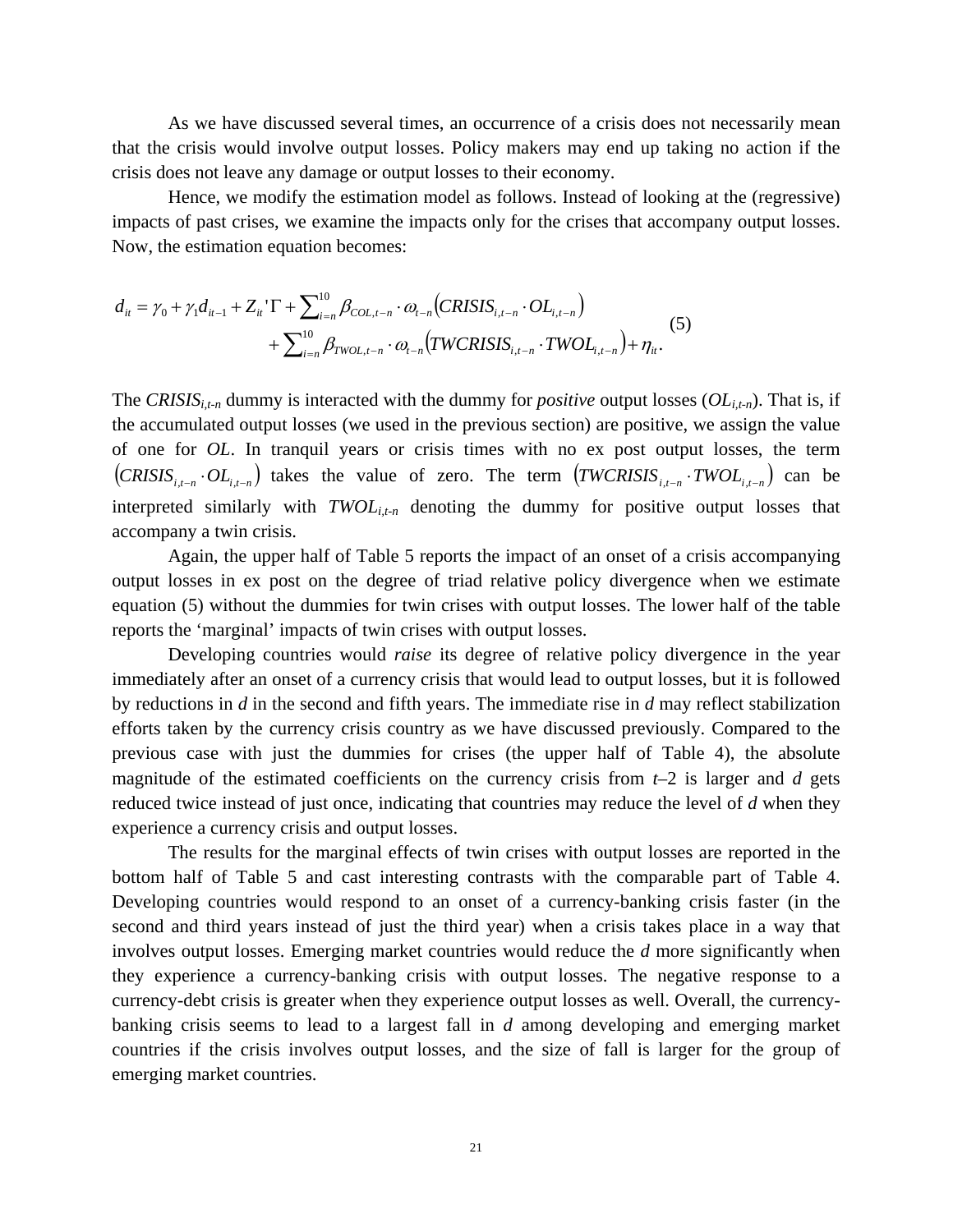## **5. Conclusion**

We have examined the impact of open macro policies on economic performance from the perspective of the powerful Macro Trilemma hypothesis – a country may not simultaneously attain monetary independence, exchange rate stability, and financial openness. In this paper, we shed light on the impact of relative trilemma policy divergence. Specifically, we measured how far a country's trilemma policy combination differs from the world trend, and evaluated the impact of this policy divergence on economic stability.

We find a wider variation in the degree of relative policy divergence across countries among different income levels and also geographical groups. Industrialized countries, most notably the Euro countries, tend to adopt more diverse trilemma policy combinations since the early 1990s. In the last 15 years or so, emerging market countries have adopted trilemma policy combinations with the smallest degree of policy divergence. Given that emerging market countries has achieved a relatively stable output performance, lower levels of relative policy divergence may have been one of the key reasons for to it.

To investigate that, we formally tested the effect of the degree of relative policy divergence on the probability of crisis occurrences and on crisis-driven output losses. We have found that a developing or emerging market country with a higher degree of relative policy divergence is more likely to experience currency or debt crises. However, for industrialized countries, a higher degree of relative policy divergence tends to *reduce* the probability of currency or banking crises. We also found that by holding large volumes of IR, developing countries could avoid facing the correlation between a wider relative policy divergence and a higher level of likelihood of experiencing a crisis. The tendency for emerging market countries to have smaller policy dispersion in recent years as well as to hold massive amounts of international reserves may merely reflect these countries' precautious motive to avoid experiencing another crisis, especially in the aftermath of the Asian crisis of the late 1990s. When we investigated the impact of relative policy divergence on the output losses that arise from a crisis, we found that a developing or emerging market country with a higher degree of relative policy divergence tends to experience *smaller* output losses once it experiences a currency or banking crisis.

The findings from the two sets of empirical results may appear contradictory, especially for the case of a currency crisis. However, we think that having a larger degree of relative policy divergence in the years before the onset of a crisis can be a result of stabilization measures. If such efforts are made without changing the other two policies, it would increase the pressure for market corrections, thereby increasing the probability of a crisis. Once a crisis occurs, the larger the pre-crisis policy efforts are, the more pressure would be defused, so that its output cost would be smaller.

When we examined the development of trilemma policies around the crisis period for the groups of Latin American crisis countries in the 1980s and the Asian crisis countries in the 1990s, we found that these two groups of countries have gone through distinctly different policy developments around the time of the crisis. The biggest difference between the two groups of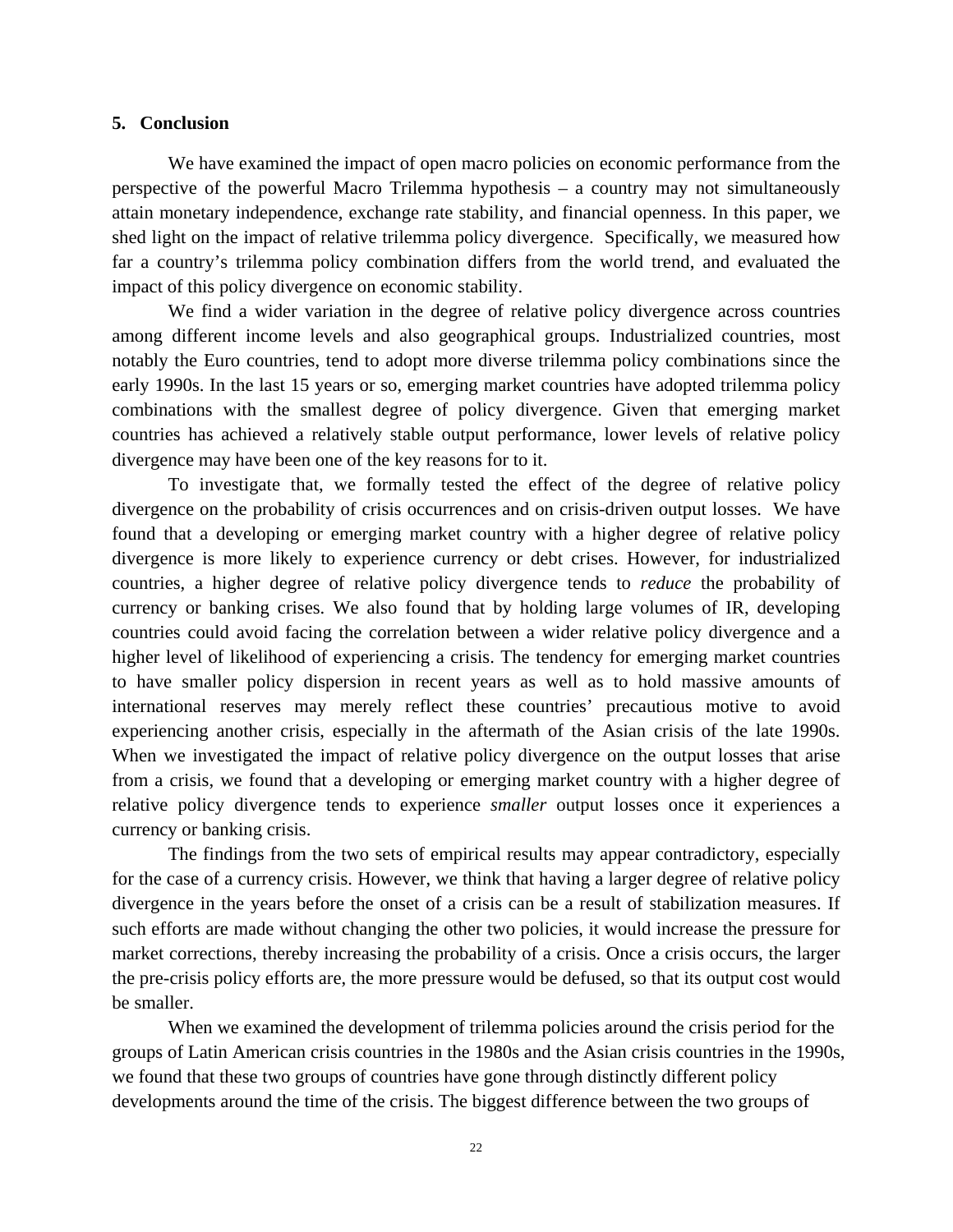crisis countries is that Latin American crisis countries tended to close their capital accounts in the aftermath of a crisis, while that is not the case among the Asian crisis countries. Furthermore, the Asian crisis countries tended to reduce the degree of relative policy divergence in the aftermath of the crisis, which possibly means that they decided to adopt open macro policies that are less prone to a crisis. That decision has been paired with a strong incentive to hold a great amount of international reserves. By observing how crisis-prone conditions can be perennial for emerging market economies (as occurred in Latin American countries), Asian economies, including those which did not experience a crisis (China), seem to become a cautious implementer of open macro policies. In the highly integrated world economy, this decision is no surprise to anyone.

 Lastly, we also investigated the endogenous nature of the degree of policy divergence. Countries may respond to crisis experiences by changing the degree of relative policy divergence if it were expected to affect the probability of experiencing a crisis. Naturally, we may presume that the more frequently a country experienced crises, the lower the degree of relative policy divergence it would want to pursue. We found empirical evidence that the number of crisis experiences does tend to reduce the degree of policy divergence. Developing countries tend to reduce the degree of relative policy divergence especially when they experienced a currency crisis or a currency-banking crisis, and that tendency can be even stronger when the crisis accompanies output losses.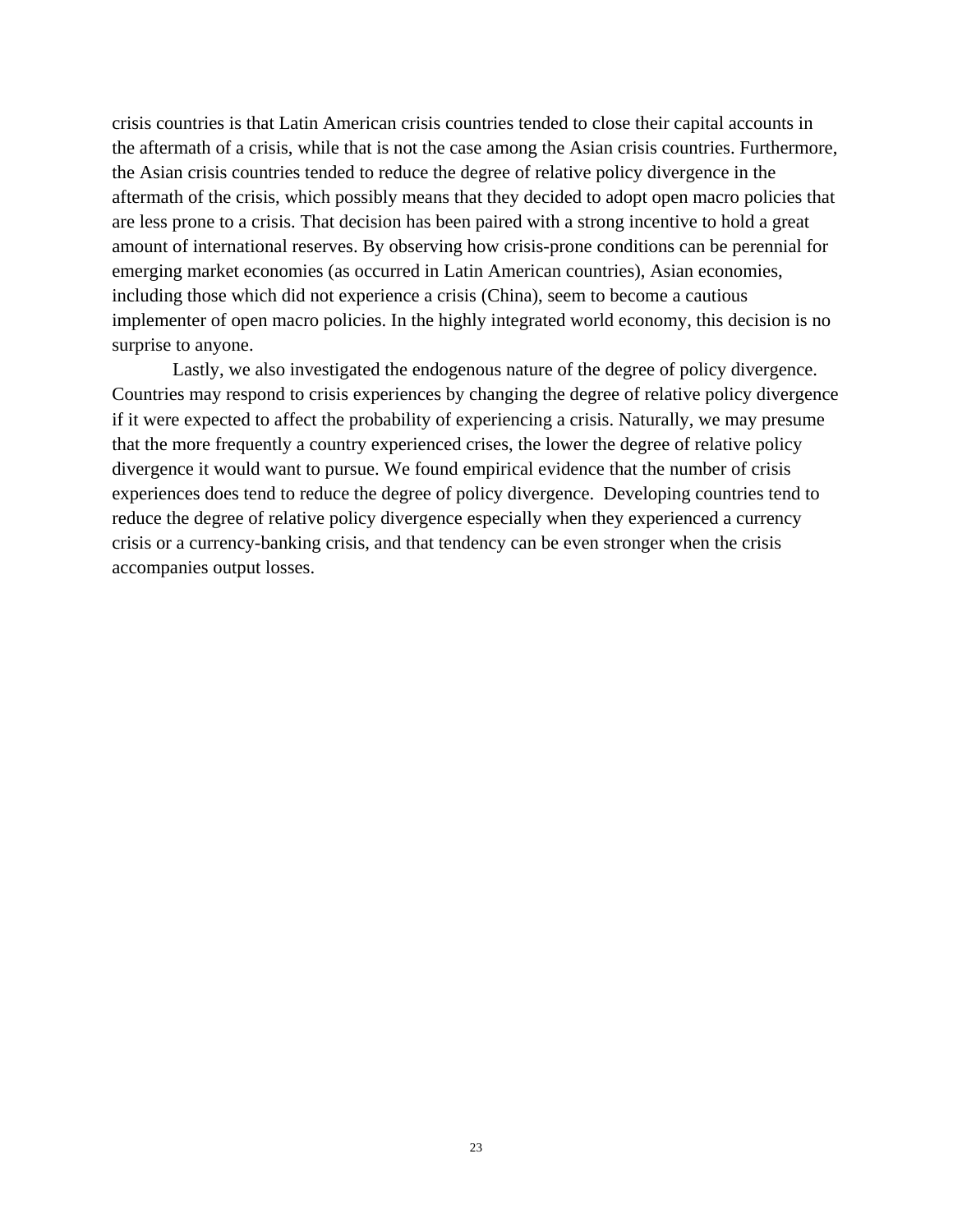#### **References**

- Abiad, A., R. Balakrishnan, P. K. Brooks, D. Leigh, and I. Tytell, 2009. "What's the Damage? Medium-term Output Dynamics After Banking Crises," IMF Working Papers 09/245, Washington, D.C.: International Monetary Fund.
- Angkinand Prabha, A. P. 2008. "Output Loss and Recovery from Banking and Currency Crises: Estimation Issues," Mimeo, available at SSRN: http://ssrn.com/abstract=1320730.
- Aizenman, J., and H. Ito. 2012. "Trilemma Policy Convergence Patterns and Output Volatility." *North American Journal of Economics and Finance*, Volume 23, Issue 3, December 2012, Pages 269–285 (December 2012).
- Aizenman, J., M.D. Chinn, and H. Ito. 2012. "The 'Impossible Trinity' Hypothesis in an Era of Global Imbalances: Measurement and Testing." University of Wisconsin-Madison Working Paper. Forthcoming in *Review of International Economics*.
- Aizenman, J., M.D. Chinn, and H. Ito. 2011. "Surfing the Waves of Globalization: Asia and Financial Globalization in the Context of the Trilemma," *Journal of the Japanese and International Economies*, vol. 25(3), p. 290 – 320 (September).
- Aizenman, J., M. D. Chinn and H. Ito. 2010. The Emerging Global Financial Architecture: Tracing and Evaluating the New Patterns of the Trilemma's Configurations, *Journal of International Money and Finance*, Vol. 29, No. 4, p. 615-641.
- Aziz, J., F. Caramazza and R. Salgado. 2000. "Currency Crisis: In Search of Common Elements." IMF Working Paper WP/00/67 (March)
- Babbel, D. F. 1995. "Insuring Sovereign Debt Against Default," World Bank Discussion Paper Series, Washington, D.C.: World Bank.
- Beim, D. and C. Calomiris. 2001. *Emerging Financial Markets.* New York: McGraw-Hill/Irwin Publishers.
- Borio, C. E. V. and P. Disyatat. 2011."Global Imbalances and the Financial Crisis: Link or No Link?" BIS Working Paper No. 346 (May 1).
- Bruno, V. and H. S. Shin. 2012. "Capital Flows, Cross-Border Banking and Global Liquidity," Princeton Working Paper.
- Chinn, M. D. and H. Ito. 2008. A New Measure of Financial Openness. *Journal of Comparative Policy Analysis*, Volume 10, Issue 3 (September), p. 309 - 322.
- Chinn, M. D. and H. Ito, 2006. What Matters for Financial Development? Capital Controls, Institutions, and Interactions, *Journal of Development Economics*, Volume 81, Issue 1, Pages 163-192 (October).
- Demirgüç-Kunt, A., Detragiache, E., 1998. The determinants of banking crises in developing and developed countries. *IMF Staff Papers* 45, 81–109.
- Duttagupta, Rupa and Cashin, Paul, (2011), Anatomy of banking Crises in Developing and Emerging Market Countries, *Journal of International Money and Finance*, 30(2), p. 354‐376.
- Demirgüç-Kunt, Asli, Baybars Karacaovali and Luc Laeven. 2005. "Deposit Insurance around the World: A Comprehensive Database." World Bank Policy Research Working Paper no. 3628.Washington, DC: World Bank.
- Eichengreen, B., and Hausmann, R. 1999. "Exchange Rates and Financial Fragility," In New Challenges for Monetary Policy. Proceedings of a symposium sponsored by the Federal Reserve Bank of Kansas City.
- Eichengreen, B. and D. Leblang. 2003. Exchange Rates and Cohesion: Historical Perspectives and Political-Economy Considerations. *Journal of Common Market Studies*, 41(5): 797–822.
- Eichengreen, B., A. Rose and C. Wyplosz, (1995), "Exchange Market Mayhem: The Antecedents and Aftermaths of Speculative Attacks", Economic Policy, 21, pp. 249-312, October.
- Eichengreen, B., A. Rose and C. Wyplosz, (1996), "Contagious Currency Crises: First Tests", Scandinavian Journal of Economics, 98(4), pp. 463−484.
- Fischer, S. 2001. "Exchange Rate Regimes: Is the Bipolar View Correct?." *Journal of Economic Perspectives*, 15(2): 3-24.
- Frankel, J. A. 1999."No Single Currency Regime is Right for All Countries or at All Times," Essays in International Finance No. 215 (Princeton University Press: Princeton).
- Frankel, J.A., S.L. Schmukler, and L. Serven. 2004. "Global Transmission of Interest Rates: Monetary Independence and Currency Regime," Journal of International Money and Finance, 2004, v23(5,Sep), 701- 733.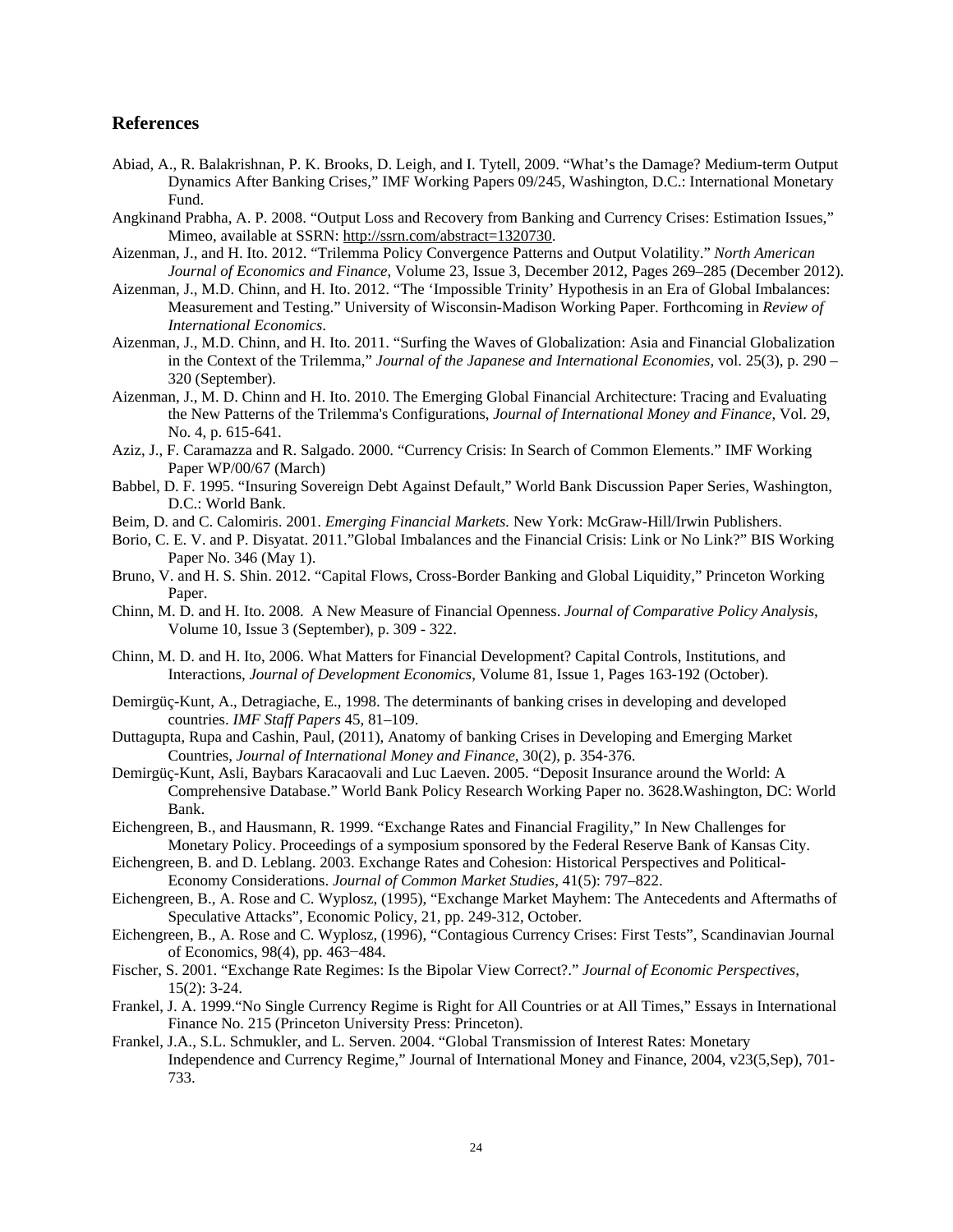- Ghosh, A., A. Gulde and J. Ostry. 1997. Does the Nominal Exchange Rate Regime Matter? NBER Working Paper No 5874.
- Glick, R. and M. Hutchison. 2001. "Banking and Currency Crises: How Common Are Twins?" In R. Glick, R. Moreno, and M. Spiegel, eds. *Financial Crises in Emerging Markets.* Cambridge, UK: Cambridge University Press, Chapter 2.
- Gupta, P., D. Mishra and R. Sahay. 2000. "Output Response During Currency Crises." Working paper, IMF.
- Henry, P. B. 2007. "Capital Account Liberalization: Theory, Evidence, and Speculation," *Journal of Economic Literature*, vol. 45(4), p. 887-935 (December).
- Ito, H. and M. Kawai. 2012. "New Measures of the Trilemma Hypothesis and Their Implications for Asia." ADBI Working Paper 381 (February).
- Joyce, Joseph, 2011. "Financial Globalization and Banking Crises in Emerging Markets", *Open Economies Review*, vol. 22 no. 5.
- Kaminsky, G. 2003. "Varieties of Currency Crises" *NBER Working Paper Series, #10193.*
- Kaminsky, G.L. and C. M. Reinhart. 1999. "The Twin Crises: The Causes of Banking and Balance-of-Payments Problems," *American Economic Review*, vol. 89(3), pages 473-500.
- Kaminsky, G., S. Lizondo, and C. Reinhart. 1998. "Leading Indicators of Currency Crises," International Monetary Fund *Staff Papers,* 45, March, 1-48.
- Kaminsky, Graciela, and Sergio Schmukler. 2002, "Short-Run Pain, Long-Run Gain: The Effects of Financial Liberalization," World Bank Working Paper No. 2912.
- Kapp, D. and M. Vega. 2012. "Real Output Costs of Financial Crises: A Loss Distribution Approach," Papers 1201.0967, arXiv.org (May).
- Kose, M. A., E. Prasad, K. Rogoff, and S. J. Wei, 2006, Financial Globalization: A Reappraisal. IMF Working Paper, WP/06/189. Washington, D.C.: International Monetary Fund.
- Laeven, L. and F. Valencia. 2008. "Systematic Banking Crises: A New Database," IMF Working Paper WP/08/224, Washington, D.C.: International Monetary Fund.
- Laeven, L. and F. Valencia. 2010. "Resolution of Banking Crises: The Good, the Bad, and the Ugly," IMF Working Paper No. 10/44. Washington, D.C.: International Monetary Fund.
- Laeven, L. and F. Valencia. 2012. "Systematic Banking Crises: A New Database," IMF Working Paper WP/12/163, Washington, D.C.: International Monetary Fund.
- Levy-Yeyati, E. and F. Sturzenegger. 2003. To float or to fix: Evidence on the impact of exchange rate regimes on growth. *The American Economic Review* 93(4): 1173–1193.
- Mundell, R.A. 1963. Capital Mobility and Stabilization Policy under Fixed and Flexible Exchange Rates. *Canadian Journal of Economic and Political Science*. 29 (4). pp. 475–85.
- Obstfeld, M.. 2012a. "Financial Flows, Financial Crises, and Global Imbalances, *Journal of International Money and Finance*, 31, p. 469-480.
- Obstfeld, M. 2012b. "Does the Current Account Still Matter?", *American Economic Review*, 102(3), 1-23.
- Obstfeld, M., J. C. Shambaugh, and A. M. Taylor, 2005. "The Trilemma in History: Tradeoffs among Exchange Rates, Monetary Policies, and Capital Mobility." Review of Economics and Statistics 87 (August): 423-38.
- Popper H., A. Mandilaras, and G. Bird, 2011, Trilemma Stability and International Macroeconomic Archetypes, manuscript, Santa Clara University.
- Prasad, E. S. and R. Rajan. 2008. A Pragmatic Approach to Capital Account Liberalization. NBER Working Paper #14051. (June).
- Prasad, E.S., K. Rogoff, S. J. Wei, and M. A. Kose. 2003. "Effects of Financial Globalization on Developing Countries: Some Empirical Evidence." Occasional Paper 220. Washington, D.C.: International Monetary Fund.
- Reinhart, C. M. and K. Rogoff. 2009. *This Time is Different: Eight Centuries of Financial Folly*, Princeton: Princeton University Press.
- Reinhart, C. M. and K. Rogoff. 2008. "The Forgotten History of Domestic Debt," NBER Working Paper #13946.
- Shambaugh, Jay C. 2004. "The Effects of Fixed Exchange Rates on Monetary Policy." Quarterly Journal of Economics 119 (February): 301-52.
- Willett, T. 2003. "Fear of Floating Needn't Imply Fixed Rates: An OCA Approach to the Operation of Stable Intermediate Currency Regimes," *Open Economies Review*, Springer, vol. 14(1), pages 71-91 (January).
- World Bank. 2012. *Global Development Finance External Debt of Developing Countries*. Washington, D.C.: World Bank.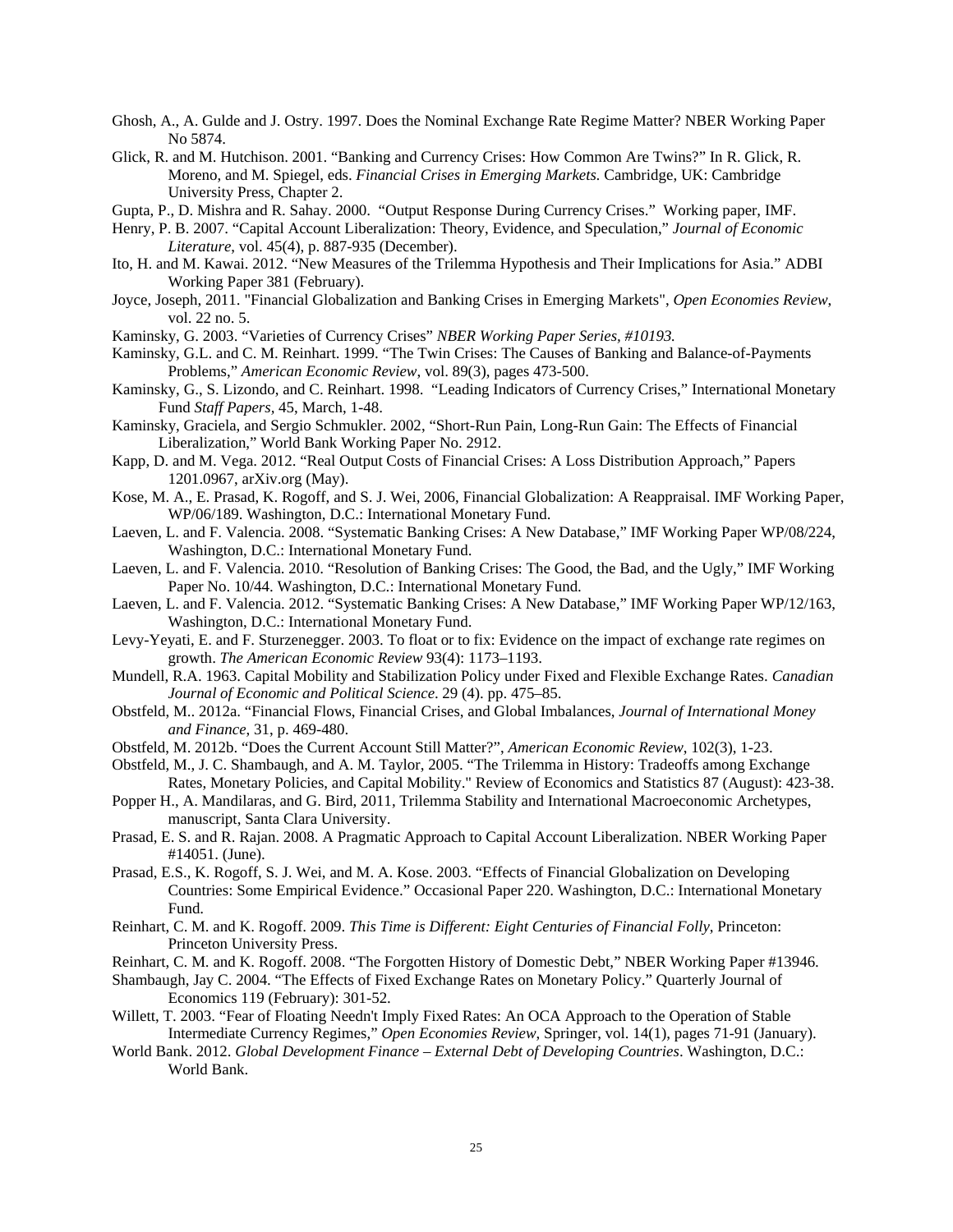## **Appendix 1: Crisis Identification**

*Currency crisis* – We identify the currency crisis in the same way as suggested by Eichengreen et al. (1995, 1996). However, we calculate the exchange rate market pressure (EMP) against the base country that we have used to construct the trilemma indexes (Aizenman, et al., 2008).<sup>31</sup> For the countries whose data for the EMP are not available, the crisis dummy is supplemented by the currency crisis identification by Reinhart and Rogoff (2009). The crisis dummy is available for  $1970 - 2010.$ 

*Banking crisis* – It is based on the data developed by Laeven and Valencia (2008) and its update (Laeven and Valencia, 2012). The Reinhart and Rogoff data are used to supplement the data. The data are available for 1970 – 2010.

*Debt crisis* – It is identified using the dataset by Reinhart and Rogoff (2009). The data are augmented using Babbel (1995), Beim, D. and C. Calomiris. (2001), Reinhart and Rogoff (2008), and World Bank's *Global Development Finance* (2012). The data are available for 1970 – 2010.

Twin crises – A twin crisis is identified when one type of crisis occurs while another type occurs in the immediate previous year  $(t_0-1)$ , the same year  $(t_0)$ , or the immediate following year  $(t_0+1)$ .

 $31$  The "base country" is defined as the country that a home country's monetary policy is most closely linked with as in Shambaugh (2004). The base countries are Australia, Belgium, France, Germany, India, Malaysia, South Africa, the U.K., and the U.S. The base country can change as it has happened to Ireland, for example. Its base country was the U.K. until the mid-1970s, and changed to Germany since Ireland joined the EMS.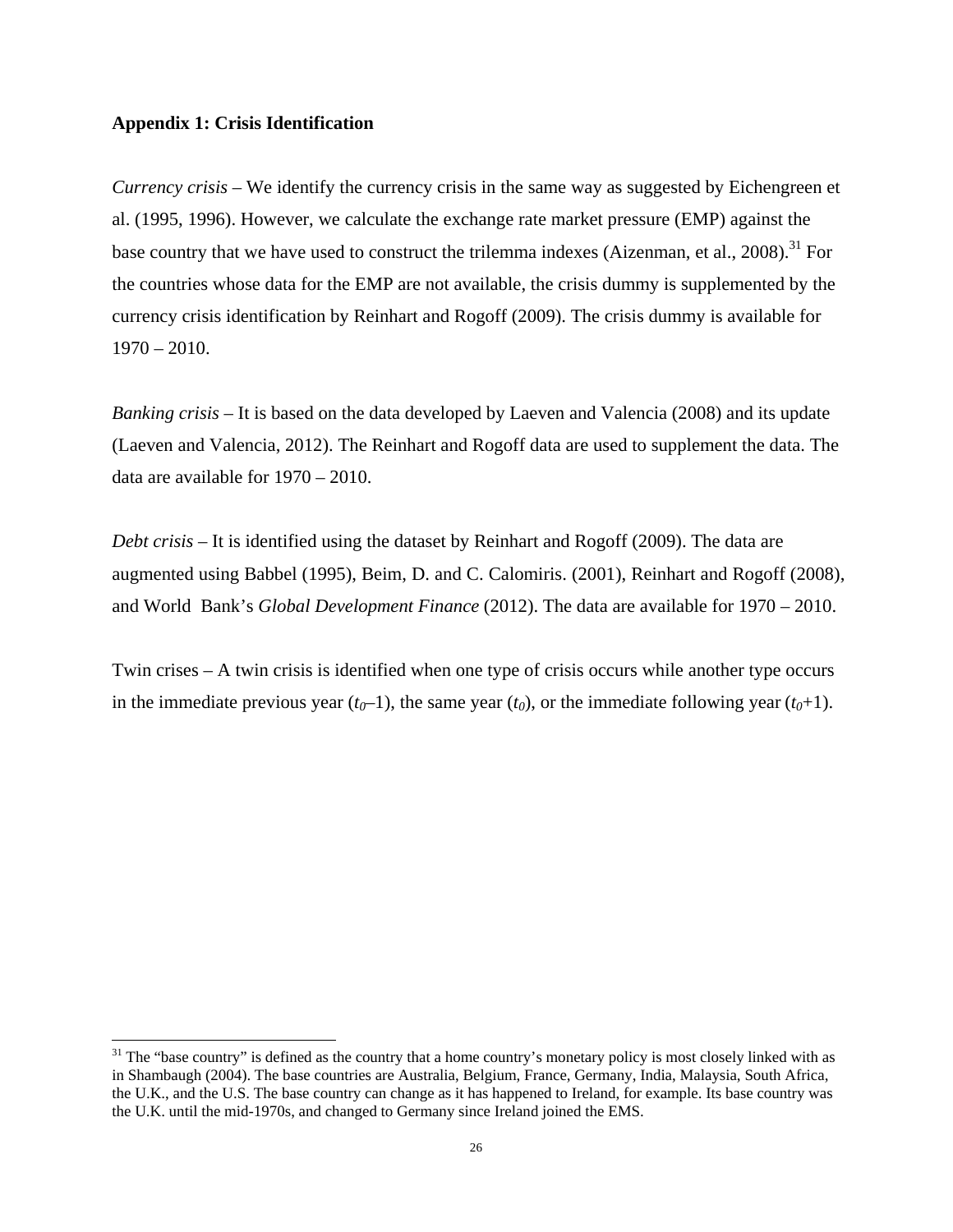# **Appendix 2: Summary Statistics of Output Losses for Different Types of Crises and Different Calculation Methods**

*A-Table 1: Singular Crises* 

|                    |                       |            | Obs.           | Mean  | Std. Dev. | Min       | Max    |
|--------------------|-----------------------|------------|----------------|-------|-----------|-----------|--------|
| <b>Output Loss</b> | Currency Crisis       | Full       | 208            | 17.4% | 51.5%     | $-148.0%$ | 292.2% |
|                    |                       | <b>IDC</b> | 44             | 24.0% | 21.9%     | $-13.3%$  | 76.1%  |
|                    |                       | <b>LDC</b> | 164            | 15.6% | 56.8%     | $-148.0%$ | 292.2% |
|                    |                       | <b>EMG</b> | 75             | 21.0% | 44.9%     | $-74.3%$  | 160.7% |
|                    | <b>Banking Crisis</b> | Full       | 147            | 30.0% | 58.2%     | $-71.6%$  | 457.8% |
|                    |                       | <b>IDC</b> | 26             | 31.4% | 24.9%     | $-5.9\%$  | 109.5% |
|                    |                       | <b>LDC</b> | 121            | 29.7% | 63.1%     | $-71.6%$  | 457.8% |
|                    |                       | <b>EMG</b> | 53             | 29.6% | 39.6%     | $-60.3%$  | 153.5% |
|                    | Debt Crisis           | Full       | 204            | 11.4% | 64.0%     | $-175.6%$ | 420.8% |
|                    |                       | <b>IDC</b> | $\overline{0}$ |       |           |           |        |
|                    |                       | LDC        | 204            | 11.4% | 64.0%     | $-175.6%$ | 420.8% |
|                    |                       | <b>EMG</b> | 54             | 26.2% | 49.1%     | $-73.7%$  | 153.5% |
| Duration           | Currency Crisis       | Full       | 224            | 1.82  | 1.35      |           | 11     |
|                    |                       | <b>IDC</b> | 47             | 1.64  | 1.15      |           | 7      |
|                    |                       | <b>LDC</b> | 177            | 1.86  | 1.40      |           | 11     |
|                    |                       | <b>EMG</b> | 77             | 2.04  | 1.66      | 1         | 11     |
|                    | <b>Banking Crisis</b> | Full       | 159            | 3.16  | 1.72      |           | 9      |
|                    |                       | <b>IDC</b> | 26             | 4.04  | 0.82      | 1         | 5      |
|                    |                       | <b>LDC</b> | 133            | 2.99  | 1.80      | 1         | 9      |
|                    |                       | <b>EMG</b> | 56             | 3.00  | 1.72      | 1         | 9      |
|                    | Debt Crisis           | Full       | 227            | 4.41  | 5.42      | 1         | 32     |
|                    |                       | <b>IDC</b> | $\overline{0}$ |       |           |           |        |
|                    |                       | LDC        | 227            | 4.41  | 5.42      | 1         | 32     |
|                    |                       | <b>EMG</b> | 57             | 4.89  | 5.26      |           | 28     |

## *A-Table 2: Twin Crises*

|                    | Twin crises           |            | Obs.             | Mean  | Std. Dev. | Min       | Max    |
|--------------------|-----------------------|------------|------------------|-------|-----------|-----------|--------|
| <b>Output Loss</b> | Currency and          | Full       | 52               | 33.5% | 45.8%     | $-71.6%$  | 160.7% |
|                    | <b>Banking Crisis</b> | IDC        | 6                | 42.7% | 20.7%     | 12.7%     | 68.4%  |
|                    |                       | <b>LDC</b> | 46               | 32.3% | 48.1%     | $-71.6%$  | 160.7% |
|                    |                       | <b>EMG</b> | 27               | 35.3% | 48.2%     | $-60.3%$  | 160.7% |
|                    | Currency and          | Full       | 56               | 27.3% | 54.8%     | $-148.0%$ | 207.2% |
|                    | Debt Crisis           | IDC        | $\boldsymbol{0}$ |       |           |           |        |
|                    |                       | <b>LDC</b> | 55               | 28.1% | 55.0%     | $-148.0%$ | 207.2% |
|                    |                       | <b>EMG</b> | 27               | 28.4% | 44.5%     | $-60.3%$  | 160.7% |
|                    | Banking and           | Full       | 61               | 27.4% | 51.5%     | $-117.1%$ | 154.6% |
|                    | Debt Crisis           | IDC        | $\theta$         |       |           |           |        |
|                    |                       | <b>LDC</b> | 61               | 27.4% | 51.5%     | $-117.1%$ | 154.6% |
|                    |                       | <b>EMG</b> | 25               | 41.2% | 41.7%     | $-78.2%$  | 153.5% |
| Duration           | Currency and          | Full       | 61               | 3.16  | 1.43      |           | 7      |
|                    | <b>Banking Crisis</b> | <b>IDC</b> | 6                | 3.33  | 1.51      | 2         | 6      |
|                    |                       | <b>LDC</b> | 55               | 3.15  | 1.43      | 1         | 7      |
|                    |                       | <b>EMG</b> | 29               | 3.48  | 1.48      | 1         | 7      |
|                    | Currency and          | Full       | 73               | 3.15  | 2.46      | 1         | 19     |
|                    | Debt Crisis           | <b>IDC</b> | $\Omega$         |       |           |           |        |
|                    |                       | <b>LDC</b> | 70               | 3.16  | 2.45      | 1         | 19     |
|                    |                       | <b>EMG</b> | 31               | 3.77  | 3.35      | 1         | 19     |
|                    | Banking and           | Full       | 72               | 4.00  | 1.92      | 1         | 10     |
|                    | Debt Crisis           | <b>IDC</b> | $\Omega$         |       |           |           |        |
|                    |                       | <b>LDC</b> | 72               | 4.00  | 1.92      | 1         | 10     |
|                    |                       | <b>EMG</b> | 27               | 3.85  | 1.79      |           | 7      |

Note: A twin crisis is identified when one type of crisis occurs while another type occurs in the immediate previous year  $(t_0-1)$ , the same year  $(t_0)$ , or the immediate following year  $(t_0+1)$ .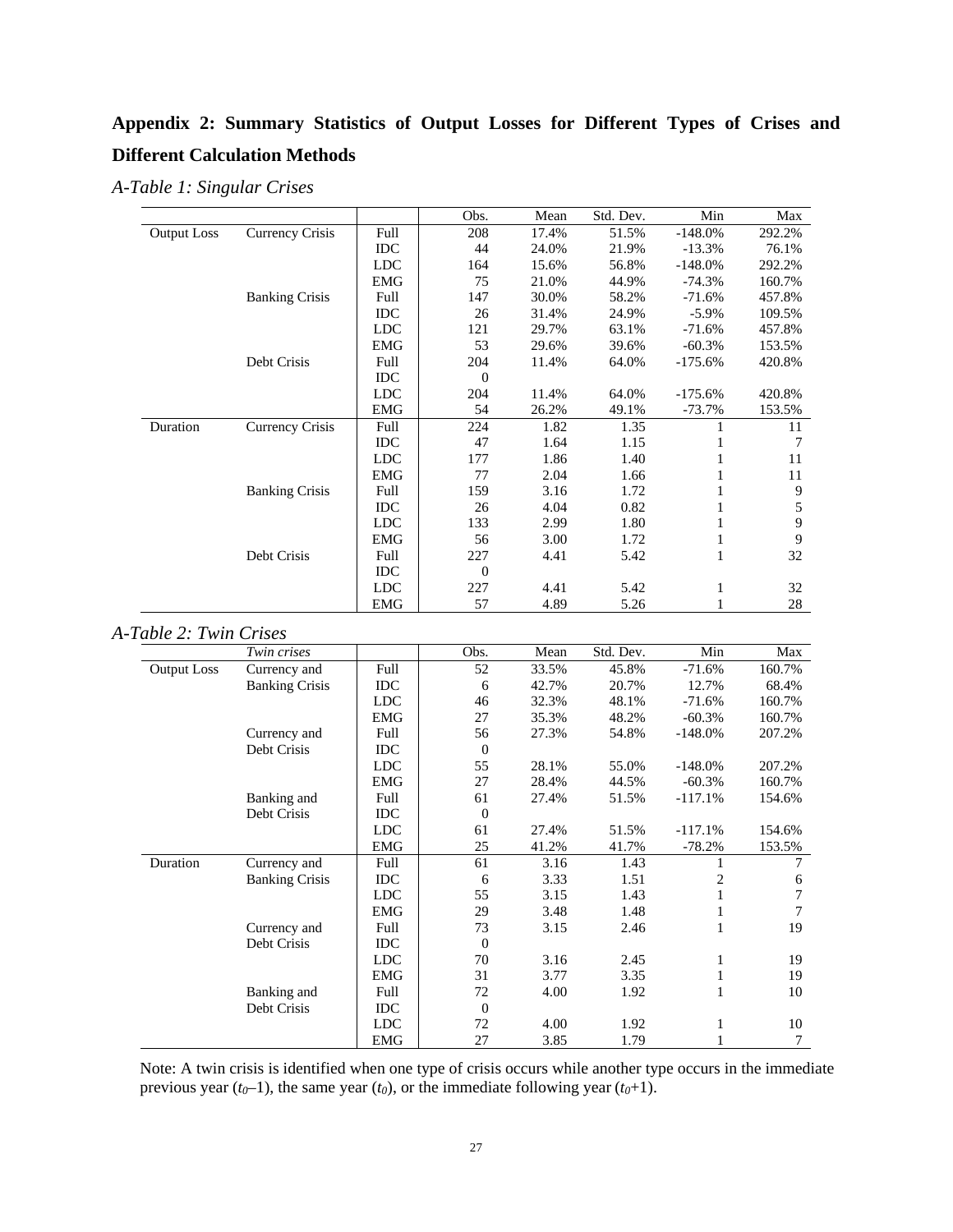|                           | $(1)$ Currency | (2) Currency | (3) Currency  | (4) Currency  | (5) Banking   | $(6)$ Banking | (7) Banking   | (8) Banking   | $(9)$ Debt       | $(10)$ Debt      |
|---------------------------|----------------|--------------|---------------|---------------|---------------|---------------|---------------|---------------|------------------|------------------|
|                           | Full           | <b>IDC</b>   | <b>LDC</b>    | <b>EMG</b>    | <b>FULL</b>   | IDC           | LDC           | EMG           | $\rm LDC$        | <b>EMG</b>       |
| Relative income           | 0.041          | 0.051        | 0.064         | 0.026         | $-0.017$      | 0.001         | 0.012         | 0.026         | $-0.108$         | $-0.023$         |
| $(t-1)$                   | $(0.015)$ ***  | (0.035)      | $(0.027)$ **  | (0.040)       | (0.014)       | (0.004)       | (0.026)       | (0.037)       | $(0.049)$ **     | (0.026)          |
| IR holding $(t-1)$        | $-0.004$       | $-0.156$     | 0.001         | 0.008         | $-0.093$      | 0.003         | $-0.131$      | $-0.122$      | $-0.124$         | $-0.079$         |
|                           | (0.041)        | (0.135)      | (0.044)       | (0.075)       | $(0.041)$ **  | (0.016)       | $(0.047)$ *** | $(0.064)*$    | $(0.050)$ **     | $(0.031)$ **     |
| Per Capita                | $-0.071$       | $-0.243$     | $-0.032$      | 0.016         | $-0.124$      | $-0.063$      | $-0.063$      | $-0.032$      | $-0.134$         | $-0.214$         |
| Output growth $(t-1)$     | (0.078)        | (0.206)      | (0.077)       | (0.161)       | $(0.067)*$    | (0.053)       | (0.069)       | (0.115)       | (0.113)          | $(0.088)$ **     |
| Private Credit change     | 0.015          | 0.056        | 0.035         | 0.190         | 0.097         | 0.002         | 0.209         | 0.150         | $-0.104$         | $-0.070$         |
| $(t-1)$                   | (0.067)        | (0.079)      | (0.088)       | $(0.096)$ **  | $(0.045)$ **  | (0.012)       | $(0.070)$ *** | $(0.076)$ **  | (0.128)          | (0.065)          |
| Net Debt $(t-1)$          | 0.006          | $-0.004$     | 0.021         | 0.052         | 0.008         | 0.005         | 0.007         | $-0.002$      | 0.046            | 0.006            |
|                           | (0.006)        | (0.015)      | $(0.007)$ *** | $(0.023)$ **  | (0.006)       | (0.004)       | (0.008)       | (0.016)       | $(0.015)$ ***    | (0.012)          |
| Real Exchange             | 0.019          | 0.105        | 0.007         | $-0.004$      | 0.005         | 0.010         | 0.003         | 0.011         | $-0.002$         | $-0.001$         |
| Overvaluation $(t-1)$     | $(0.010)*$     | $(0.041)$ ** | (0.009)       | (0.020)       | (0.013)       | (0.008)       | (0.015)       | (0.020)       | (0.014)          | (0.011)          |
| <b>Financial Exposure</b> | $-0.017$       | $-0.023$     | $-0.002$      | $-0.025$      | 0.013         | 0.004         | 0.015         | 0.010         | $-0.007$         | $-0.012$         |
| $(t-1)$                   | $(0.006)$ ***  | $(0.011)$ ** | (0.009)       | (0.019)       | $(0.004)$ *** | (0.004)       | $(0.006)$ *** | (0.007)       | (0.016)          | (0.014)          |
| ERS $(t-1)$               | $-0.012$       | $-0.025$     | 0.006         | 0.001         | 0.009         | $-0.002$      | 0.009         | 0.020         | 0.035            | 0.016            |
|                           | (0.011)        | (0.019)      | (0.012)       | (0.018)       | (0.009)       | (0.004)       | (0.011)       | (0.017)       | $(0.016)$ **     | (0.012)          |
| KAOPEN $(t-1)$            | $-0.042$       | $-0.027$     | $-0.024$      | $-0.023$      | $-0.009$      | $-0.003$      | $-0.011$      | $-0.015$      | $-0.001$         | $-0.016$         |
|                           | $(0.015)$ ***  | (0.024)      | (0.015)       | (0.021)       | (0.012)       | (0.007)       | (0.013)       | (0.018)       | (0.016)          | (0.011)          |
| Tri. Pol. Conv $(t-1)$    | 0.001          | $-0.022$     | 0.036         | 0.043         | 0.005         | 0.002         | $-0.000$      | 0.011         | 0.051            | 0.024            |
|                           | (0.011)        | (0.014)      | $(0.014)$ *** | $(0.019)$ **  | (0.010)       | (0.003)       | (0.013)       | (0.017)       | $(0.017)$ ***    | $(0.010)$ **     |
| Tri-Pol. Conv., SD        | 0.035          | $-0.001$     | 0.039         | 0.052         | 0.045         | 0.012         | 0.027         | 0.024         | 0.081            | 0.038            |
| $(t-5/t-1)$               | (0.036)        | (0.053)      | (0.041)       | (0.057)       | (0.033)       | (0.012)       | (0.042)       | (0.056)       | $(0.053)^{13\%}$ | $(0.025)^{11\%}$ |
| Contagion: Currency       | 0.143          | 0.078        | 0.135         | 0.117         | $-0.050$      | $-0.024$      | $-0.042$      | 0.025         | 0.076            | $-0.019$         |
| $(t \text{ or } t-l)$     | $(0.030)$ ***  | $(0.047)$ *  | $(0.031)$ *** | $(0.066)*$    | (0.035)       | (0.021)       | (0.036)       | (0.049)       | $(0.040)*$       | (0.045)          |
| Contagion: Banking        | 0.035          | $-0.034$     | 0.055         | 0.093         | 0.124         | 0.027         | 0.073         | 0.089         | $-0.022$         | 0.007            |
| $(t \text{ or } t-1)$     | (0.025)        | (0.036)      | $(0.024)$ **  | $(0.034)$ *** | $(0.018)$ *** | (0.026)       | $(0.019)$ *** | $(0.027)$ *** | (0.038)          | (0.025)          |
| Contagion: Debt           | $-0.015$       | $-0.075$     | $-0.003$      | 0.046         | 0.005         | 0.046         | $-0.023$      | 0.005         | $-0.234$         | $-0.129$         |
| $(t \text{ or } t-l)$     | (0.032)        | (0.127)      | (0.034)       | (0.061)       | (0.043)       | (0.044)       | (0.034)       | (0.056)       | $(0.053)$ ***    | $(0.034)$ ***    |
| <b>Banking Crisis</b>     | 0.102          |              | 0.107         | 0.124         |               |               |               |               | 0.030            | 0.027            |
| $(t \text{ or } t-1)$     | $(0.029)$ ***  |              | $(0.032)$ *** | $(0.044)$ *** |               |               |               |               | (0.024)          | (0.019)          |
| Debt Crisis               | 0.007          |              | 0.001         | 0.009         | $-0.004$      |               | $-0.006$      | 0.011         |                  |                  |
| $(t \text{ or } t-1)$     | (0.014)        |              | (0.012)       | (0.024)       | (0.009)       |               | (0.010)       | (0.020)       |                  |                  |
| <b>Currency Crisis</b>    |                |              |               |               | 0.056         |               | 0.092         | 0.091         | 0.030            | 0.019            |
| $(t \text{ or } t-1)$     |                |              |               |               | $(0.020)$ *** |               | $(0.028)$ *** | $(0.033)$ *** | (0.023)          | (0.016)          |
| $\boldsymbol{N}$          | 2.407          | 662          | 1,745         | 932           | 2,372         | 627           | 1,745         | 906           | 1,562            | 847              |

**Table 1: Probit Estimations on the Probabilities of Different Types of Crisis Occurrences** 

Notes: The table reports the change in the probability of a crisis in response to a 1 unit change in the variable evaluated at the mean of all variables (x 100, to convert into percentages) with associated z-statistic (for hypothesis of no effect) in parentheses below. \* *p*<0.1; \*\* *p*<0.05; \*\*\* *p*<0.01. Robust standard errors in brackets.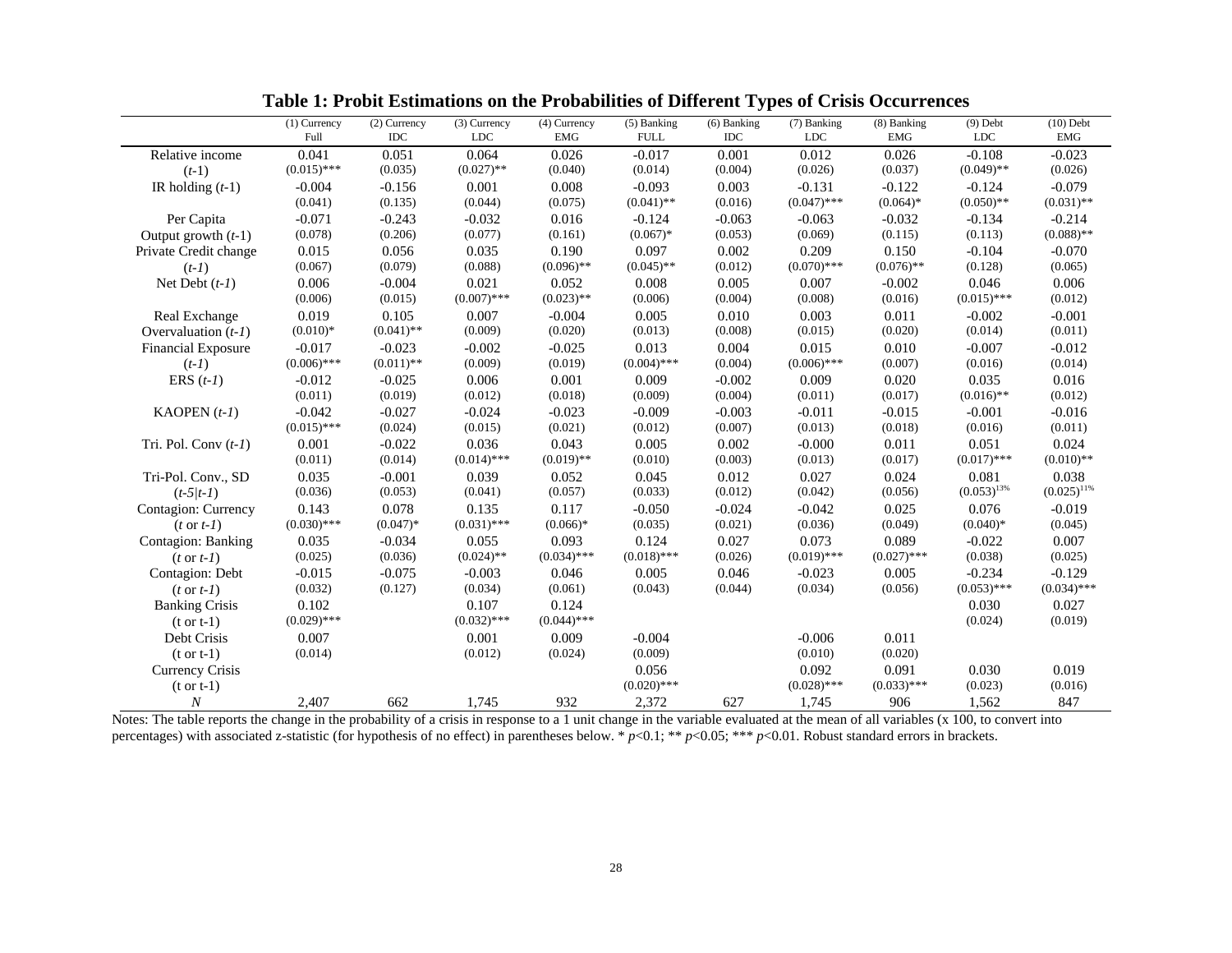|                                  | Currency<br><b>FULL</b><br>(1) | Currency<br><b>LDC</b><br>(2) | Currency<br><b>EMG</b><br>(3) | Banking<br><b>FULL</b><br>(4) | Banking<br><b>LDC</b><br>(5) | Banking<br><b>EMG</b><br>(6) | Debt<br><b>LDC</b><br>(7) | Debt<br><b>EMG</b><br>(8) |
|----------------------------------|--------------------------------|-------------------------------|-------------------------------|-------------------------------|------------------------------|------------------------------|---------------------------|---------------------------|
| Relative income                  | 0.003                          | 0.818                         | 1.371                         | 0.064                         | 0.673                        | 1.299                        | 1.931                     | $-0.173$                  |
| $(t_0 - I)$                      | (0.167)                        | $(0.393)$ **                  | $(0.609)$ **                  | (0.193)                       | (0.431)                      | $(0.562)$ **                 | $(0.435)$ ***             | (1.151)                   |
| IR holding $(t_0 - I)$           | $-0.259$                       | $-0.388$                      | $-0.453$                      | $-0.584$                      | $-0.690$                     | 0.579                        | $-0.477$                  | $-1.837$                  |
|                                  | (0.232)                        | (0.334)                       | (0.576)                       | (0.576)                       | (0.793)                      | (0.999)                      | (0.679)                   | (1.080)                   |
| Per capita GDP                   | $-3.340$                       | $-3.521$                      | $-0.456$                      | $-5.717$                      | $-6.004$                     | $-3.637$                     | $-2.779$                  | $-4.159$                  |
| Growth $(t_0-1)$                 | $(1.123)$ ***                  | $(1.022)$ ***                 | (1.445)                       | $(1.211)$ ***                 | $(1.313)$ ***                | (2.174)                      | $(0.854)$ ***             | $(1.887)$ **              |
| Private Credit change            | 1.007                          | 1.503                         | 0.756                         | 0.688                         | 0.701                        | 4.961                        | $-0.612$                  | $-2.246$                  |
| $(t_0 - I)$                      | (0.753)                        | (0.907)                       | (1.641)                       | (1.026)                       | (2.521)                      | $(2.801)$ *                  | (0.994)                   | $(1.278)*$                |
| Exch. Overval. $(t_0-1)$         | 0.702                          | 0.729                         | 0.518                         | $-0.057$                      | $-0.060$                     | 0.286                        | 0.231                     | 0.215                     |
|                                  | $(0.154)$ ***                  | $(0.195)$ ***                 | $(0.262)*$                    | (0.098)                       | (0.126)                      | (0.246)                      | $(0.104)$ **              | (0.246)                   |
| Net Debt $(t_0-1)$               | $-0.025$                       | 0.151                         | 1.071                         | $-0.059$                      | $-0.213$                     | 0.564                        | 0.204                     | 0.313                     |
|                                  | (0.158)                        | (0.193)                       | $(0.403)$ **                  | (0.101)                       | (0.208)                      | $(0.300)*$                   | (0.144)                   | (0.435)                   |
| Financial exposure               | 0.057                          | 0.049                         | 0.266                         | 0.074                         | 0.322                        | 0.778                        | $-0.083$                  | $-0.036$                  |
| $(t_0-1)$                        | (0.157)                        | (0.161)                       | (0.367)                       | $(0.033)$ **                  | (0.276)                      | (0.595)                      | (0.141)                   | (0.312)                   |
| Deposit Insurance                | $-0.105$                       | $-0.116$                      | $-0.128$                      | $-0.282$                      | $-0.379$                     | $-0.269$                     | $-0.169$                  | 0.092                     |
| $(t_0 - I)$                      | (0.073)                        | (0.093)                       | (0.130)                       | $(0.102)$ ***                 | $(0.134)$ ***                | (0.231)                      | $(0.099)*$                | (0.134)                   |
| ERS $(t_0-1)$                    | $-0.254$                       | $-0.244$                      | $-0.289$                      | $-0.126$                      | $-0.161$                     | $-0.613$                     | $-0.097$                  | $-0.002$                  |
|                                  | $(0.132)*$                     | (0.173)                       | (0.238)                       | (0.159)                       | (0.208)                      | (0.353)                      | (0.141)                   | (0.325)                   |
| KAOPEN $(t_0-1)$                 | 0.133                          | 0.142                         | 0.516                         | 0.214                         | 0.217                        | 0.324                        | 0.080                     | 0.332                     |
|                                  | (0.123)                        | (0.123)                       | $(0.190)$ **                  | (0.151)                       | (0.197)                      | (0.351)                      | (0.205)                   | (0.273)                   |
| Tri.Pol.Conv, $d(t_0-1)$         | $-0.199$                       | $-0.279$                      | $-0.553$                      | $-0.176$                      | $-0.281$                     | $-0.334$                     | $-0.049$                  | 0.118                     |
|                                  | $(0.100)*$                     | $(0.142)*$                    | $(0.198)$ ***                 | (0.121)                       | (0.195)                      | (0.277)                      | (0.128)                   | (0.296)                   |
| Tri-Pol. Conv., SD               | 0.160                          | 0.097                         | 0.445                         | $-0.217$                      | $-0.773$                     | $-1.322$                     | $-0.138$                  | $-0.690$                  |
| $(t-5/t-1)$                      | (0.339)                        | (0.402)                       | (0.613)                       | (0.337)                       | (0.605)                      | (0.966)                      | (0.446)                   | (0.866)                   |
| <b>Banking Crisis</b>            | 0.215                          | 0.229                         | 0.022                         |                               |                              |                              | 0.205                     | 0.049                     |
| $(t_0-1, t_0 \text{ or } t_0+1)$ | $(0.090)$ **                   | $(0.102)$ **                  | (0.147)                       |                               |                              |                              | (0.140)                   | (0.223)                   |
| Debt Crisis                      | 0.118                          | 0.023                         | 0.172                         | 0.099                         | 0.083                        | 0.265                        |                           |                           |
| $(t_0-1, t_0 \text{ or } t_0+1)$ | (0.126)                        | (0.131)                       | (0.154)                       | (0.130)                       | (0.159)                      | (0.178)                      |                           |                           |
| Currency Crisis                  |                                |                               |                               | 0.252                         | 0.252                        | $-0.184$                     | 0.116                     | 0.170                     |
| $(t_0-1, t_0 \text{ or } t_0+1)$ |                                |                               |                               | $(0.100)$ **                  | $(0.121)$ **                 | (0.190)                      | (0.132)                   | (0.240)                   |
| Adjusted R <sub>2</sub>          | 0.47                           | 0.53                          | 0.37                          | 0.28                          | 0.27                         | 0.40                         | 0.40                      | 0.22                      |
| $\boldsymbol{N}$                 | 126                            | 95                            | 56                            | 92                            | 69                           | 36                           | 130                       | 41                        |

**Table 2: Output Cost of Different Types of Crises** 

Notes: Robust standard errors in brackets. The dummy for the debt crisis of 1982 and the Asian financial crisis of 1997-98, and the global financial crisis of 2008-10 are also included, but not reported. The estimates for the constant term are also omitted. The terms of trade shocks variable is removed from the currency crisis output loss estimations since it is persistently statistically insignificant.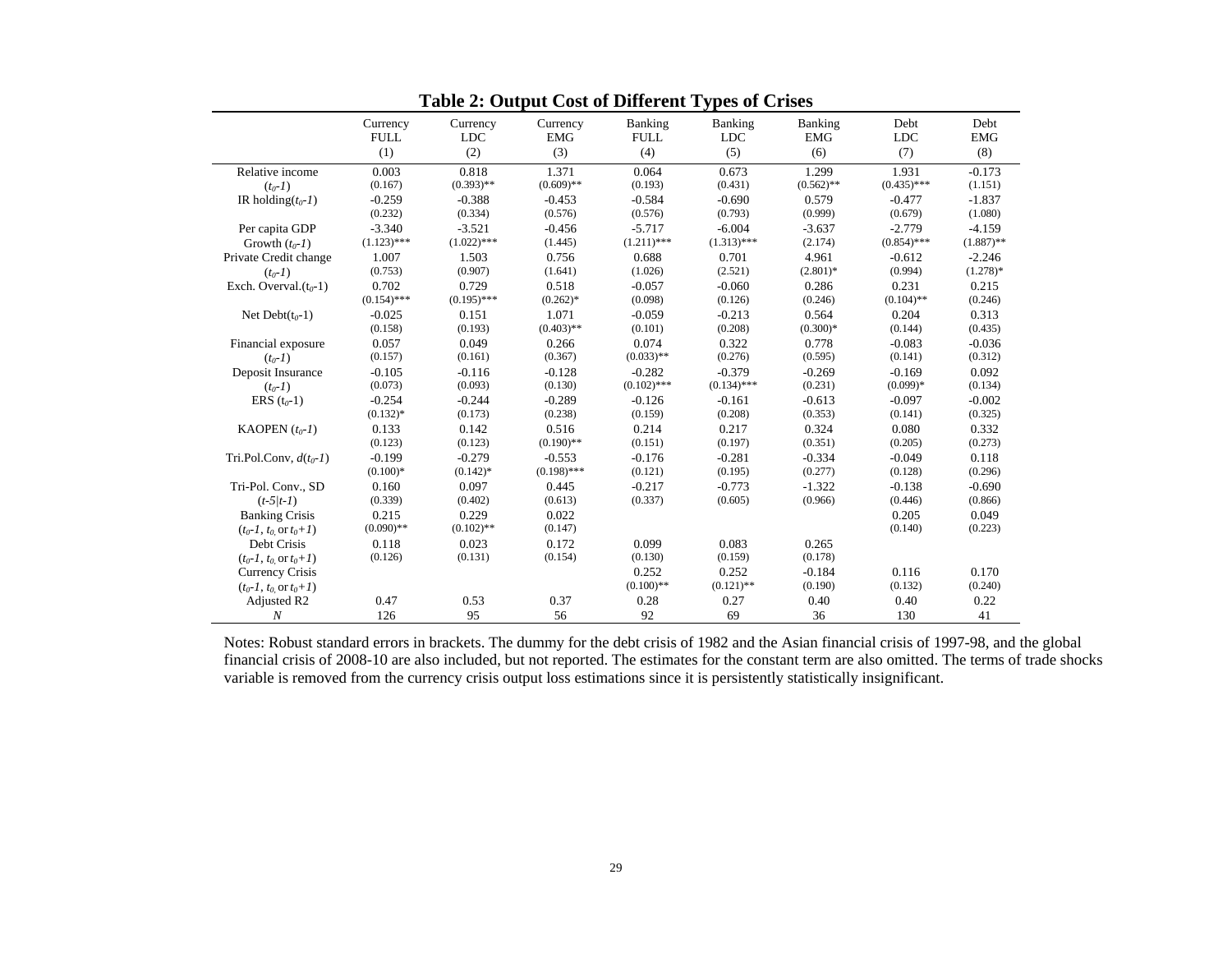|                       | Full          | <b>IDC</b>    | <b>LDC</b>    | <b>EMG</b>    |
|-----------------------|---------------|---------------|---------------|---------------|
|                       | (1)           | (2)           | (3)           | (4)           |
| $d(t-1)$              | 0.828         | 0.914         | 0.761         | 0.753         |
|                       | $(0.012)$ *** | $(0.017)$ *** | $(0.016)$ *** | $(0.024)$ *** |
| Relative income       | 0.028         | 0.043         | 0.003         | 0.034         |
|                       | $(0.014)$ **  | (0.059)       | (0.027)       | (0.048)       |
| IR hodling            | $-0.072$      | 0.046         | $-0.034$      | $-0.100$      |
| $(\% \text{ of GDP})$ | $(0.036)$ **  | (0.156)       | (0.041)       | (0.083)       |
| Trade openness        | 0.023         | $-0.001$      | 0.029         | 0.048         |
| % of GDP              | $(0.010)**$   | (0.028)       | $(0.011)$ *** | $(0.022)$ **  |
| Share of the economy  | 0.637         | 0.099         | 0.339         | 0.651         |
|                       | $(0.195)$ *** | (0.237)       | (0.614)       | (0.714)       |
| Manufacturer          | $-0.011$      | 0.012         | $-0.024$      | $-0.059$      |
|                       | (0.008)       | (0.025)       | $(0.009)$ *** | $(0.016)$ *** |
| <b>EMU</b>            | 0.030         | 0.018         | 0.037         | 0.054         |
|                       | $(0.012)$ **  | (0.015)       | (0.032)       | (0.041)       |
| Currency crisis in    | $-0.015$      | $-0.001$      | $-0.014$      | $-0.022$      |
| $(t-5 t-1)$           | $(0.005)$ *** | (0.010)       | $(0.005)$ *** | $(0.008)$ *** |
| Banking crisis in     | 0.001         | $-0.000$      | 0.002         | $-0.000$      |
| $(t-5 t-1)$           | (0.004)       | (0.008)       | (0.004)       | (0.007)       |
| Debt crisis in        | 0.000         |               | 0.001         | 0.000         |
| $(t-5 t-1)$           | (0.003)       |               | (0.003)       | (0.004)       |
| $R^2$                 | 0.75          | 0.87          | 0.62          | 0.63          |
| $\overline{N}$        | 2,703         | 701           | 2,002         | 1,000         |

**Table 3: Determinants of the Degree of Trilemma Policy Divergence** 

NOTES: Robust standard errors in brackets \* significant at 10%; \*\* significant at 5%; \*\*\* significant at 1%. The dummy for ERM countries is assigned for the countries and years that corresponds to participation in the ERM (i.e., Belgium, Germany, France, Ireland, Italy, and Luxembourg from 1979 on; Spain from 1989; U.K. only for 1990-91; Portugal from 1992; Austria from 1995; Finland from 1996; and Denmark and Greece from 1999) or ERM II (Estonia, Lithuania, and Slovenia from 2004; and Cyprus, Latvia, Malta, and Slovak Rep. from 2005).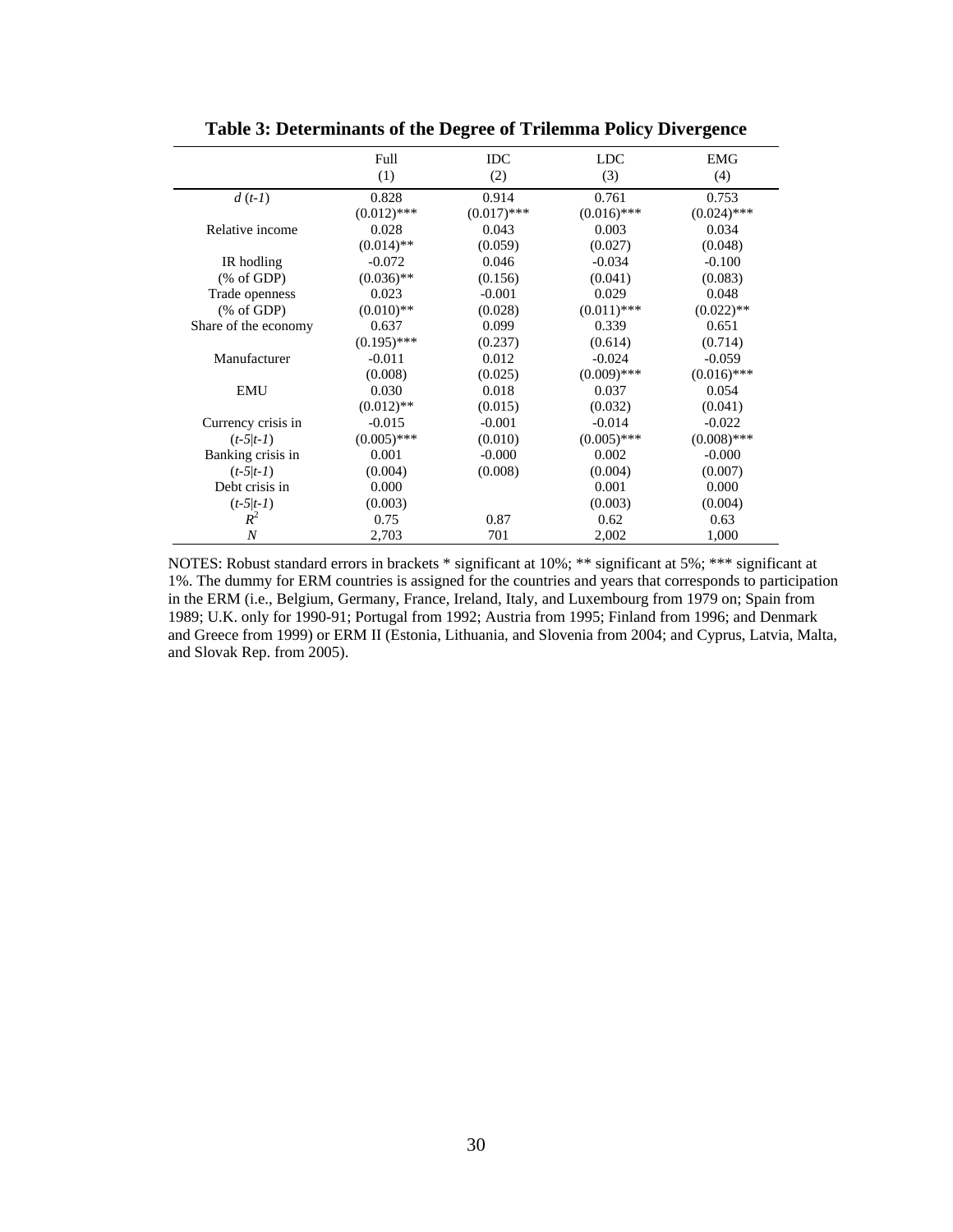| <b>Singular effect of Crisis</b> |                          |                          |                          |                          |                          |                |                          |                          |                          |         |
|----------------------------------|--------------------------|--------------------------|--------------------------|--------------------------|--------------------------|----------------|--------------------------|--------------------------|--------------------------|---------|
| Full                             | $t-1$                    | $t-2$                    | $t-3$                    | $t-4$                    | $t-5$                    | $t-6$          | $t-7$                    | $t-8$                    | $t-9$                    | $t-10$  |
| Currency                         |                          | $-0.065$                 |                          |                          | $-0.038$                 |                |                          |                          |                          |         |
| Banking                          |                          |                          |                          |                          |                          |                |                          |                          |                          |         |
| Debt                             |                          |                          |                          |                          |                          |                |                          |                          |                          |         |
| Industrialized countries         | $t-1$                    | $t-2$                    | $t-3$                    | $t-4$                    | $t-5$                    | $t-6$          | $t-7$                    | $t-8$                    | $t-9$                    | $t-10$  |
| Currency                         |                          |                          |                          |                          |                          |                | 0.075                    |                          |                          |         |
| Banking                          |                          |                          |                          |                          |                          |                |                          | $-0.169$                 |                          |         |
| Debt                             | $-$                      | $-$                      | $\overline{a}$           |                          |                          | $\overline{a}$ | $-$                      | $\overline{\phantom{a}}$ |                          | $-$     |
| Developing countries             | $t-1$                    | $t-2$                    | $t-3$                    | $t-4$                    | $t-5$                    | $t-6$          | $t-7$                    | $t-8$                    | $t-9$                    | $t-10$  |
| Currency                         |                          | $-0.066$                 |                          |                          |                          |                |                          |                          |                          |         |
| Banking                          |                          |                          |                          |                          |                          |                |                          |                          |                          |         |
| Debt                             |                          |                          |                          |                          |                          |                |                          |                          |                          |         |
| Emerging markets                 | $t-1$                    | $t-2$                    | $t-3$                    | $t-4$                    | $t-5$                    | $t-6$          | $t-7$                    | $t-8$                    | $t-9$                    | $t-10$  |
| Currency                         |                          | $-0.071$                 |                          |                          |                          |                |                          |                          |                          |         |
| Banking                          |                          |                          |                          |                          | $-0.082$                 |                |                          |                          |                          |         |
| Debt                             |                          |                          |                          |                          |                          |                |                          | $-0.084$                 |                          |         |
| Twin Crises ('Marginal' Effects) |                          |                          |                          |                          |                          |                |                          |                          |                          |         |
| Full                             | $t-1$                    | $t-2$                    | $t-3$                    | $t-4$                    | $t-5$                    | $t-6$          | $t-7$                    | $t-8$                    | $t-9$                    | $t-10$  |
| Currency & Banking               |                          | $-0.081$                 |                          |                          |                          |                |                          |                          |                          |         |
| Currency & Debt                  |                          |                          |                          | $-0.060$                 |                          |                |                          |                          |                          |         |
| Banking & Debt                   |                          |                          |                          |                          |                          |                |                          |                          | 0.093                    |         |
| Industrialized countries         | $t-1$                    | $t-2$                    | $t-3$                    | $t-4$                    | $t-5$                    | $t-6$          | $t-7$                    | $t-8$                    | $t-9$                    | $t-10$  |
| Currency & Banking               |                          |                          |                          | 0.384                    |                          |                |                          |                          |                          |         |
| $\overline{a}$                   | $\overline{\phantom{a}}$ | $\overline{\phantom{a}}$ | $\overline{\phantom{m}}$ | $\overline{\phantom{a}}$ | $\overline{\phantom{a}}$ | $-\,-$         | $-\,-$                   | $\overline{\phantom{a}}$ | $\overline{\phantom{a}}$ |         |
|                                  | $\overline{\phantom{a}}$ | $\overline{\phantom{a}}$ | --                       | --                       | $\overline{\phantom{a}}$ | --             | $\overline{\phantom{a}}$ | $\qquad \qquad -$        | --                       | $-\, -$ |
| Developing countries             | $t-1$                    | $t-2$                    | $t-3$                    | $t-4$                    | $t-5$                    | $t-6$          | $t-7$                    | $t-8$                    | $t-9$                    | $t-10$  |
| Currency & Banking               |                          |                          | $-0.110$                 |                          |                          |                |                          |                          |                          |         |
| Currency & Debt                  |                          |                          |                          | $-0.066$                 |                          |                | 0.103                    |                          |                          |         |
| Banking & Debt                   |                          |                          |                          |                          |                          |                |                          |                          | 0.097                    |         |
| Emerging markets                 | $t-1$                    | $t-2$                    | $t-3$                    | $t-4$                    | $t-5$                    | $t-6$          | $t-7$                    | $t-8$                    | $t-9$                    | $t-10$  |
| Currency & Banking               |                          |                          | $-0.137$                 |                          |                          |                |                          |                          |                          |         |
| Currency & Debt                  |                          |                          |                          | $-0.106$                 |                          |                |                          |                          |                          |         |
| Banking & Debt                   |                          | 0.135                    |                          | 0.193                    |                          |                |                          |                          |                          |         |

**Table 4: Effects of Past Crises on the Degree of Trilemma Policy Divergence** 

**Notes:** The upper half of the table reports only the significant weighted autoregressive estimates for the crisis dummies based on estimation equation (4). It must be noted that the estimation model does not include the twin crisis dummies. The bottom half of the table displays significant autoregressive estimates only for the (weighted) twin crisis dummies. The estimates on the (weighted) twin crisis dummies should be regarded as the marginal effect of past twin crises because the estimation model controls for the (weighted) autoregressive crisis dummies (though the estimates are not reported). Because there is no debt crisis episode for the industrialized countries in the sample, the estimate of the debt crisis or the estimates of currency and debt or banking and debt twin crises are unavailable for the group of industrialized countries.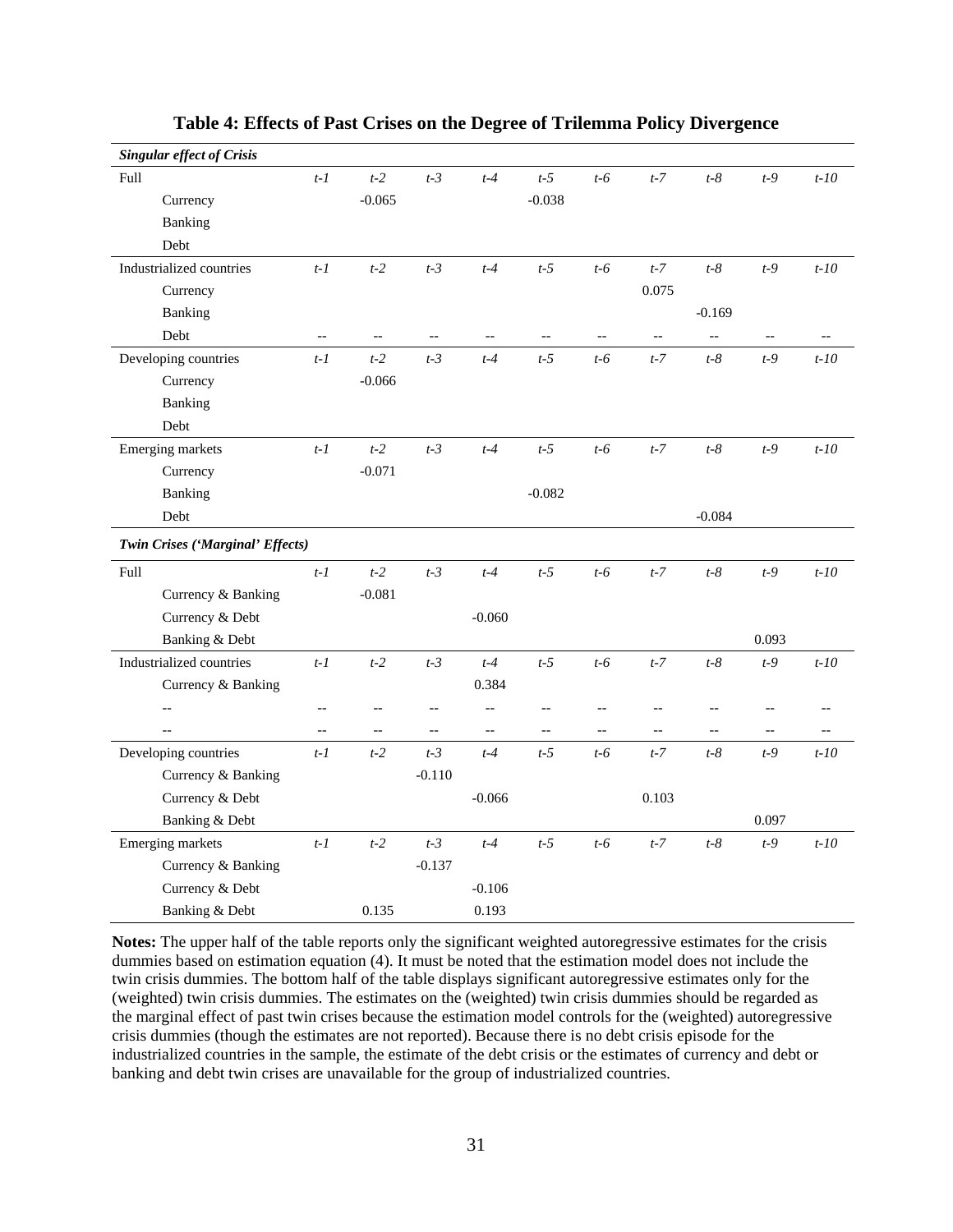| <b>Singular effect of Crisis</b> |       |          |          |          |          |       |          |       |          |        |
|----------------------------------|-------|----------|----------|----------|----------|-------|----------|-------|----------|--------|
| Full                             | $t-1$ | $t-2$    | $t-3$    | $t-4$    | $t-5$    | $t-6$ | $t-7$    | $t-8$ | $t-9$    | $t-10$ |
| Currency                         |       | $-0.081$ |          |          | $-0.044$ |       |          |       |          |        |
| <b>Banking</b>                   |       |          |          |          |          |       |          |       |          |        |
| Debt                             |       |          |          |          |          |       |          |       |          |        |
| Developing countries             | $t-1$ | $t-2$    | $t-3$    | $t-4$    | $t-5$    | $t-6$ | $t-7$    | $t-8$ | $t-9$    | $t-10$ |
| Currency                         | 0.039 | $-0.080$ |          |          | $-0.080$ |       |          |       |          |        |
| Banking                          |       |          |          |          |          |       |          |       |          |        |
| Debt                             |       |          |          |          |          |       |          |       |          |        |
| Emerging markets                 | $t-1$ | $t-2$    | $t-3$    | $t-4$    | $t-5$    | $t-6$ | $t-7$    | $t-8$ | $t-9$    | $t-10$ |
| Currency                         |       | $-0.072$ |          |          | $-0.084$ |       |          |       | $-0.119$ |        |
| Banking                          |       |          |          |          |          |       |          |       | 0.125    |        |
| Debt                             |       |          |          |          |          |       |          |       |          |        |
| Twin Crises ('Marginal' Effects) |       |          |          |          |          |       |          |       |          |        |
| Full                             | $t-1$ | $t-2$    | $t-3$    | $t-4$    | $t-5$    | $t-6$ | $t-7$    | $t-8$ | $t-9$    | $t-10$ |
| Currency & Banking               |       |          | $-0.082$ |          |          |       |          |       |          |        |
| Currency & Debt                  |       |          |          | $-0.071$ |          |       | 0.161    |       |          |        |
| Banking & Debt                   |       |          |          |          |          |       |          |       |          |        |
| Developing countries             | $t-1$ | $t-2$    | $t-3$    | $t-4$    | $t-5$    | $t-6$ | $t-7$    | $t-8$ | $t-9$    | $t-10$ |
| Currency & Banking               |       | $-0.076$ | $-0.114$ |          |          |       | $-0.111$ |       |          |        |
| Currency & Debt                  |       |          |          | $-0.083$ |          |       | 0.191    |       |          |        |
| Banking & Debt                   |       |          |          | 0.089    |          |       |          |       |          |        |
| Emerging markets                 | $t-1$ | $t-2$    | $t-3$    | $t-4$    | $t-5$    | $t-6$ | $t-7$    | $t-8$ | $t-9$    | $t-10$ |
| Currency & Banking               |       |          | $-0.118$ |          | $-0.190$ |       | $-0.217$ |       |          |        |
| Currency & Debt                  |       |          |          | $-0.123$ |          |       | 0.229    |       |          |        |
| Banking & Debt                   |       |          |          | 0.205    |          |       |          |       |          |        |

#### **Table 5: Effects of Past Output Losses on the Degree of Trilemma Policy Divergence**

**Notes:** The upper half of the table reports only the significant autoregressive estimates for the weighted dummies for crises with output losses. It must be noted that the estimation model does not include the dummies for twin crises with output losses. The bottom half of the table displays significant autoregressive estimates only for the dummies for twin crises with output losses. Because the estimation model controls for the (weighted) autoregressive dummies for the crises with output losses (though not reported), the estimates on the dummies for twin crises with output losses should be regarded as the marginal effect of past twin crises with output losses.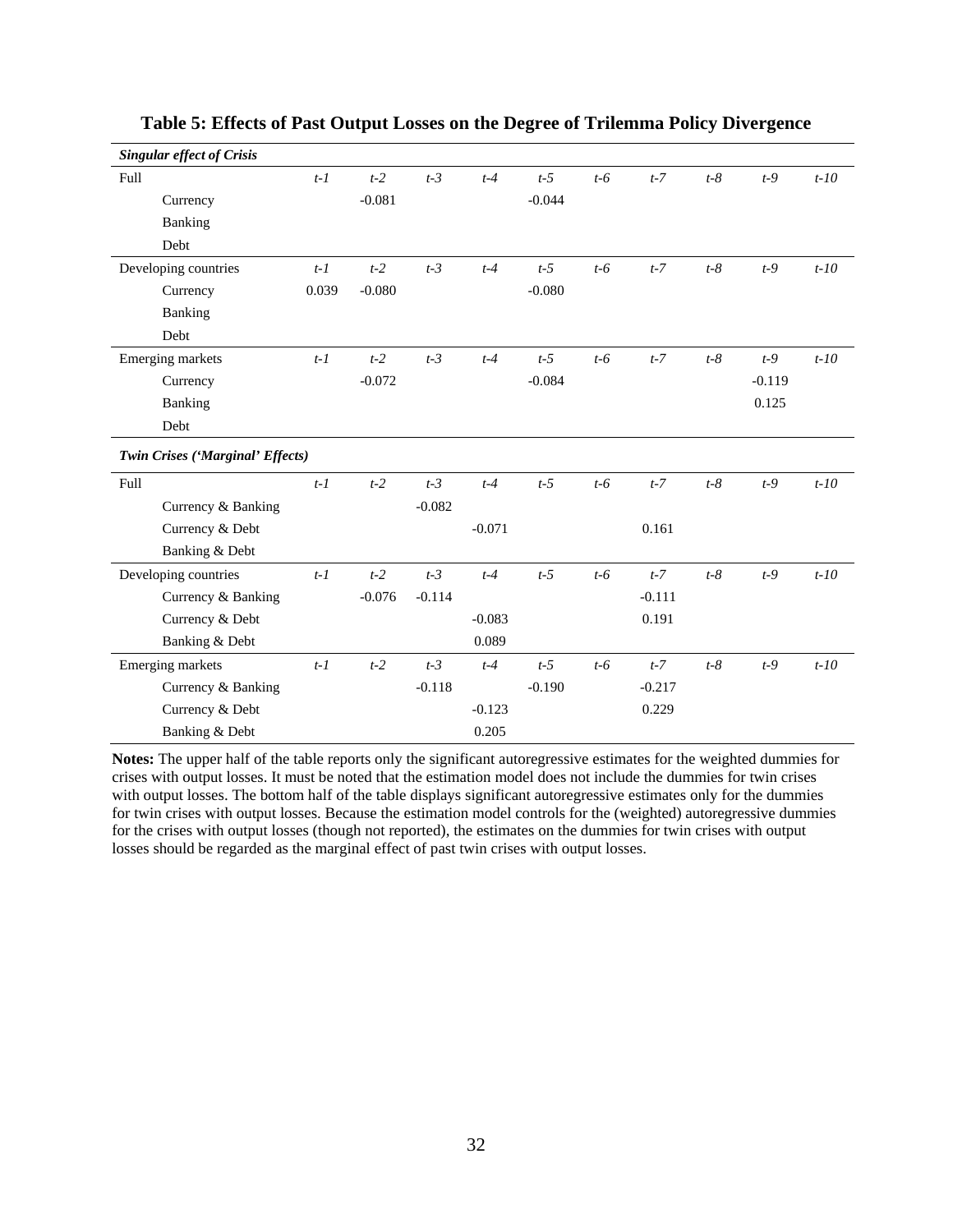



**Figure 2: Degree of Policy Dispersions among Different Income Groups of Countries** 



Note: 'Euro economies' include Austria, Beligium, France, Italy, Netherlands, Finland, Greece, Ireland, Portugal, and Spain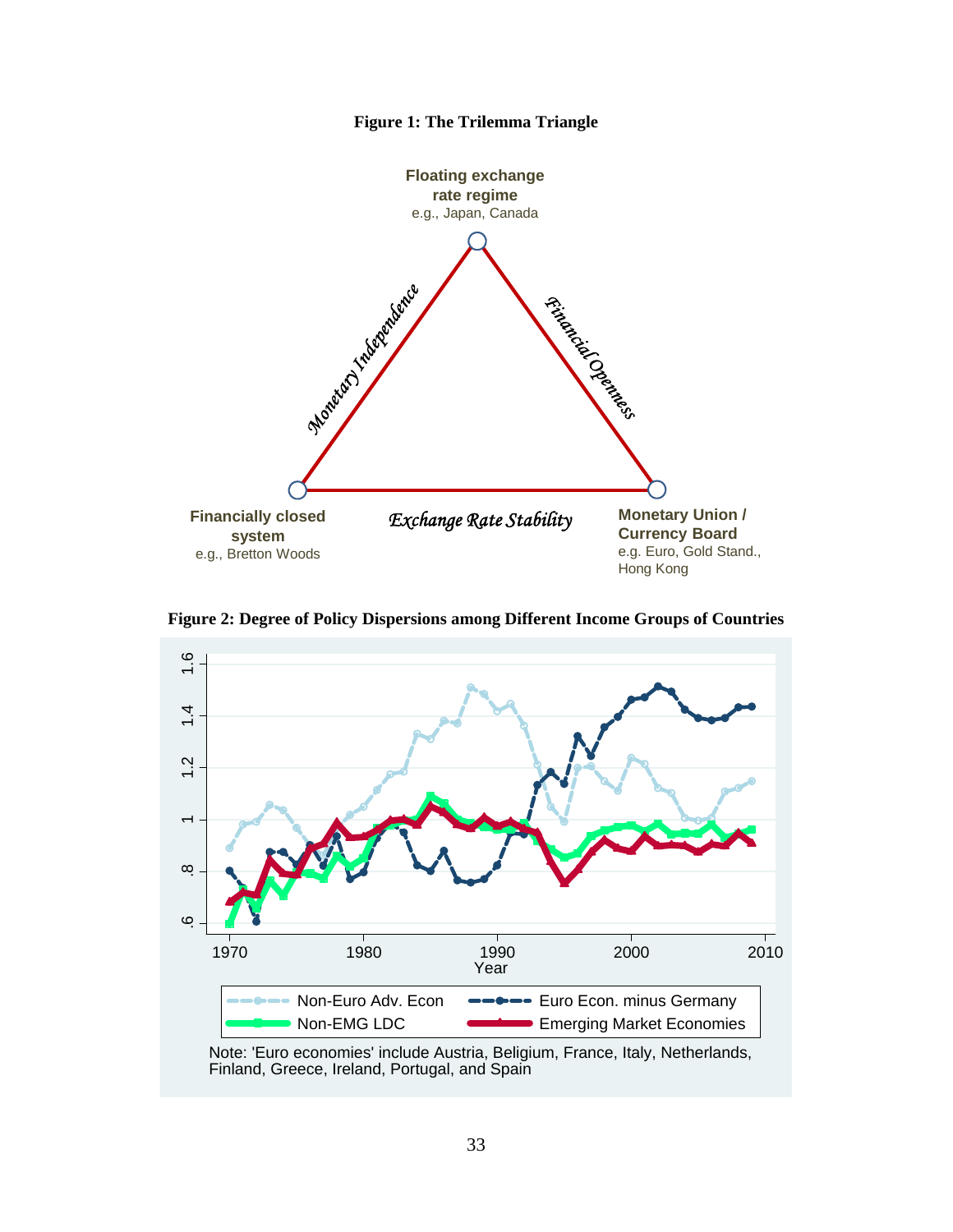

**Figure 3: Degree of Policy Dispersions among Different Regional Country Groups**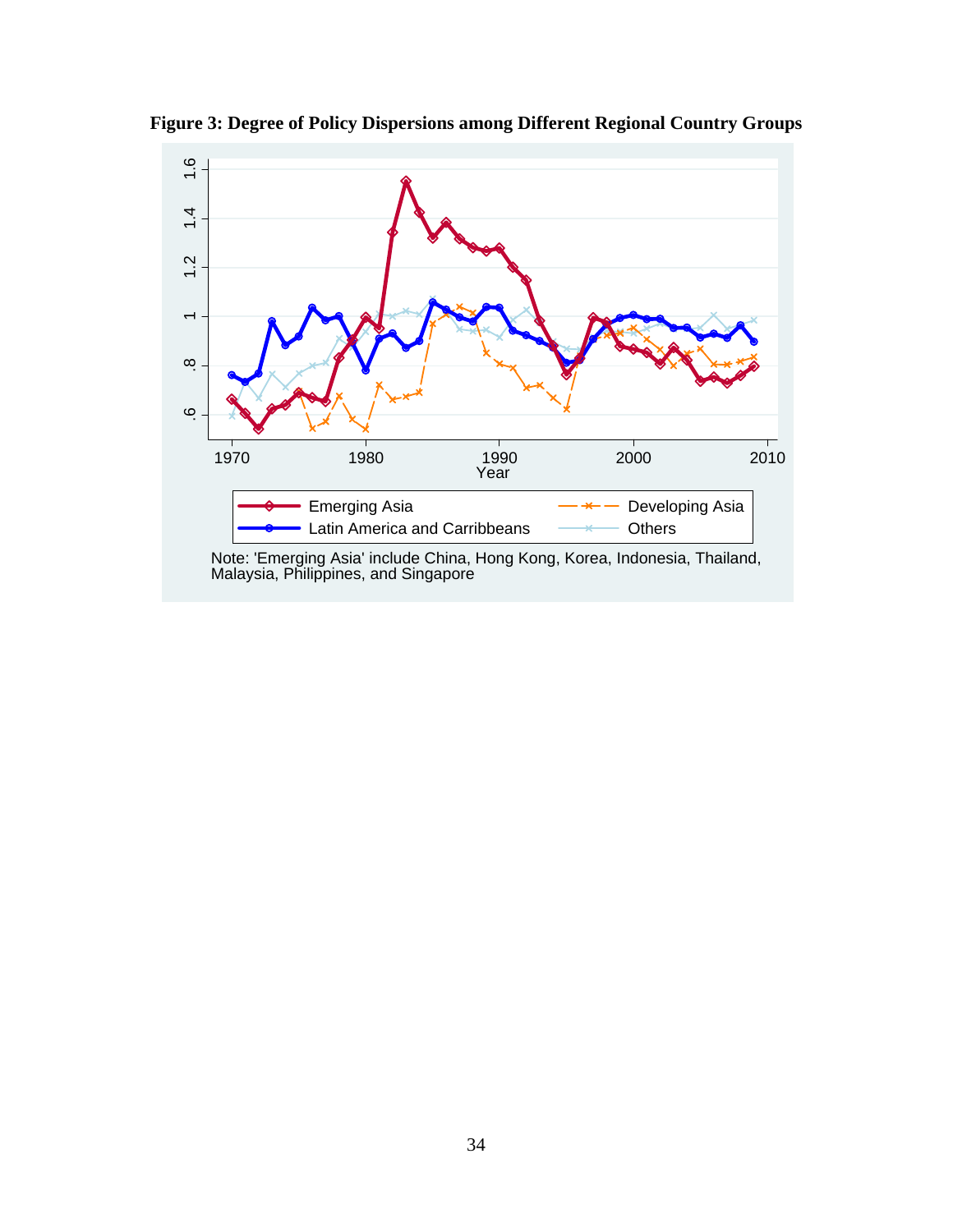

# **Figure 4: Average of the Measure of Relative policy divergence over Currency Crisis**

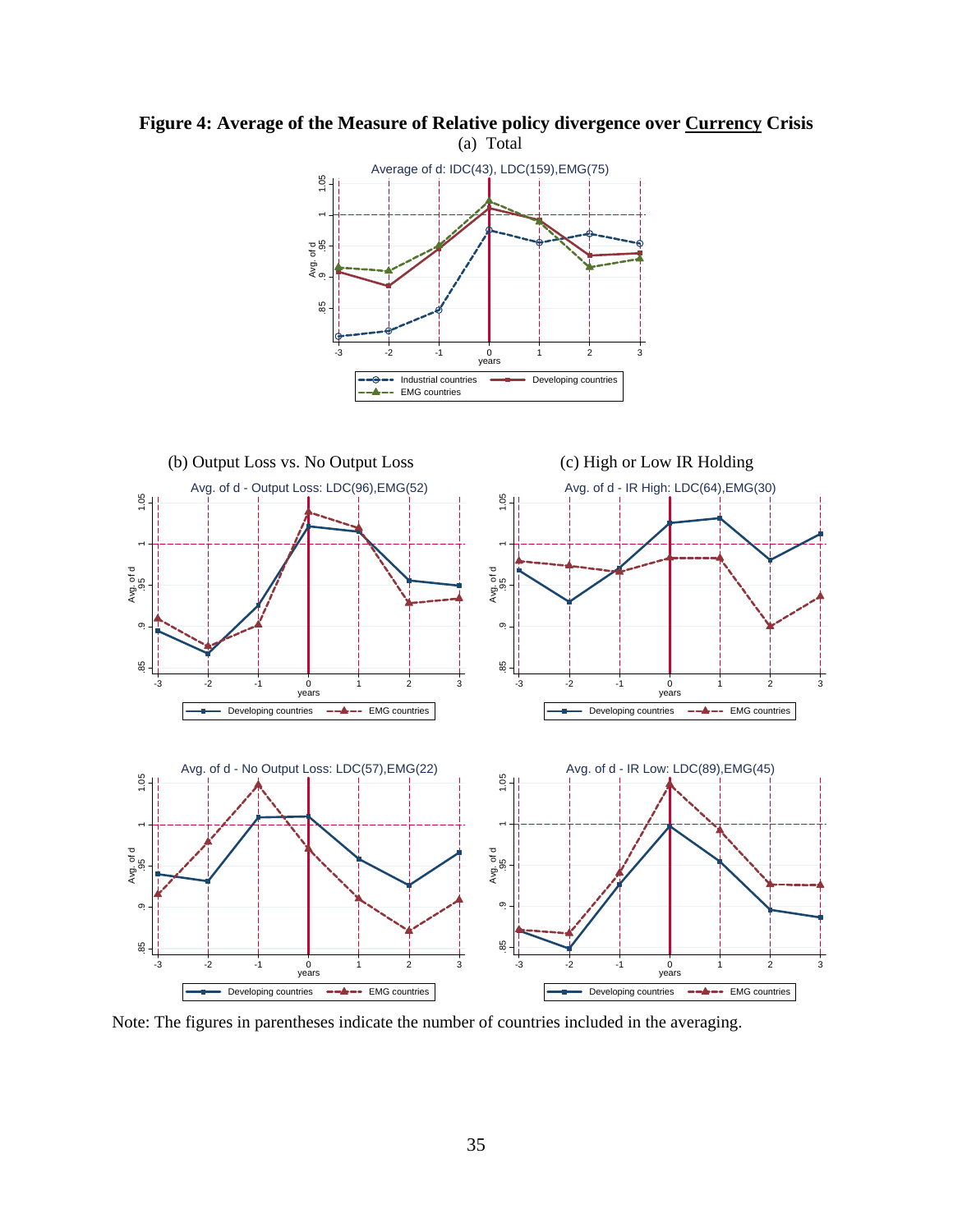

**Figure 5: Average of the Measure of Relative policy divergence over Banking Crisis**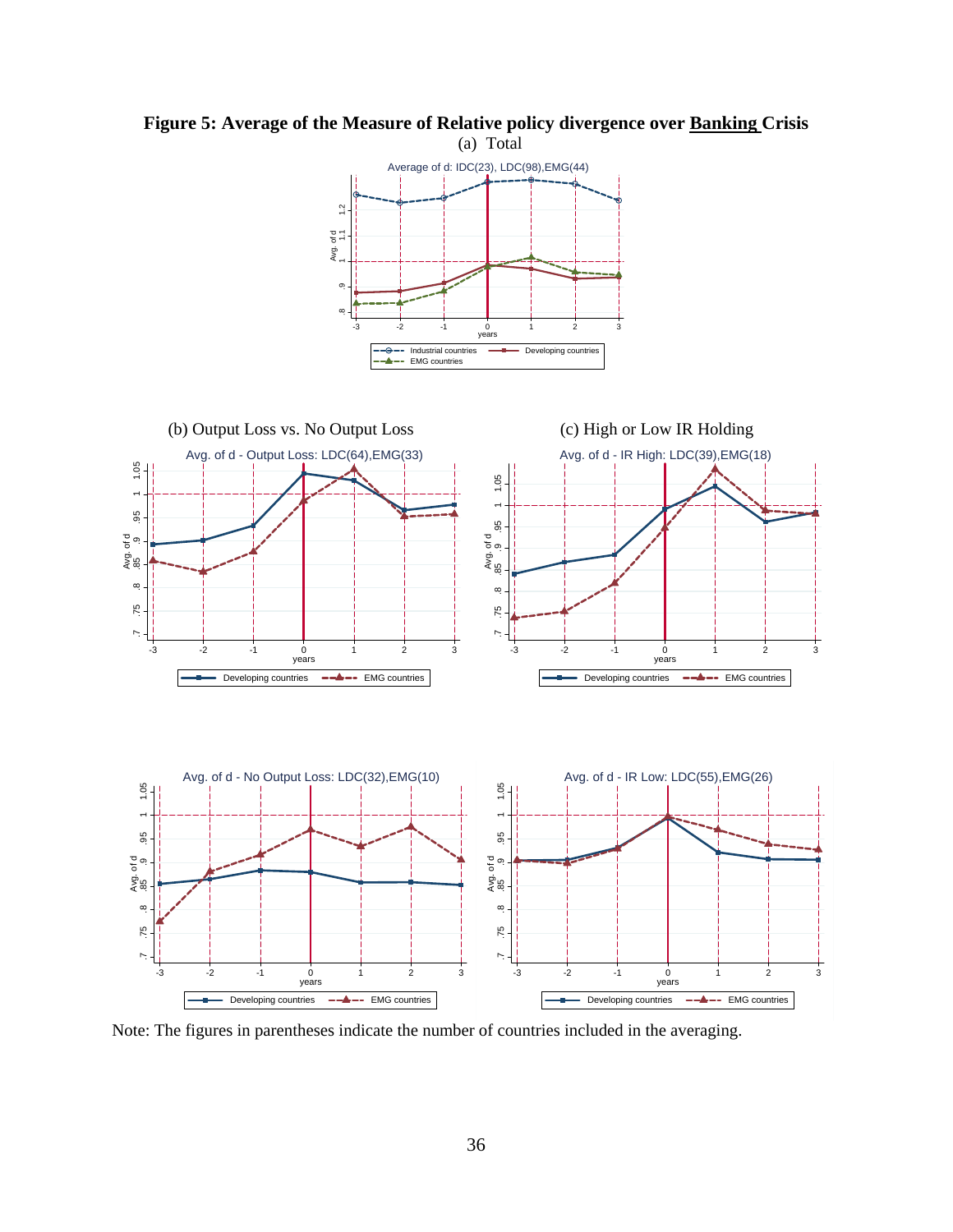

**Figure 6: Average of the Measure of Relative policy divergence over Debt Crisis**  (a) Total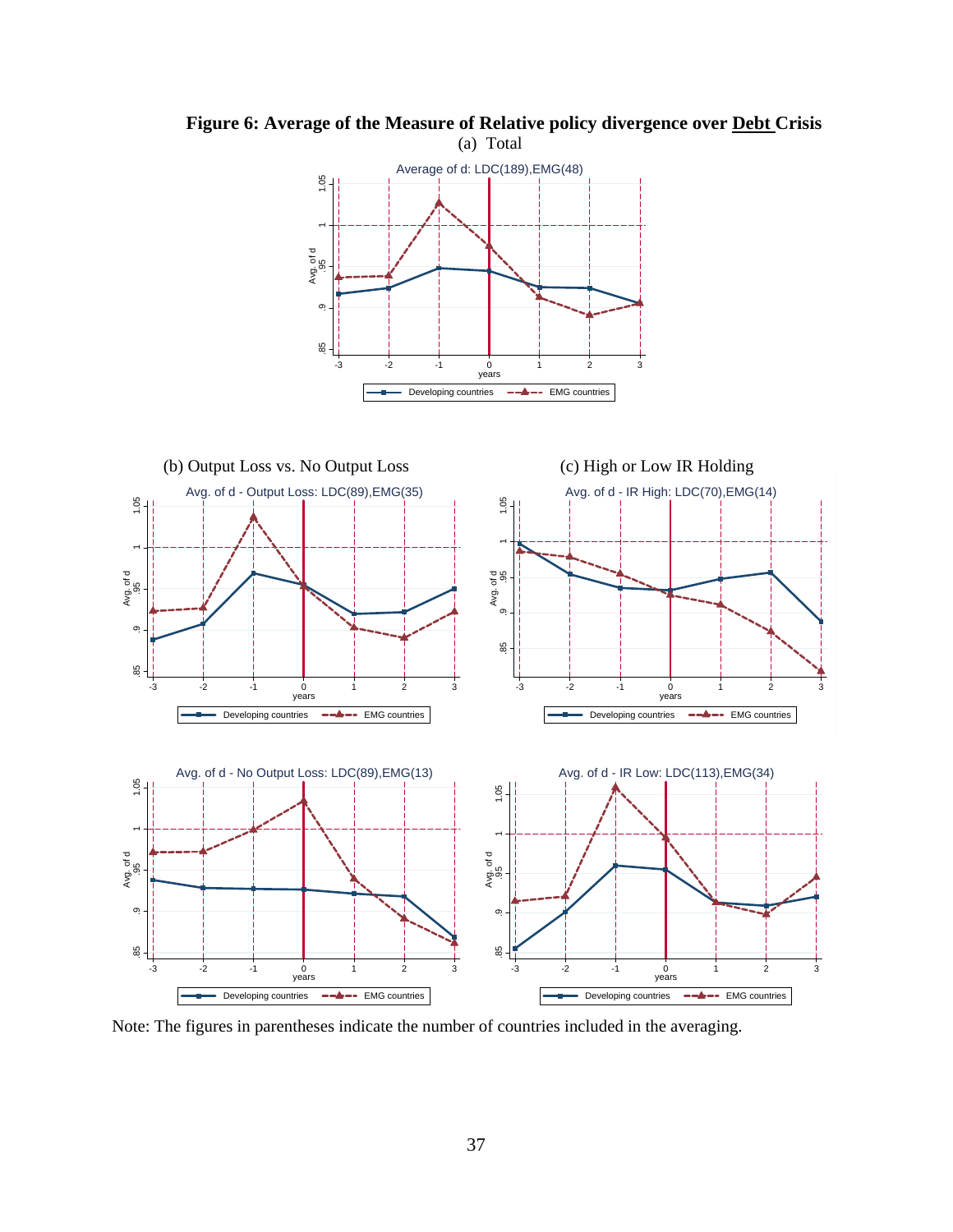

**Figure 9: Average Deviations from the Means** (i.e., :  $MI_r = \frac{MI}{MI}$ ,  $ERS_r = \frac{ERS}{ERS}$ , and  $KAO_r = \frac{KAO}{KAO}$  over <u>Currency</u> Crisis (a) Total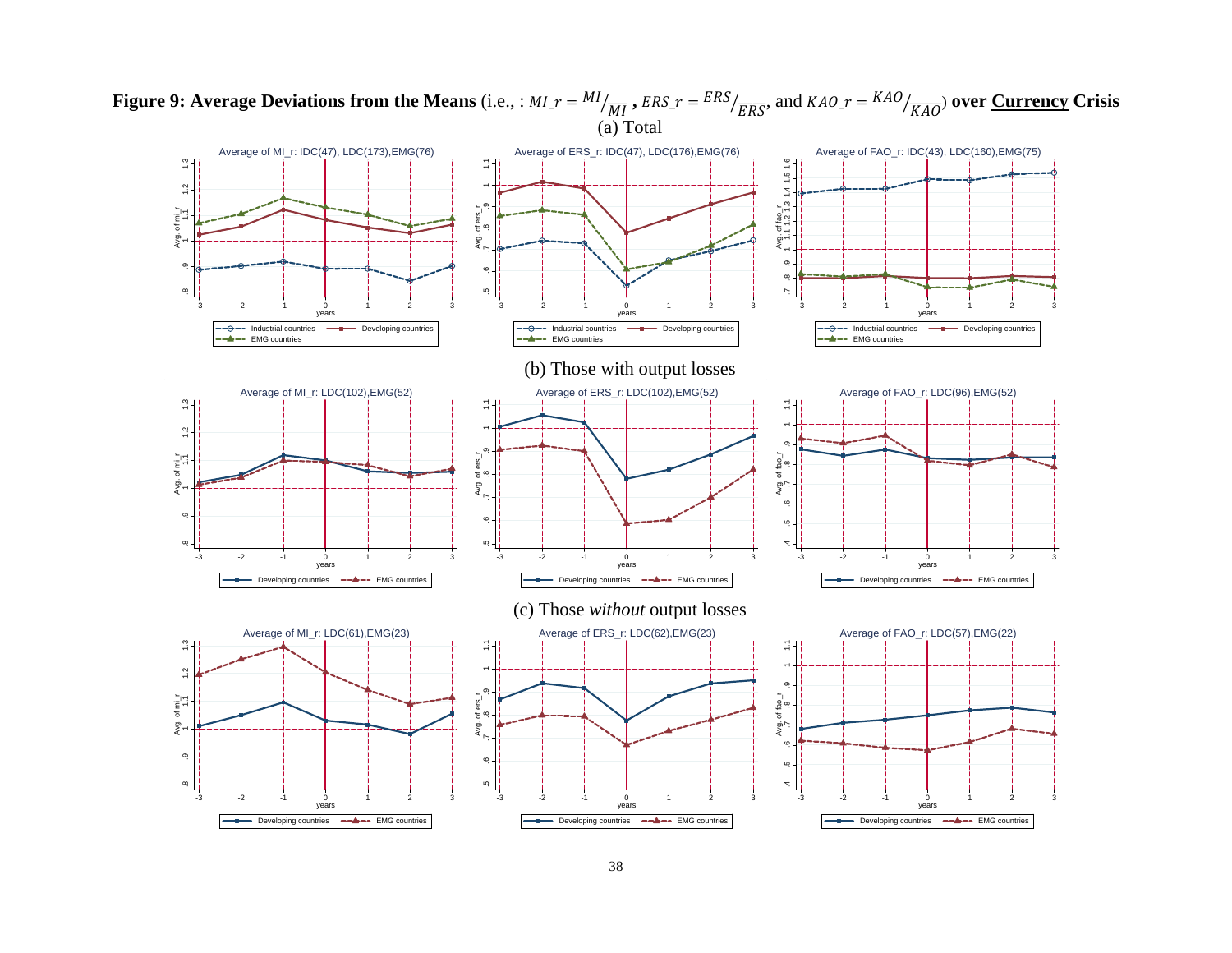

**Figure 10: Average Deviations from the Means** (i.e., :  $MI_r = \frac{MI}{\overline{MI}}$ ,  $ERS_r = \frac{ERS}{ERS_f}$ , and  $KAO_r = \frac{KAO}{\overline{KAO}}$ ) over <u>Banking</u> Crisis (a) Total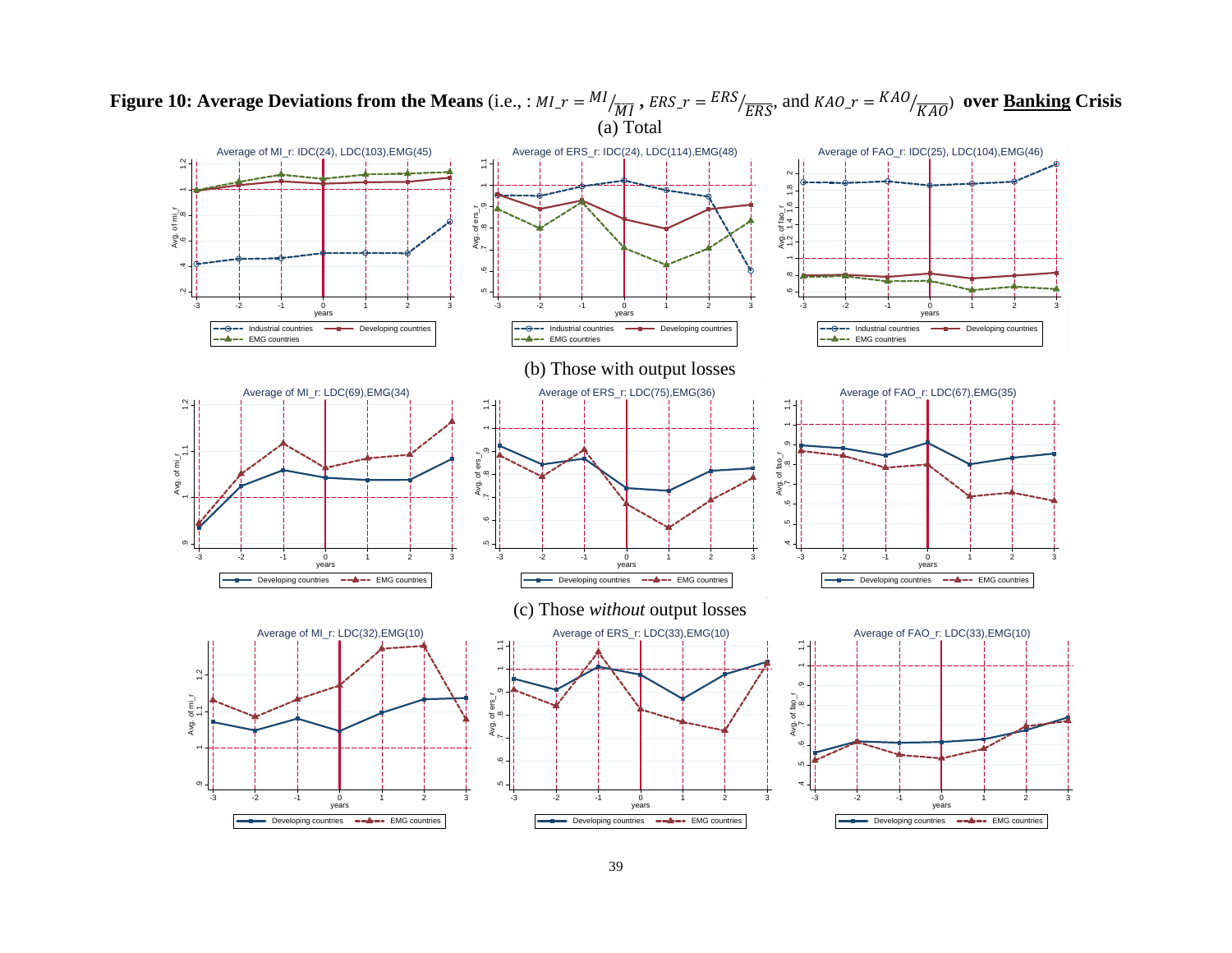

**Figure 11: Average of the Measure of Relative policy divergence for Latin America and Asia** 

Notes: "Latin America" includes: Argentina, Bolivia, Brazil, Chile, Columbia, Costa Rica, Ecuador, El Salvador, Honduras, Mexico, Peru, Uruguay, and Venezuela. "Asia" includes: Indonesia, Korea, Malaysia, the Philippines, and Thailand. For each of the Latin American countries, "Year 0" indicates the year when the crisis is the most severe among the years: 1981.